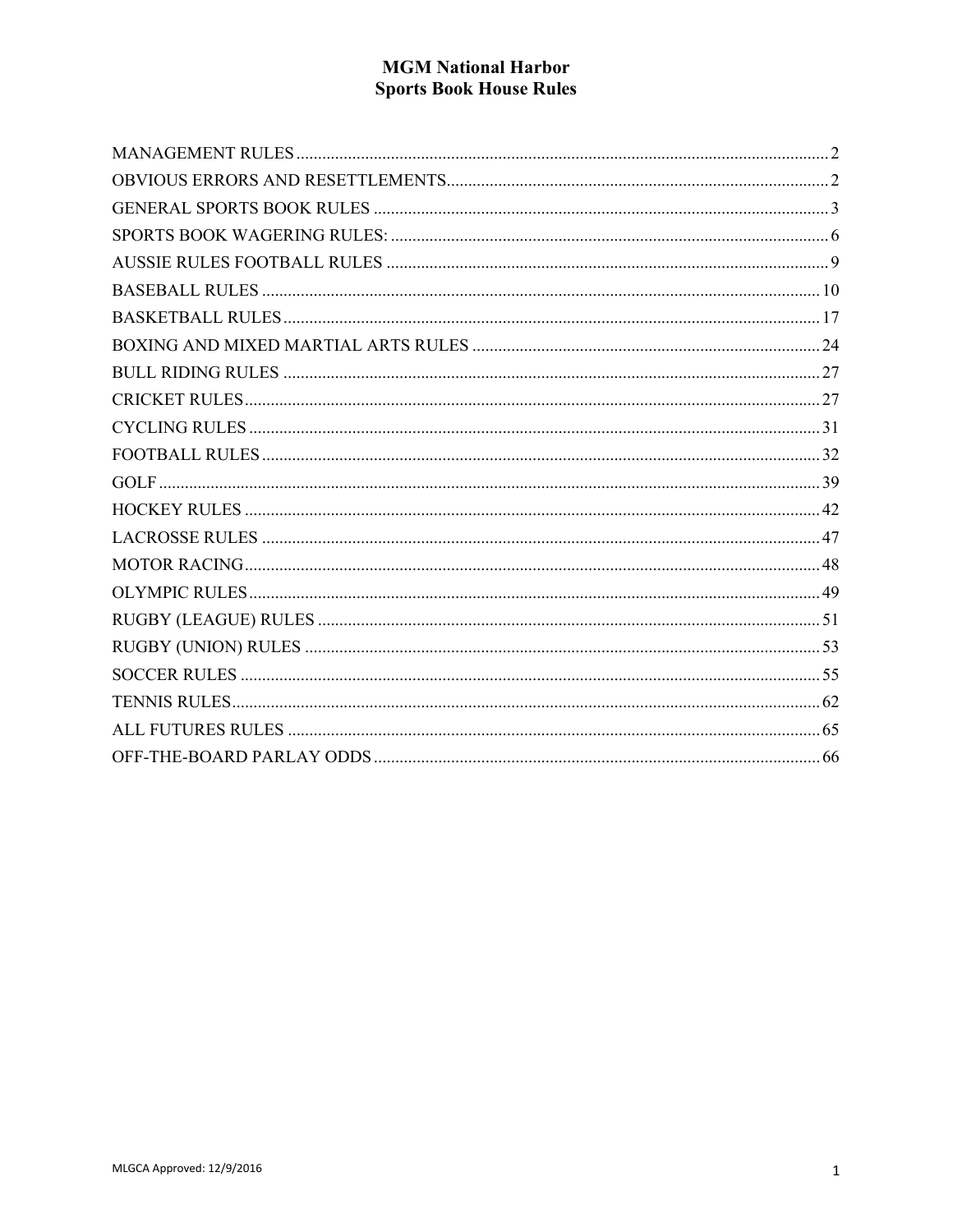### **MANAGEMENT RULES**

- <span id="page-1-0"></span>1. Any person under the age of 21 years shall not place wagers with or collect winning wagers from any licensed sports pool or operator.
- 2. Persons shall place a wager only on their own behalf and shall not wager for any other person.
- 3. Management will make every reasonable effort to resolve disputes. Any unresolved dispute arising as a result of wagers accepted by the Sport Book shall be resolved as set forth by rules or regulations promulgated by the Maryland State Lottery & Gaming Control Commission.

# **OBVIOUS ERRORS AND RESETTLEMENTS**

## <span id="page-1-1"></span>**Obvious Errors**

MGM National Harbor (MGMNH) makes every effort to ensure that we do not make any errors in prices offered or wagers accepted. However, if as a result of mechanical, technical, or human error, MGMNH offers, or a patron places, a wager in Obvious Error, MGMNH may either (i) settle winning wagers at the "correct price," as reasonably determined by MGMNH, or (ii) void any wagers placed in Obvious Error. Obvious Errors include, but are not limited to, the following:

- Wagers offered or placed on events after the outcome is already known;
- Wagers offered or placed on markets where incorrect participants are listed;
- Wagers offered or placed on markets where participants are incorrectly designated or listed in the incorrect order (e.g., Home Team listed as Away);
- Wagers offered or placed at odds that are materially different from those available in the general betting market for a given event at the time the wager was placed;
- Wagers offered or placed at odds which reflect an incorrect score situation; or
- Wagers offered or placed at odds being clearly incorrect given the probability of the event occurring (or not occurring) at the time the wager was placed (exclusive of certain special offerings or "odds boosts" advertised as such).

MGMNH may, at its own discretion, to declare a wager void, totally or partly, if any of the following circumstances have occurred:

- A wager has been offered, placed, and/or accepted containing an Obvious Error;
- A wager has been offered, placed, and/or accepted on an unapproved sporting event or team;
- A wager is placed and/or accepted while the sportsbook was encountering mechanical, technical, or systemic problems, which would not have been accepted but for that problem;
- A wager or result has been affected (directly or indirectly) by illegal activity; or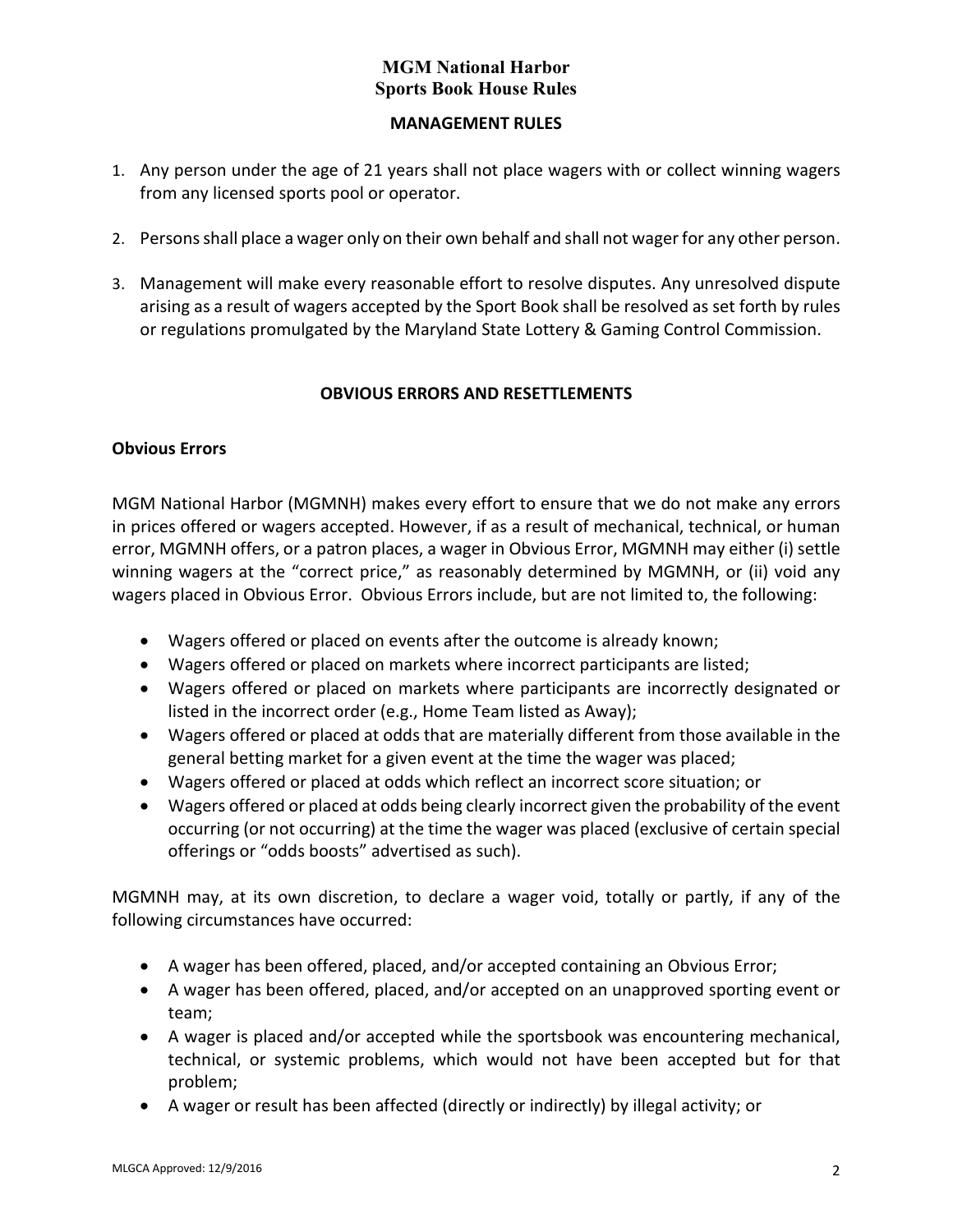• A wager is placed and/or accepted on a market that is voided in its entirety (e.g., for an incomplete or abandoned event).

MGMNH prohibits parlay wagers that include two or more outcomes that are, or could turn out to be, related (e.g., Team X to win 7-0 and Team X to win the game). MGMNH takes all necessary steps to prevent acceptance of these prohibited parlay wagers. However, if such a parlay wager is placed, MGMNH may, solely at its own discretion, to declare void some or all parts of the parlay wager that includes the related outcomes at odds that do not account for the related contingency. This provision does not apply to parlay wagers placed through One Game Parlay or parlay wagers that are explicitly identified as special offerings.

### **Re-settlement**

Markets are generally settled shortly after the end of the event in question. MGMNH may settle (or partially-settle) some markets before the official result is declared purely as a customer service benefit. However, MGMNH may amend the settlement of the market if:

- The official result is different than the result on which MGMNH initially settled the market; or
- The whole market is eventually voided (e.g., for an incomplete or abandoned event).

MGMNH may reverse the settlement of a market if a market is settled in error. MGMNH may take any necessary action, without prior notice and within reasonable limits, to adjust any inaccuracy in a customer's account due to a settlement error, including through the reversal, amendment, or cancellation, of any subsequent transaction.

As a result of a market resettlement, MGMNH may amend an account balance and/or deduct funds from a customer's account.

MGMNH may reverse the settlement of, and take necessary action to correct, a customerinitiated Cash Out of a wager that was affected by a technical, pricing, or settlement error at any time between the original placement of the wager and the Cash Out. That necessary action may include, but is not limited to, resettling the impacted wager at a value that would reflect the proper Cash Out value.

#### **GENERAL SPORTS BOOK RULES**

- <span id="page-2-0"></span>1. The MGMNH may refuse any wager, and/or delete or limit selections, prior to the acceptance of any wager.
- 2. The MGMNH will determine minimum and maximum wagers on all sports events.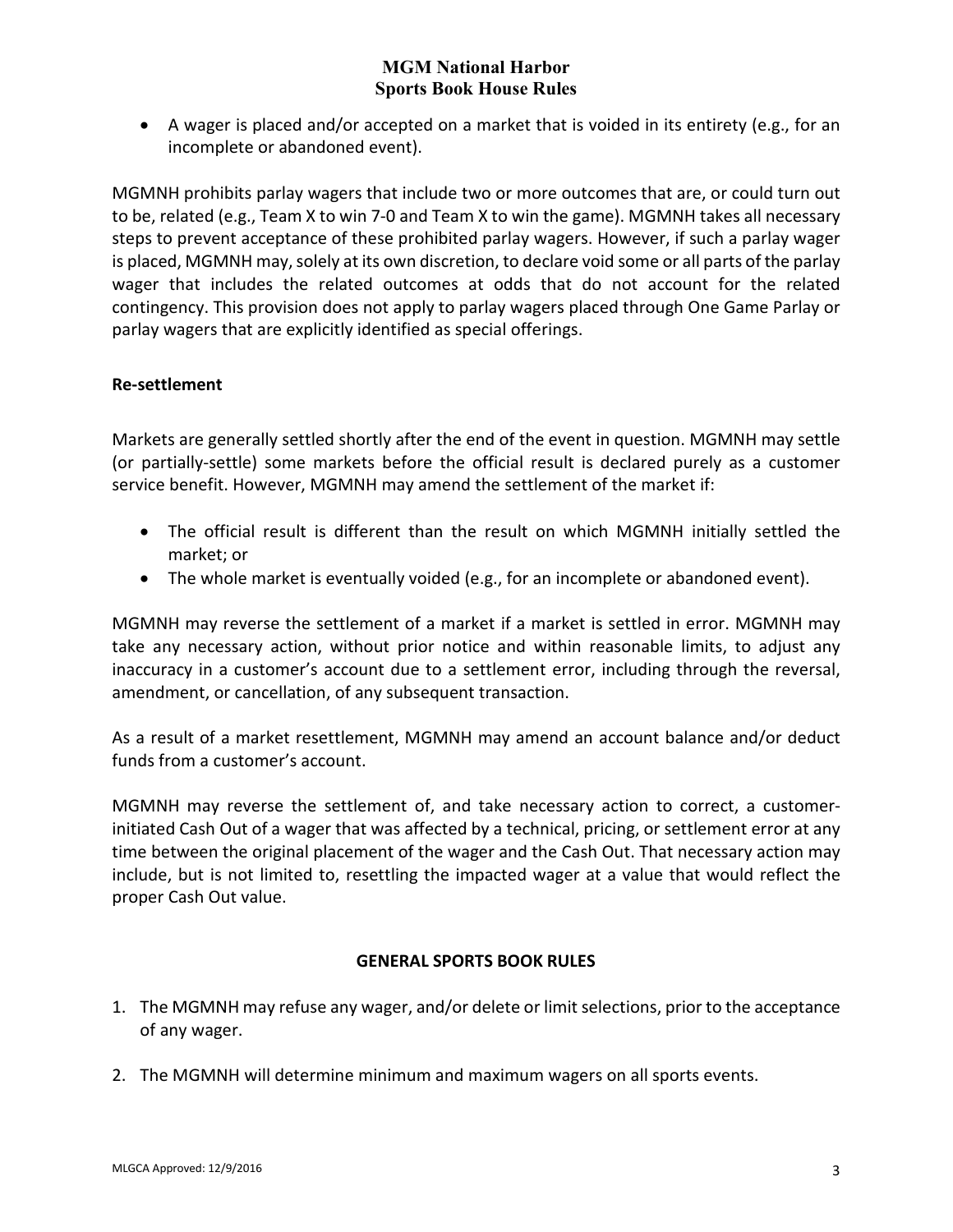- 3. Please check your tickets for accuracy before leaving the betting window. Leaving the window with the ticket is deemed an acceptance of the wager by both parties.
	- a. Tickets will not be altered or voided prior to the start of an event except at the discretion of management and with the approval of both parties.
	- b. Once both parties accept a wager, tickets will not be altered or voided after an event officially begins.
	- c. Wagers may only be rescinded in accordance with rules or regulations promulgated by the Maryland State Lottery & Gaming Control Commission.
- 4. MGMNH is not responsible for lost, stolen, altered or unreadable tickets. Lost or stolen ticket claims will be paid upon presentation of supporting information or documentation. In the absence of such documentation MGMNH may wait at least one year after the conclusion of the event and/or racing meet to make its decision regarding payment.
- 5. Sports wagering tickets will be honored for 182 days after the date of the event. Vouchers will be honored for 182 days after date of issuance. Winning tickets may be mailed in for redemption. Refer to reverse side of wagering ticket for mail-in redemption instructions. MGMNH is not responsible for tickets not mailed pursuant to instructions on the reverse side of the ticket.
- 6. Identification information is required to be presented at certain thresholds of wagers and payouts in accordance with State and Federal regulations.
- 7. MGMNH's patrons will be notified of odds or line changes in the following manner:
	- a. Posted odds will be changed automatically on the electronic reader boards.
	- b. Posted odds will be changed manually on all handwritten sports boards.
	- c. Posted changes will be updated in a timely fashion on the electronic reader boards or the handwritten sports boards.
	- d. Non-posted printed media will be updated on a weekly basis with the date of the latest issue.
- 8. MGMNH may add, change or delete the payout ratio limits.
- 9. MGMNH reserve the right to add, change or delete the MGMNH House Rules, subject to regulatory approval.
- 10. MGMNH will not accept the past posting of wagers, in such cases the wager may be refunded, or where the outcome of the event is already known, in all such cases the wager will be refunded.
- 11. MGMNH will accept wagers on currently posted terms unless otherwise posted or noted on printed media.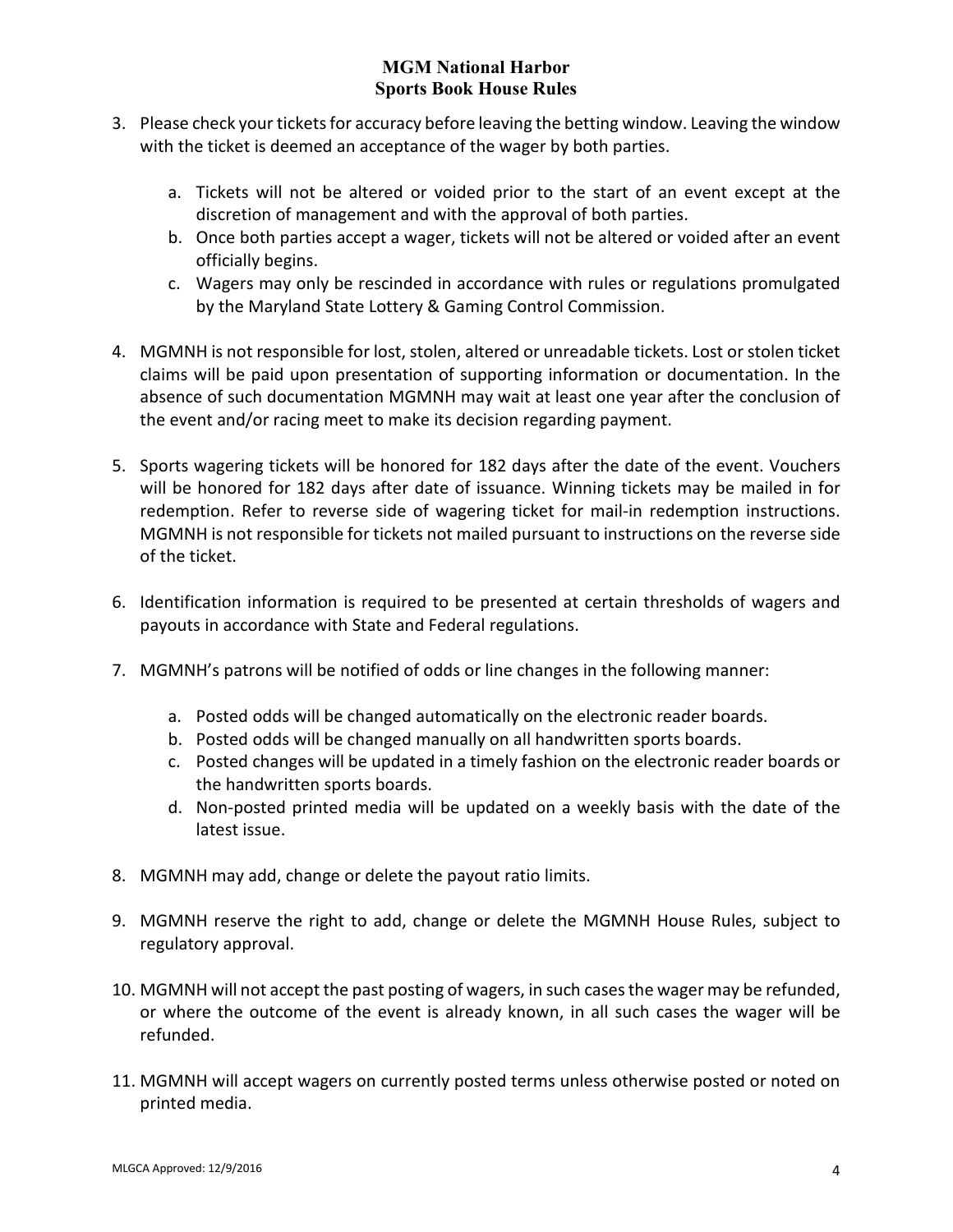#### 12. Prohibited Wagers

- (a) MGMNH will not accept or pay out on any wager:
	- i. By a person that is under 21 years old;
	- ii. By a person that is identified on a mandatory or voluntary sports wagering exclusion list maintained by the Maryland State Lottery and Gaming Control Commission;
	- iii. On a high school athletic event governed by the Maryland Interscholastic Athletic Association, Maryland Public Secondary Schools Athletic Association, or a similar sport's governing entity;
	- iv. On amateur athletic events, except for collegiate athletic events or amateur athletic events specifically approved by the Maryland State Lottery and Gaming Control Commission;
	- v. On an activity that is prohibited by the Maryland State Lottery and Gaming Control Commission;
	- vi. That involves cheating;
	- vii. By an athlete or on an athletic event of the type in which the athlete participates or an athletic event governed by the same governing entity under which the athlete competes;
	- viii. By a person who holds a position of authority or influence over the participants in a sporting event or is professionally connected to an athletic event or governing entity, including a: referee; official; coach; manager; handler; trainer; medical professional; or person with access to non-public information about a sporting event that is overseen by the governing entity;
	- ix. By a person who is placing a wager on behalf, or for the benefit, of a person that is prohibited from participating in sports wagering under applicable law or regulation;
	- x. That encourages or instructs a bettor to structure a wager to circumvent applicable law or regulation;
	- xi. On injuries, penalties, player disciplinary rulings, replay reviews, or any other types or forms of wagering that are contrary to public policy or unfair to bettors.
	- xii. By a person that is otherwise prohibited by the Maryland State Lottery and Gaming Control Commission;
	- xiii. That is not otherwise authorized by the Maryland State Lottery and Gaming Control Commission.
- 13. Management will maintain a record of all point spreads, odds, final score and related betting proposition statistics and outcomes to protect both the patron and MGMNH in case of obvious mechanical or human error.
- 14. Canceled events that have either not started or have not met the minimum length for an event to be official, will result in straight wagers being refunded. Parlays that involve a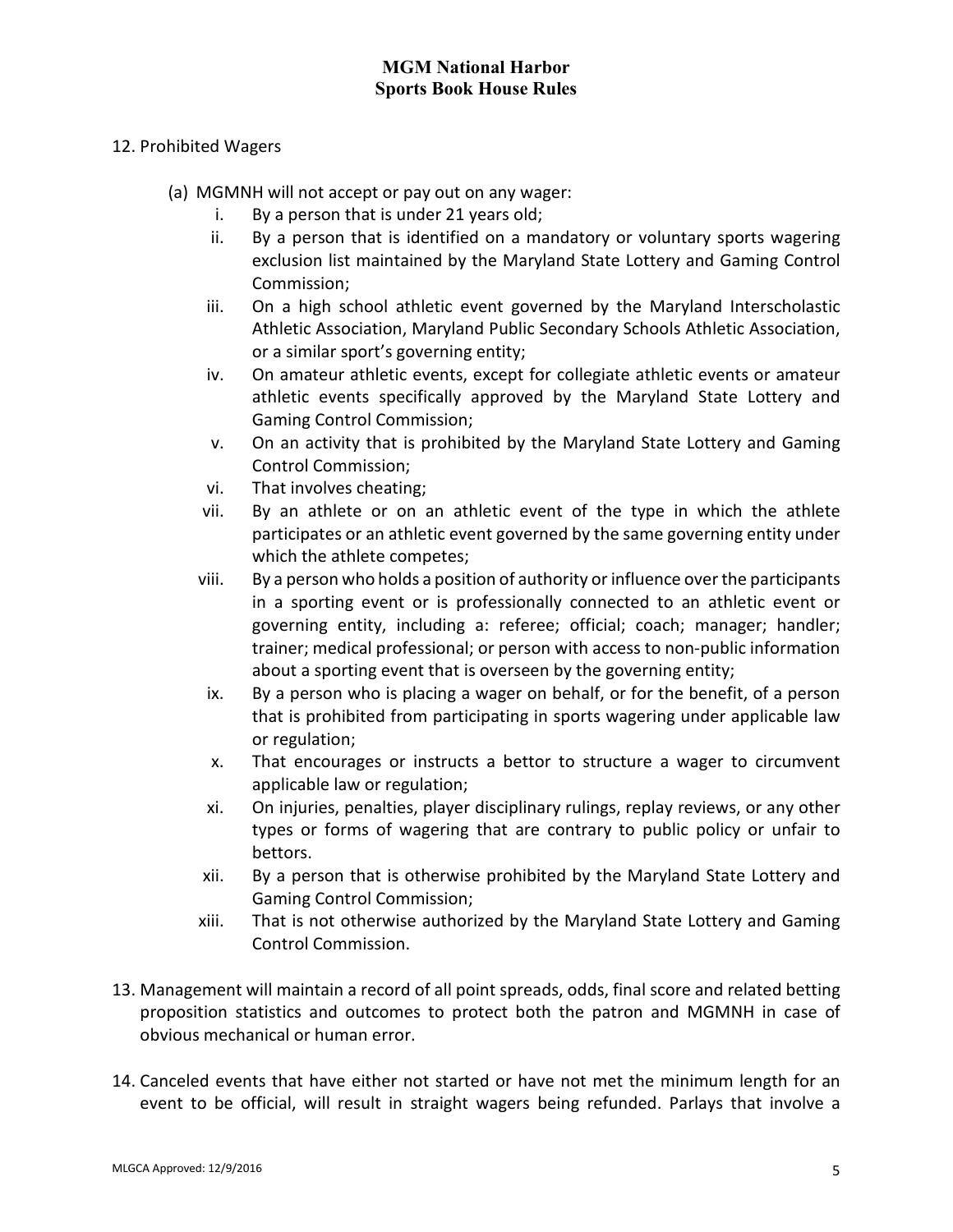canceled event will reduce to the next lower number of selections.

- 15. All future wagers are "action" as long as a winner is officially declared, unless otherwise posted or noted on printed media.
- 16. MGMNH customers are encouraged to contact Customer Service for additional wagering information, questions, and complaints of any kind. MGMNH will investigate any issue and provide a timely response.

<span id="page-5-0"></span>Types of sporting events offered will be those submitted to and/or approved by the Maryland State Lottery & Gaming Control Commission.

## **SPORTS BOOK WAGERING RULES:**

### **Minimum length of play**

For wagering purposes, unless otherwise stipulated in individual sports wagering rules, games are official after:

- 1. BASEBALL (all) five innings of play. If the home team is leading, the game is official after 4 ½ innings (this will include softball). Thereafter, if a game is called or suspended, the winner is determined by the score after the last full inning, unless the home team scores to tie or take the lead in the bottom half of the inning, in which case the winner is determined by the score at the time the game is called.
- 2. FOOTBALL (pro and college) 55 minutes of play, unless an official result is declared by the official governing body before then.
- 3. BASKETBALL (NBA) 43 minutes of play; (College and WNBA) 35 minutes of play.
- 4. HOCKEY (all) 55 minutes of play; (Non-US) 60 minutes of play.
- 5. GOLF the results are official for wagering purposes provided that at least one round has been completed by all players in the field and a winner is declared by the tournament's governing body.
- 6. MOTOR RACING All wagers will be settled according to the unofficial results reported immediately after the conclusion of the race by the governing organization. Any changes to the finishing order that occurs based on appeals, penalties or scoring malfunctions after the race has concluded, will not be recognized.
- 7. SOCCER- the full 90 minutes of play plus injury time for 3-way, goal line, and totals.
- 8. BOXING and MIXED MARTIAL ARTS (all) the bell (buzzer, etc.) is sounded signifying the start of the opening round, the bout is considered official for wagering purposes, regardless of the scheduled length. For a round to be considered complete, the fighters must answer the bell beginning the next round, except for the final scheduled round in which case, the final bell signifies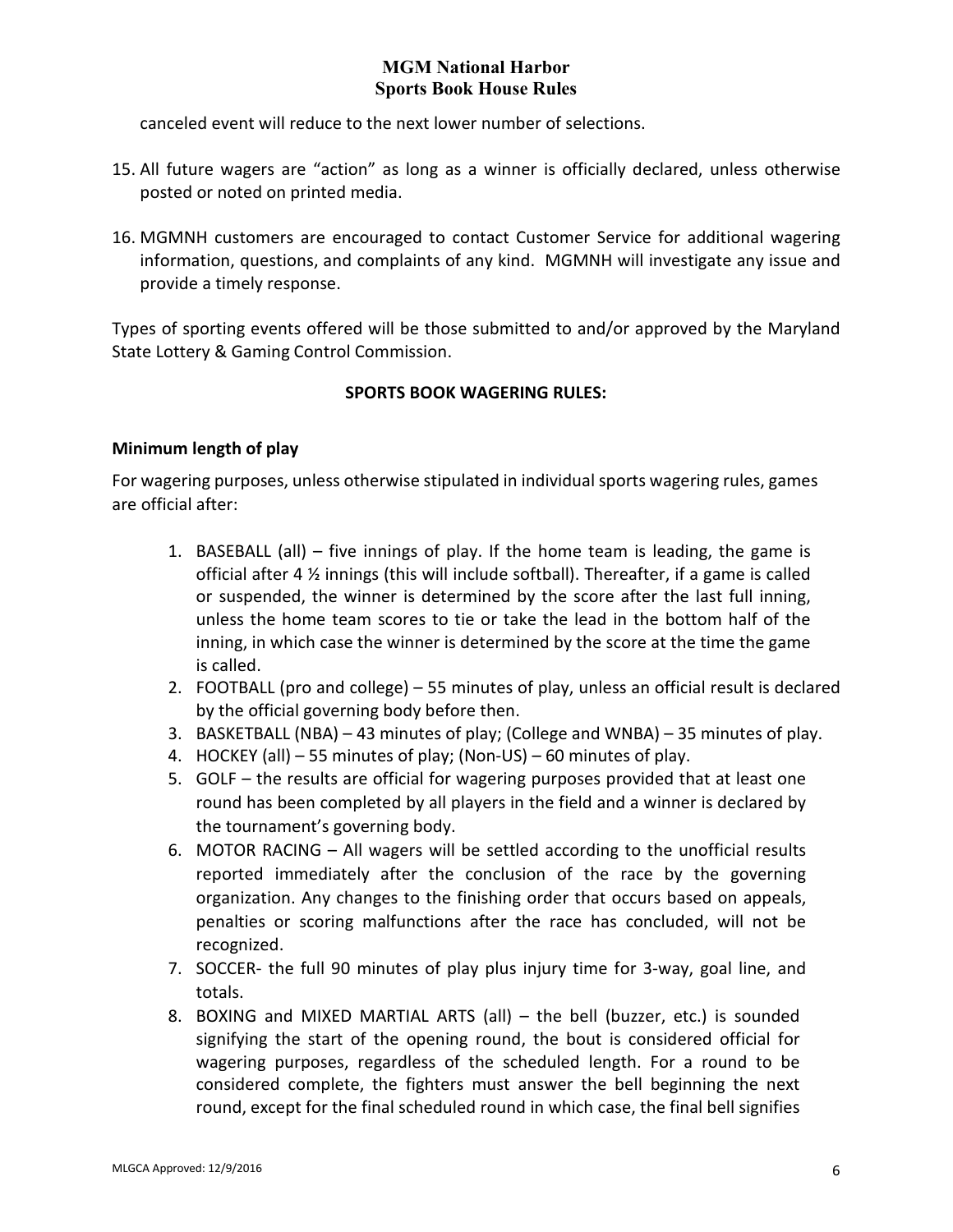the completion of the round and fight.

- 9. TENNIS at least one set of the match must be completed.
- 10. ALL OTHER SPORTS the conclusion of the scheduled length of play or scheduled time limit.

#### **Other Sports Rules**

Wagers and proposition bets are offered to patrons and settled throughout the duration of games and events. Patrons are advised to check the individual sports rules sections (below) for information on how wagers are settled, as Minimum Length of Play rules do not relate to all wagers offered to Patrons.

For events where all participants are not listed and there is not a Field option, all bets are action. If a customer wishes to request MGMNH to offer lines on a new participant, then they can do so by requesting at the window. Where possible the MGMNH will do so within a reasonable timeframe.

### **Settlement Rules**

MGMNH settles markets in accordance with the official rules, statistics and results as declared by the league's governing body, unless specified otherwise in the specific sport's betting rules.

#### **Dead Heat Rule**

A dead heat is when two or more selections tie for a given position. In racing events (Motor Racing or Athletics for example), it could be due to both competitors crossing the line at the exact same time and the judge is unable to separate them. In other events, such as Golf, a dead heat occurs when players have scored the exact same score and are therefore classified in a joint position such as joint second place.

In a dead heat for first place, the stake money on a winning selection is divided by the number of winners in a dead heat. The full odds are then paid to the divided stake with the remainder of the money being lost.

For example: Kurt Busch and Denny Hamlin have dead heated for first place in a NASCAR race. If you backed either of these drivers, you would be paid half of your stake (Sports Book pays out half the stake for both selections).

Therefore: \$100 on Kurt Busch at +100 = Half Stake \$100 = \$50 at +100 = \$100 returns. Or \$100 on Denny Hamlin at +800 = Half stake \$100 = \$50 at +800 = \$450 returns.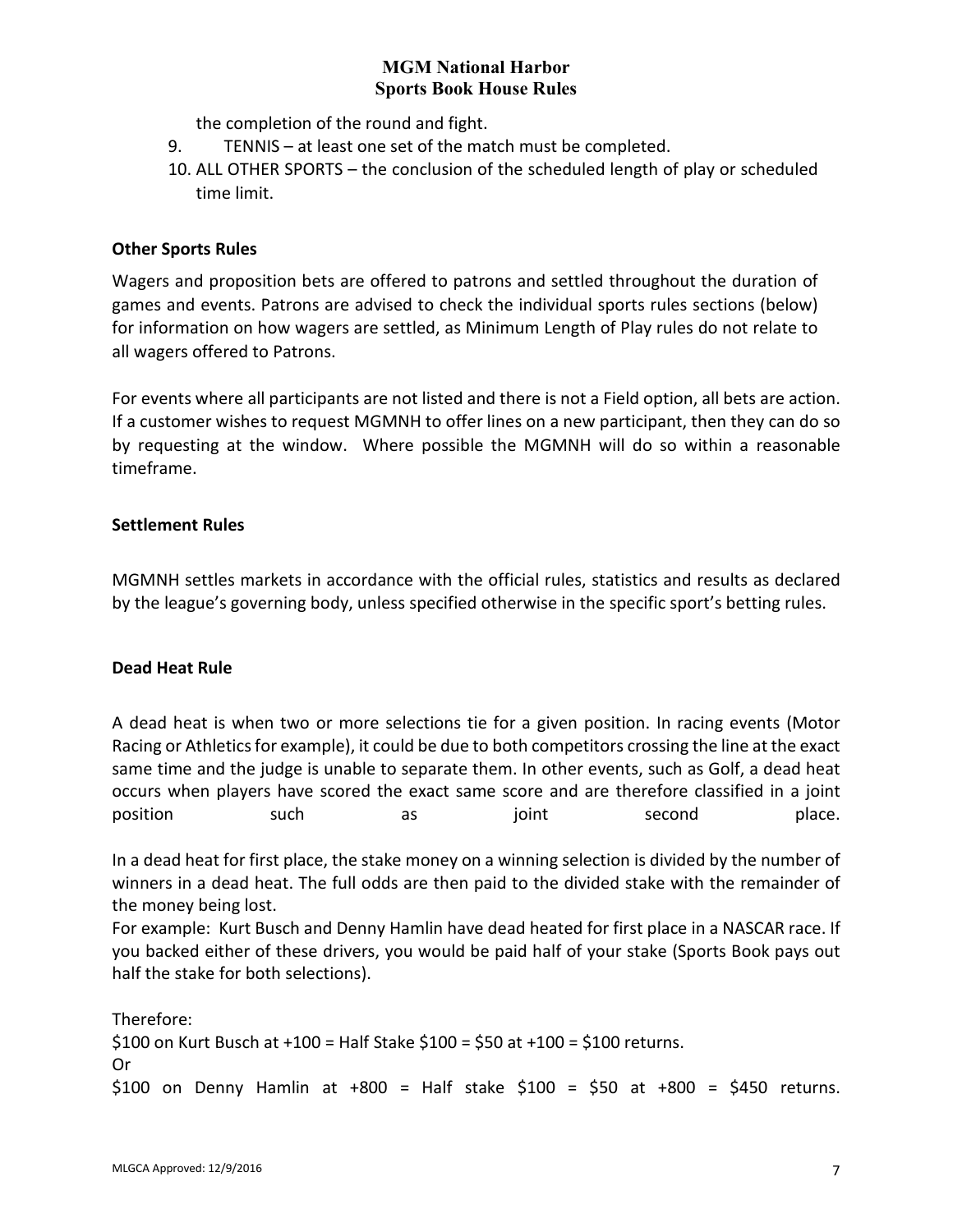Multi-selection Dead Heats

If there is a dead heat between multiple competitors, the following calculation applies: *The number of positions tied for, divided by the number of players tied in that position*

For example:

1 Brooks Koepka T2 Tommy Fleetwood T2 Tiger Woods T4 Justin Rose T4 Jordan Spieth T4 Rickie Fowler T4 Dustin Johnson T4 Rory McIlroy

In this scenario there are two (2) players in a dead heat for second place, and five (5) players in a dead heat for fourth place. If you had picked a player to finish in the Top five, then those who finished tied for second place are both winners. Your full stake would then be paid out at full odds.

However, if you had picked any of the players who finished tied for fourth place then those wagers would be settled differently. There are five (5) players in a dead heat for two (2) positions (fourth and fifth) and therefore you would be paid at 2/5 (two-fifths) of the stake.

For example, if you had \$100 on Dustin Johnson Top 5 Finish at +200, your bet would be settled as follows:

- $$100$  on Dustin Johnson = 5 players tied for 2 positions =  $2/5$  (two-fifths) stake
- $2/5$  of \$100 = \$40 at +200 = \$120 returns

## **Live (In-Play) Wagering General Rules**

If the outcome of a market cannot be verified officially, we reserve the right to delay the settlement until official confirmation.

If coverage must be abandoned and the match finished regularly, all markets will be settled according to the final result.

In the case of an incorrect settlement of markets, we reserve the right to correct them anytime.

If a match is not finished or played at all regularly, (for example: disqualification, interruption, withdrawal, changes in draws, etc.), all undecided markets are considered cancelled.

#### **Postponed Matches:**

For postponed and cancelled matches, the following rules apply unless otherwise stipulated in the individual sports wagering rules. All bets placed prior to the scheduled start time of a match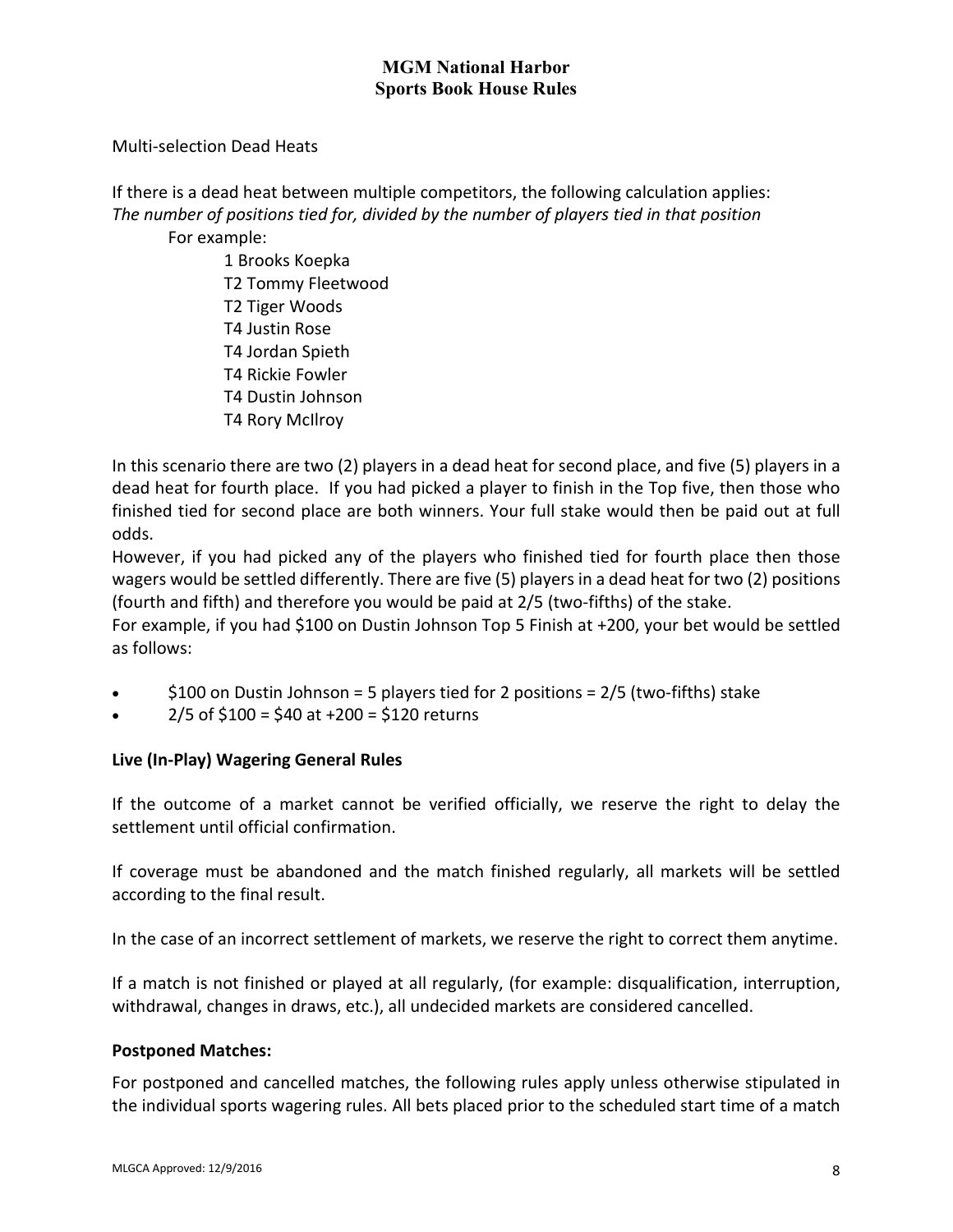will be void if the match is cancelled or postponed to a different day (local time) then initially scheduled. All bets stand on any match that is delayed prior to the scheduled start time and takes place on the same day (local time). However, if a match that takes place within a fixed date tournament framework e.g. Olympic Games, Tennis Tournaments, European Championships Finals, World Cup Finals, etc., is postponed all bets will stand (does not apply to non-tennis qualifying matches taking place outside of the fixed date tournament framework).

### **AUSSIE RULES FOOTBALL RULES**

### Date/Site Changes

<span id="page-8-0"></span>If a match is no longer playing at the venue advertised, all bets will stand unless the venue has been changed to the opponent's home ground, in which case all bets will be void. All bets must take place on the scheduled calendar day (at venue) otherwise, all bets on the game will be void.

#### Minimum Length of Play

If a match is abandoned before the end of normal time, all bets on the match are void, except for those markets which have been unconditionally determined. If the duration of a match is changed by the governing body prior to the commencement of play, the revised game length will be regarded as the official regulation time for this match, and all bets will stand as long as this new regulation time is completed.

#### Aussie Rules Football Wagers

All bets shall be settled on official AFL results only.

- 1. Match Betting
	- a. All bets shall be settled at the end of normal time, unless otherwise stated.
	- b. Regular season Home and Away matches are settled at 'Normal Time' with no extra time played.
	- c. In the event of a 'draw' where no draw option is offered, the Dead Heat Rule will apply and all wagers will be paid at half face value of the ticket.
	- d. For any AFL Finals matches or any other Competition which includes extra time, markets will be settled on the completion of extra time, unless the draw is offered in the market.
	- e. Where the draw option is offered, the bet is decided on the result at the end of normal time (i.e. extra time - an extension of normal time is not included.)
- 2. Spread and Total
	- a. Bets settled on outcome of the period the markets relate to. If the outcome is exactly equal to the betting line, then bets will be void.
- 3. Winning Margin
	- a. For Margin betting, the draw option is always offered, although in other betting options where the draw option is not offered, the Dead Heat Rule applies.
- 4. Quarter/Half Markets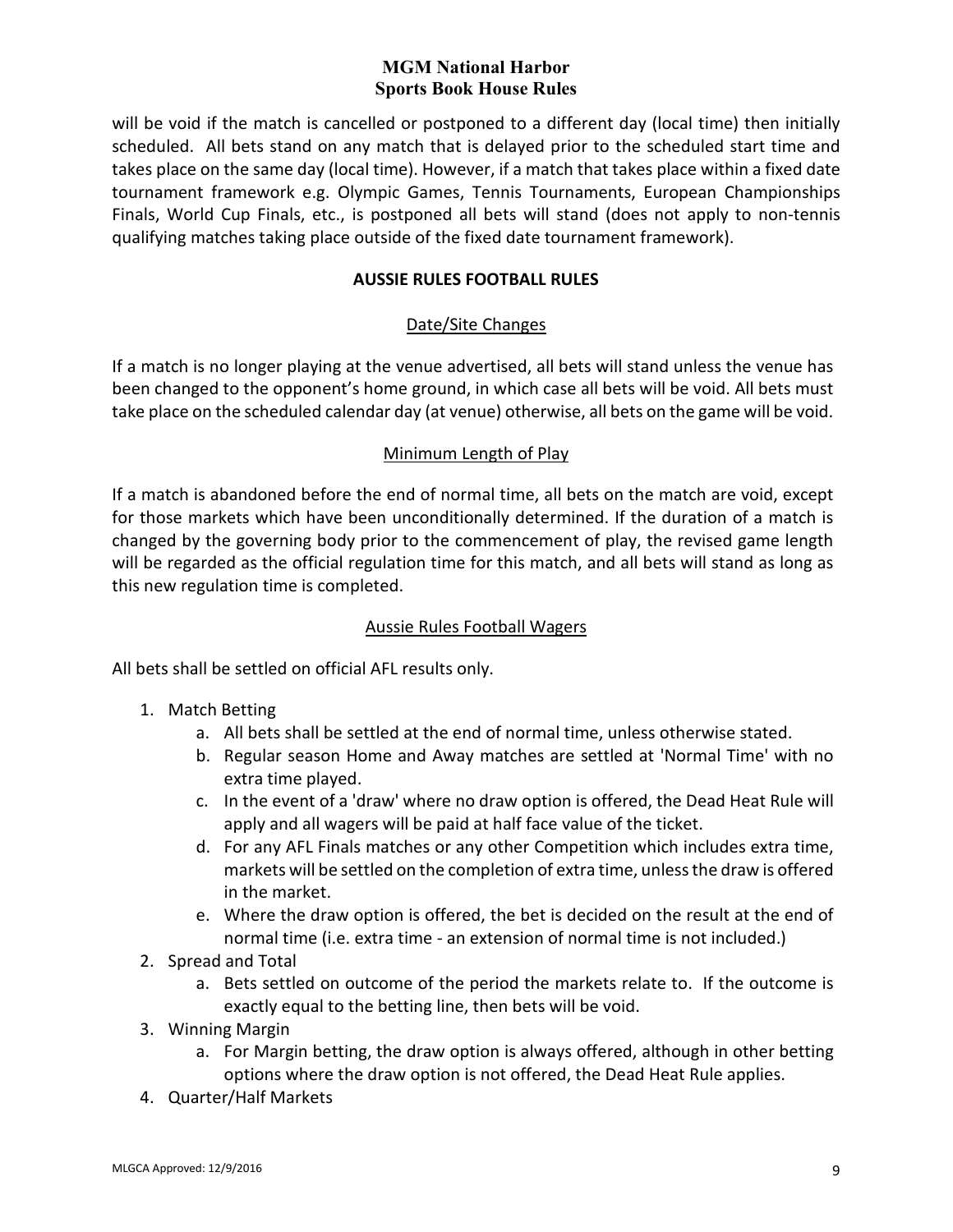- a. For bets placed on the specific quarters or halves, the entire period must be played.
- b. If the entire period is not completed then bets on those markets will be void, except for those markets which have been unconditionally determined.
- 5. 1st Goal Scorer (Game/1st Quarter only)
	- a. If the selected player is not in the starting 22 all wages on that selection will be refunded.
- 6. 1st Quarter 1st Goalscorer
	- a. If the selected player is not in the starting 22 all wages on that selection will be void. Additionally, should no goal be scored in the 1st quarter then bets will be void.
- 7. Player to score most goals
	- a. Should the named player take no part in the game, bets on that selection will be void.
- 8. Player with most disposals
	- a. Should the named player take no part in the game, bets on that selection will be void.
- 9. Race to x Points
	- a. Winner being the team who reaches the specified points tally first.
	- b. Should neither team reach the total, and a 'Neither' option is not offered, then bets on that market will be void
- 10. AFL Grand Final Winner
	- a. Team to win the post-season AFL playoffs. Should the game be cancelled then all bets will be void.
- <span id="page-9-0"></span>11. AFL Regular Season Winner
	- a. Team to finish top of the standings at the end of the Regular Season.

## **BASEBALL RULES**

## Date/Site Changes

Regular season Baseball games must be played on the scheduled date/location (location is a geographical area or city, but not restricted to a specific arena or venue) to be considered action unless otherwise noted in the specific sports rules section or on printed media in the MGMNH.

## Minimum Length of Play

For wagering purposes, unless otherwise stipulated in individual Baseball sports wager rules, wagers on baseball money lines are official after 5 innings of play. If the home team is leading, the game is official after 4 ½ innings (this will include softball). Thereafter, if a game is called or suspended, the winner is determined by the score after the last full inning, unless the home team scores to tie or take the lead in the bottom half of the inning, in which case the winner is determined by the score at the time the game is called.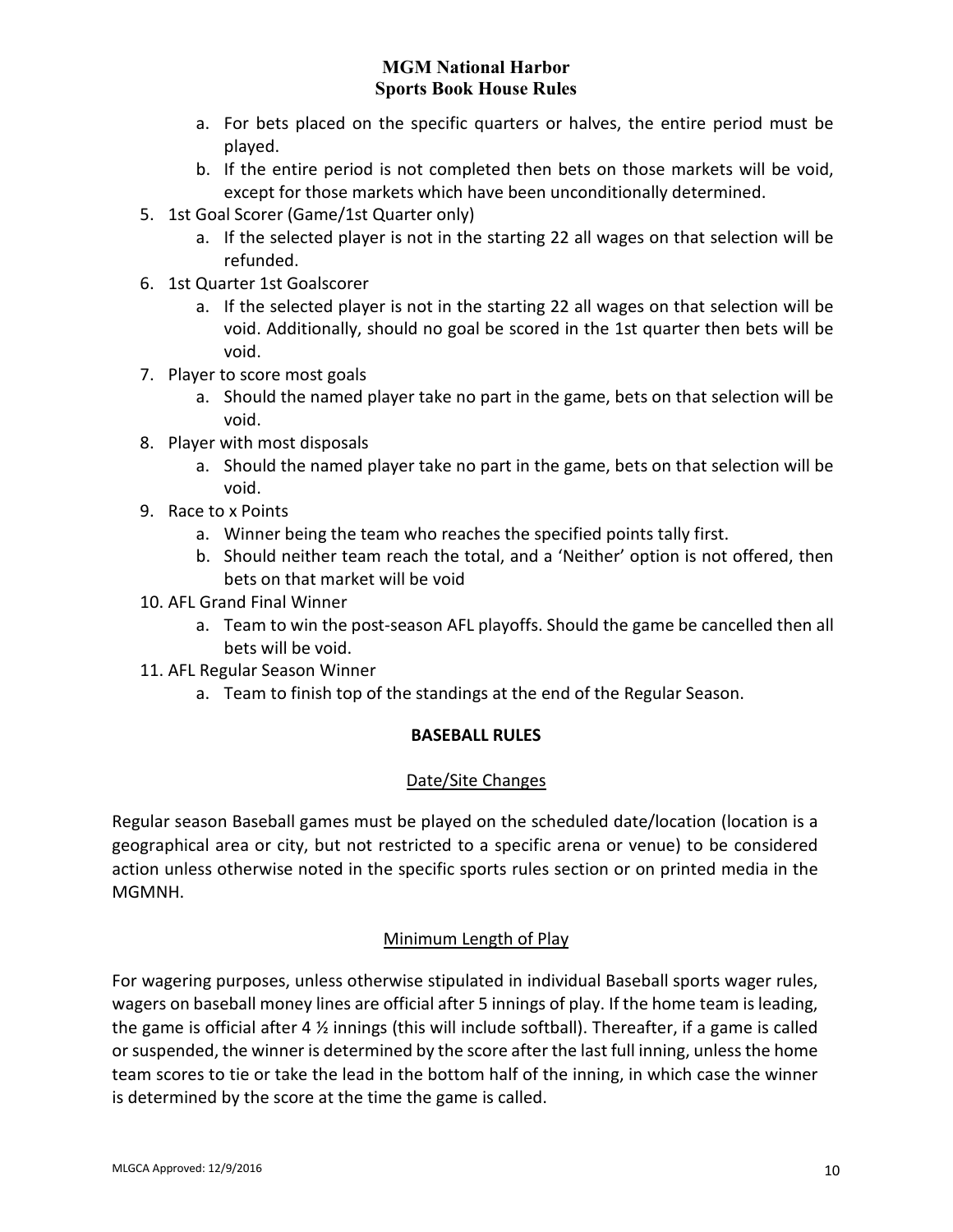For games scheduled to play a full 9 innings, game must go to 9 innings (8  $\frac{1}{2}$  if the home team is ahead) to have action on run lines and totals. For games scheduled to play only 7 innings, game must go to 7 innings (6  $\frac{1}{2}$  if the home team is ahead) to have action on run lines and totals

In specified inning wagers, game must go to full specified innings to be official, unless the home team is leading the bottom half of specified inning prior to completion of specified innings(s). For money line, totals, and run lines, game must go the full specified innings.

### Pre-Match Baseball Wager Types

Patrons should be aware of the following wager types when placing wager types on baseball – action, one specified pitcher and listed pitchers. Patrons may choose either of these options when placing wagers on the money line. Wagers placed on run lines and totals require listed pitchers to start for action.

- 1. Action this wager type puts team against team, regardless of the starting pitcher.
	- a. If either team's scheduled starting pitcher changes (and does not start the game) after a wager is placed, the wager will stand at the opening price of the adjusted line.
	- b. College and Softball wagers are action regardless of wager type.
- 2. One Specified Pitcher A wager on or against one specified pitcher, regardless of the other starting pitcher.
	- a. Specified pitcher must start, or wager is deemed "no action" and wager is refunded.
	- b. If the opposing pitcher does not start, the wager stands at the opening price of the adjusted line.
- 3. Listed Pitchers A wager that specifies both starting pitchers. Any variation constitutes "no action" and wager is refunded.
- 4. For wagering purposes, each team's Starting Pitcher is defined as the pitcher who throws the initial pitch in his respective half of the first inning. Any subsequent change in pitcher is irrelevant to any standing wager.

#### Baseball Wagers

Baseball wagers are accepted in the following manner:

- 1. Total Runs (Over/Under) A wager on whether the total number of runs scored in a game is over or under a specified number.
	- a. Extra innings are counted in final score.
	- b. Wager must meet the minimum length of play as specified above.
- 2. Run Line A wager in which the bettor "takes" or "lays" a specified number of runs.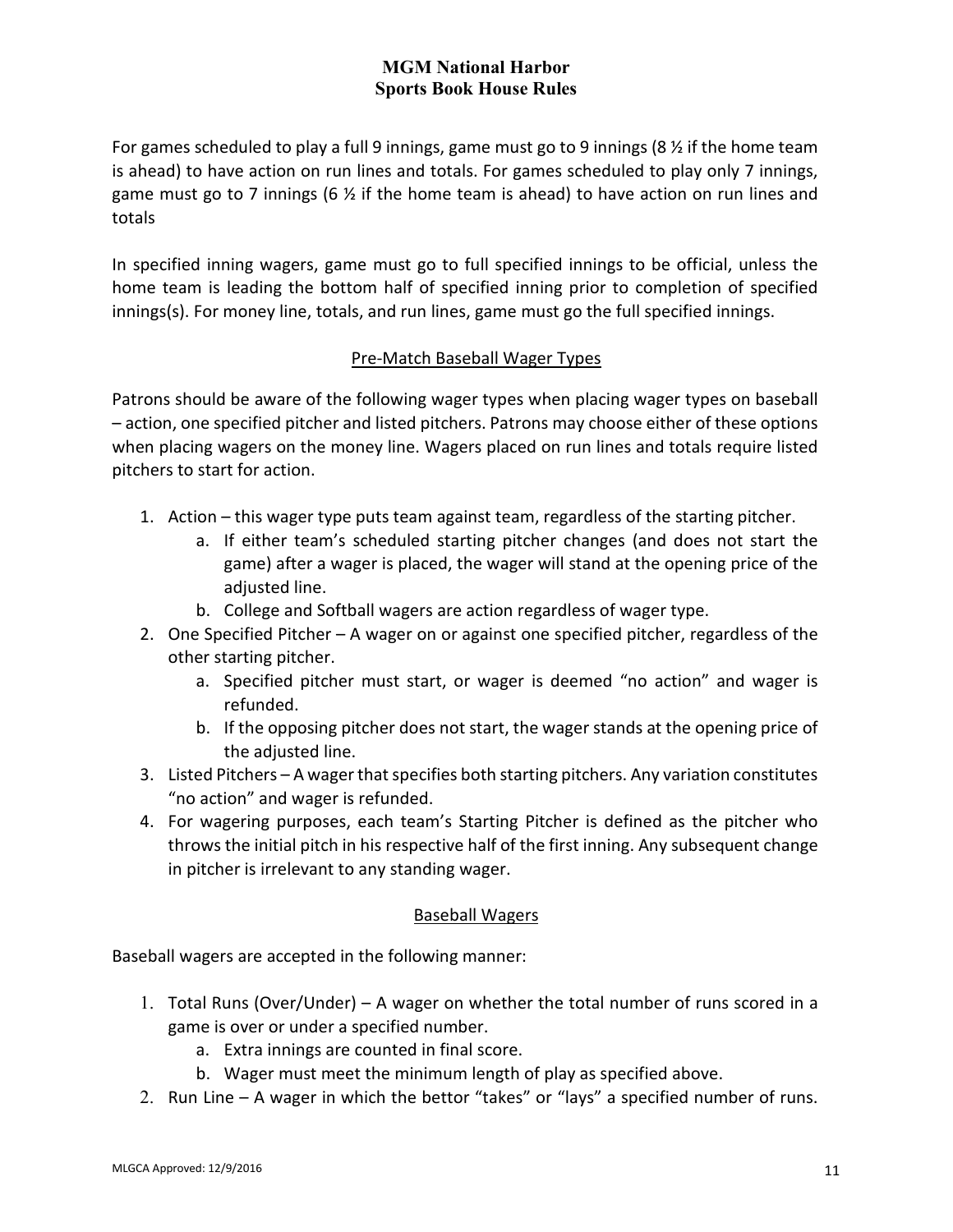The team wagered must "cover" the run line for the wager to be deemed a winner.

- a. Extra innings are counted in final score.
- b. Wager must meet the minimum length of play as specified above.
- 3. Money Line A wager in which the bettor "takes" or "lays" a specified price. The team wagered must only win the game for the wager to be deemed a winner.
	- a. Extra innings are counted in final score.
	- b. Money line wagers may be made as Action, One Specified Pitcher and Listed Pitchers subject to the rules above.
	- c. Wager must meet the minimum length of play as specified above.
- 4. Team to score first Settled on the first score of the game.
	- a. Bets stand even if game is not completed. Extra Innings count.
- 5. Team to score last Settled on the last team to score.
	- a. Game must go 8  $\frac{1}{2}$  innings for bets to stand in 9 inning games, or 6  $\frac{1}{2}$  innings in 7 inning games for bets to stand.
- 6. Highest Scoring Inning Bet on which inning will produce the most runs.
	- a. Dead heat rules apply.
	- b. Game must go 8  $\frac{1}{2}$  innings for bets to stand in 9 inning games, or 6  $\frac{1}{2}$  innings in 7 inning games for bets to stand.
- 7. First 1/3/5/7 Inning Markets
	- a. Specified number of innings must be completed for bets to stand.
- 8. Race to x runs Winner being the team who reaches the specified points tally first.
	- a. Should neither team reach the total, and a 'Neither' option is not offered, then bets on that market will be void.

#### Live (In-Play) Baseball Rules

If a match is interrupted or cancelled and won't be continued on the same day, all undecided markets are considered cancelled.

#### **Moneyline – Winner (Away, Home)**

Game – Includes extra innings

H1 – Only runs scored in the first 5 innings are considered

#### **Total – Total Runs scored by both teams (Over, Under)**

Game – Includes extra innings H1 – Only runs scored in the first 5 innings are considered Inning – Only runs scored in the specific inning are considered

#### **Point Spread – Winner With handicap in .5 increments (Away, Home)**

Game – Include Overtime

H1 – Only runs scored in first five innings considered

#### **Three Way – Outcome (Away, Home, Tied)**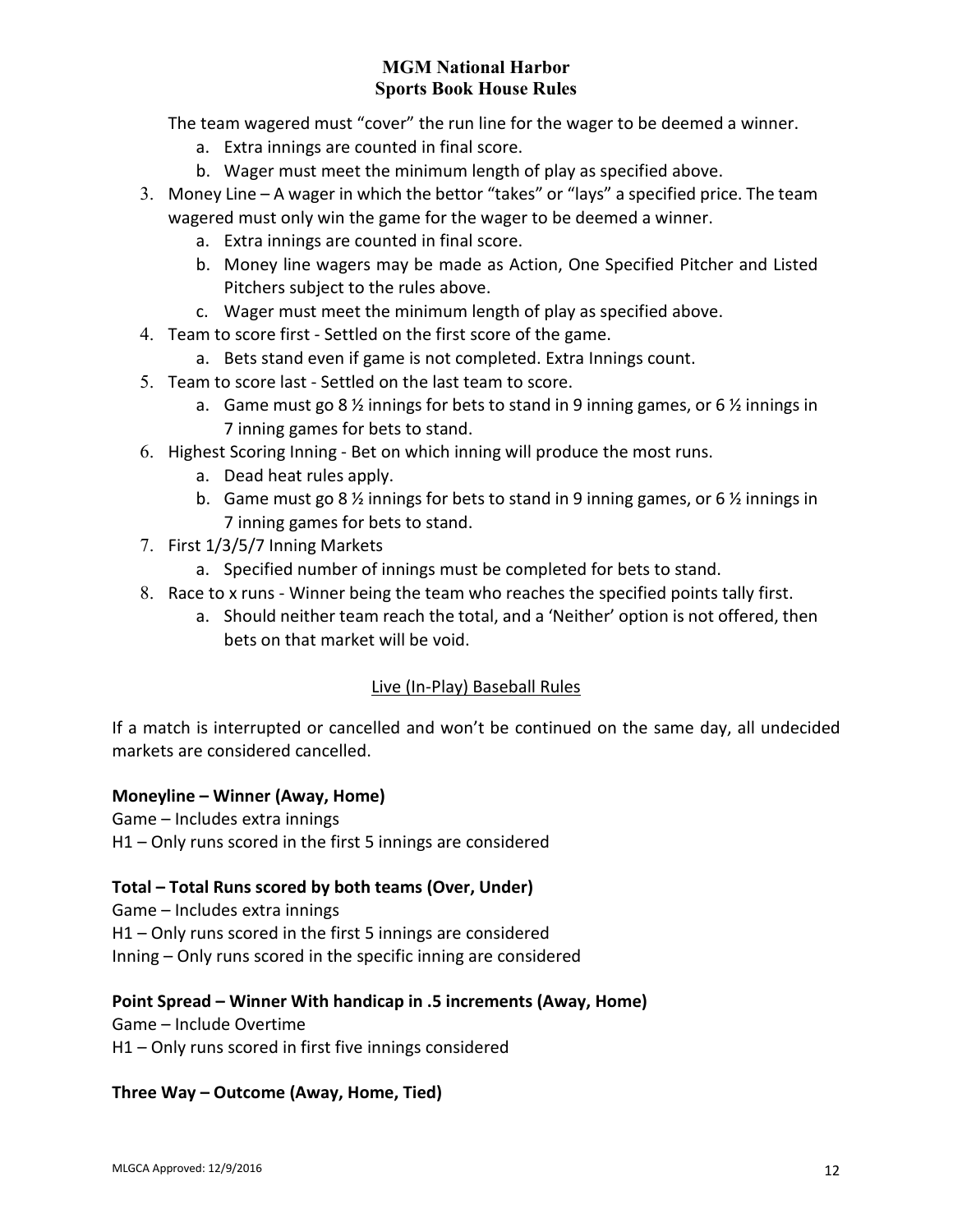Reg – Which team will win the game, no extra innings considered H1 – Which team will lead after 5 innings Inning – Which team wins the specific inning

#### **Win Rest**

Which team will win the rest of the game, including overtime.

**Away Total – Total runs scored by away team (Over, Under)** Game – Total runs scored in the game H1 – Only runs scored in first five innings are considered

**Home Total – Total runs scored by home team (Over, Under)** Game – Total runs scored in the game H1 – Only runs scored in first five innings are considered

**Win Margin – Predefined range of runs a team wins by (Away 3+, 2, 1; Home 3+, 2, 1)** Game – Includes overtime

## Baseball Proposition Rules

Various unique wagers may be offered from time to time. When wagering proposition bets, the game must go 9 innings (8 ½ innings if the home team is ahead) to have action, or action has occurred as the outcome of the wager is already known. If a game is suspended after 9 innings (8 ½ innings if the home team is ahead), the final score is determined after the last full inning, unless the home team scores to tie or take the lead in the bottom half of the inning, in which case the score is determined by the score at the time the game is called. For the above, if a game is scheduled for only 7 innings, then game must go 7 innings (6  $\frac{1}{2}$  if the home team is ahead).

All baseball propositions are considered action regardless of any pitching changes.

Hit(s): MGM National Harbor settles markets in accordance with official box score statistics declared by MLB as the governing body.

#### Baseball Player Propositions

Players in player proposition bets do not have to start but must play some part for Player propositions to have action. Wagers on specific player performance or match wagers will be deemed official once at least one of them have left the game, with both having taken some part in the game to that point, regardless of the conclusion of the game.

#### Baseball Regular Season Series Propositions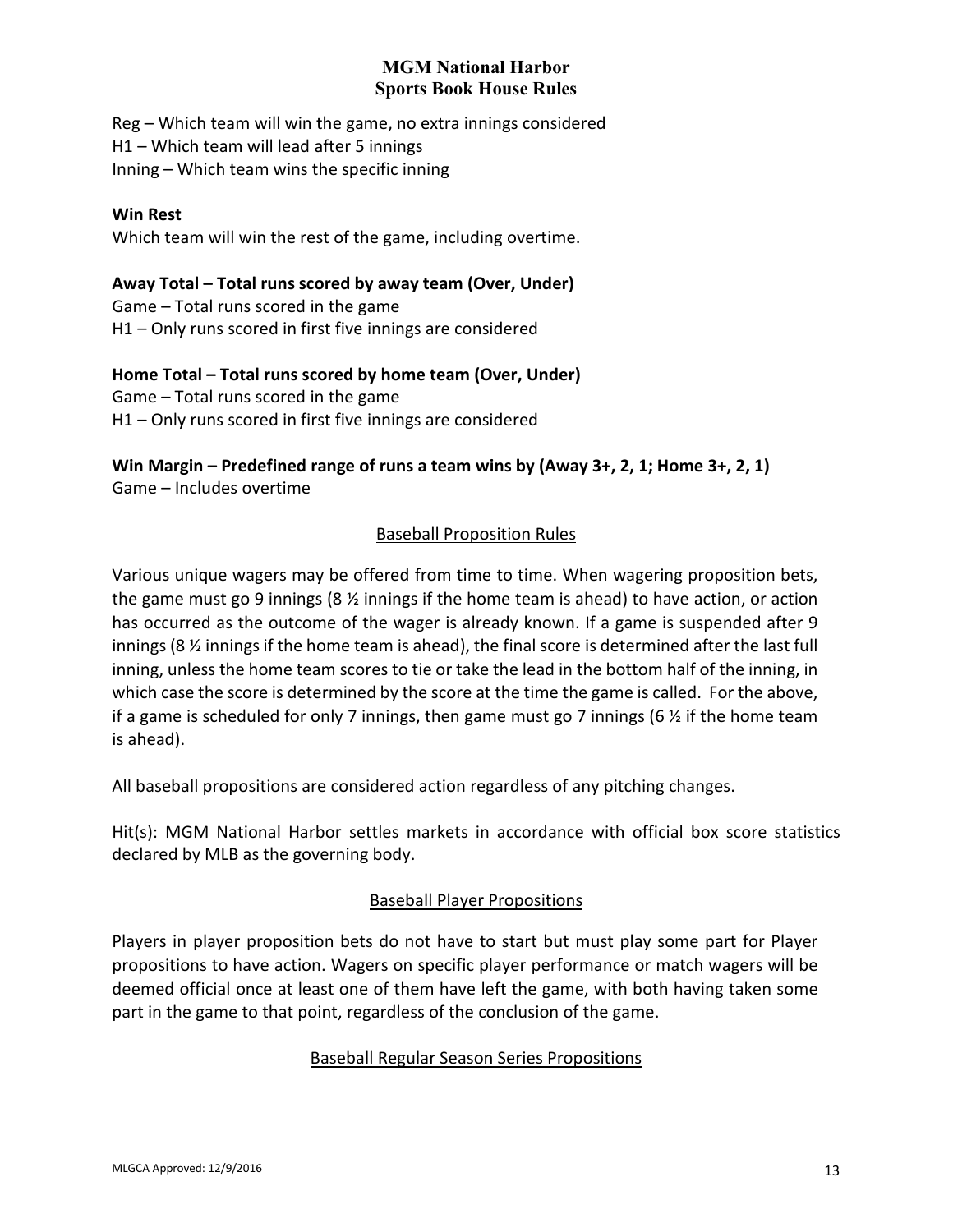Regular season series propositions are offered for all 3, 4 or 5 Game Series with the outcome of all games played counting towards settlement. Series must go a minimum of 3 games for action regardless of games scheduled and/or canceled. A called game will count towards a series wager if declared an official game by the league. All wagers are action regardless of Starting Pitchers or pitcher changes.

## Baseball Playoff Series Propositions

For Playoff Series Winner propositions, the team that advances to the next round is deemed the winner. Wagers for all other markets are refunded if the required minimum number of games (according to the respective governing organizations) are not completed, or the number of games changes.

# Baseball Post Season Rule

All MLB playoff games will have action regardless of date played and/or completed, unless specified otherwise. Game winner will be paid based on the official winner of this game as determined by MLB. All listed pitchers' rules apply.

## Baseball Grand Salami Propositions

Grand Salami proposition is determined by the total runs scored in all MLB games scheduled for that day. There are no listed pitchers, so all bets are action. Wager applies to all scheduled games and games must go 9 innings (8  $\frac{1}{2}$  if home team is leading). If any game is cancelled or stopped before the completion of 8  $\frac{1}{2}$  innings, all wagers on the Grand Salami will be cancelled. Grand Salami will not be offered when 7 inning games are scheduled. College World Series

Games must be played on scheduled date for action. All teams face double elimination. Teams listed second do not necessarily bat last.

## Baseball Futures

Baseball season long futures are unique wagers that will be offered from time-to-time. For all season long and future propositions, all wagers stand regardless of team re-location, change to a team name, season length or play-off format unless stated otherwise in the market. For awards, the official decision made by the governing body on the day the award winner is announced will be final. Any subsequent changes at a later date will not count for betting purposes.

## Baseball Championship and Pennant Futures

If there is a change to the post-season structure, whereby a Championship Series is not possible, or called early, Pennant betting will be settled on the team that advances to the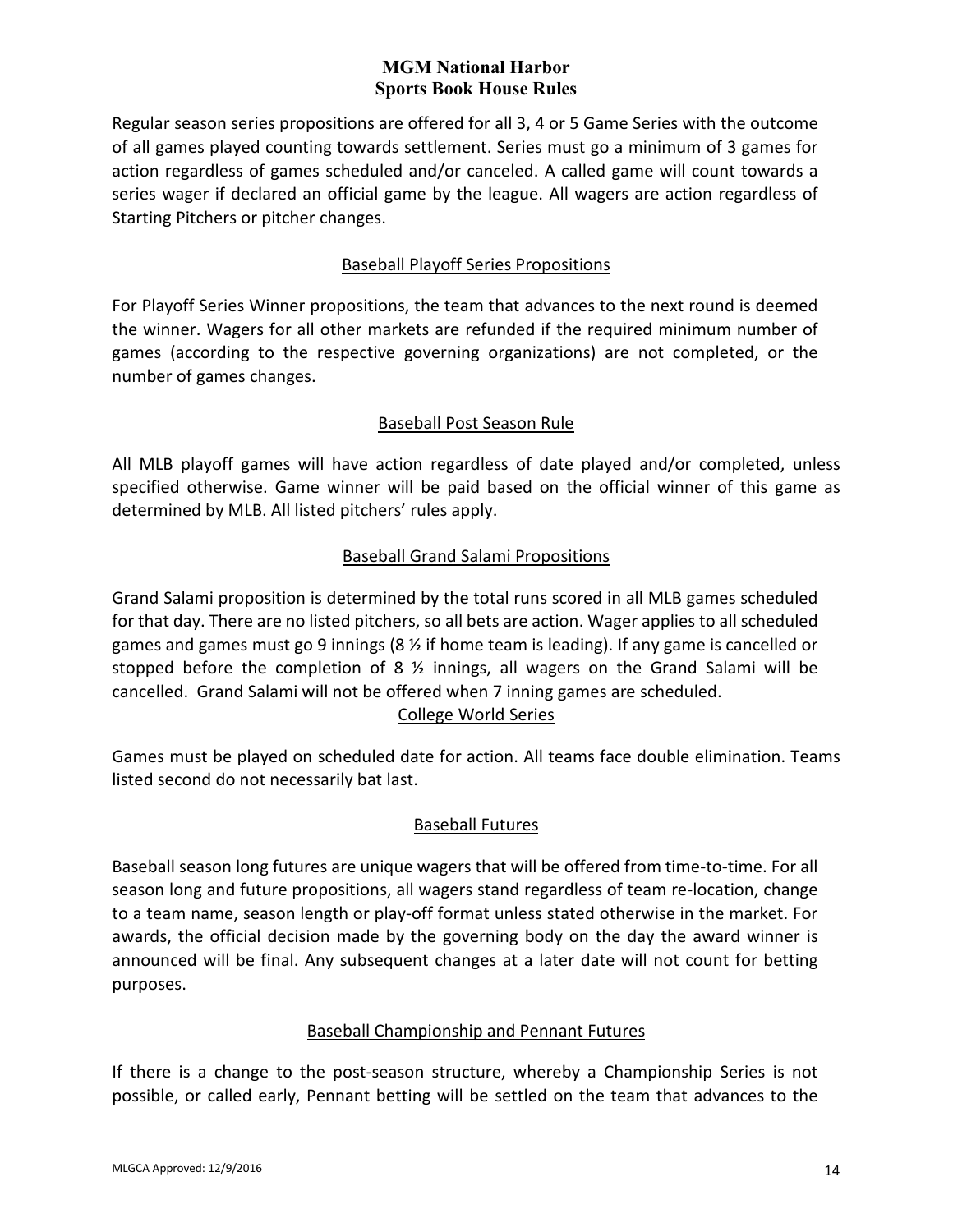World Series from that league.

#### Baseball Futures List

MLB Divisional Odds Wager on which team will win an MLB division.

MLB Pennant Odds Wager on which team will win the pennant in either the American League or National League of MLB.

MLB World Series Odds Wager on which team will win the World Series.

MLB Cy Young Winner Wager on which pitcher wins the Cy Young Award in either the American League or National League of MLB.

MLB MVP Winner Wager on which player will win the MVP award in either the American League or National League of MLB.

MLB Regular Season Wins Wager on the number of regular season wins by a listed team in MLB.

Head-to-Head Regular Season Wins Wager on the number of regular seasons wins made by one team vs. another team.

Most Home Runs Hit Wager on which player hits the most home runs in the regular season.

Highest Season Long Batting Average Wager on the highest season long batting average by a particular player as declared by MLB.

Most RBIs in Season Wager on which player has the most Runs Batted In during the regular season.

Most Pitching Victories Wager on which player is awarded the most wins during the regular season.

Regular Season Team Total Wins O/U Wager on the total regular season wins made by a team.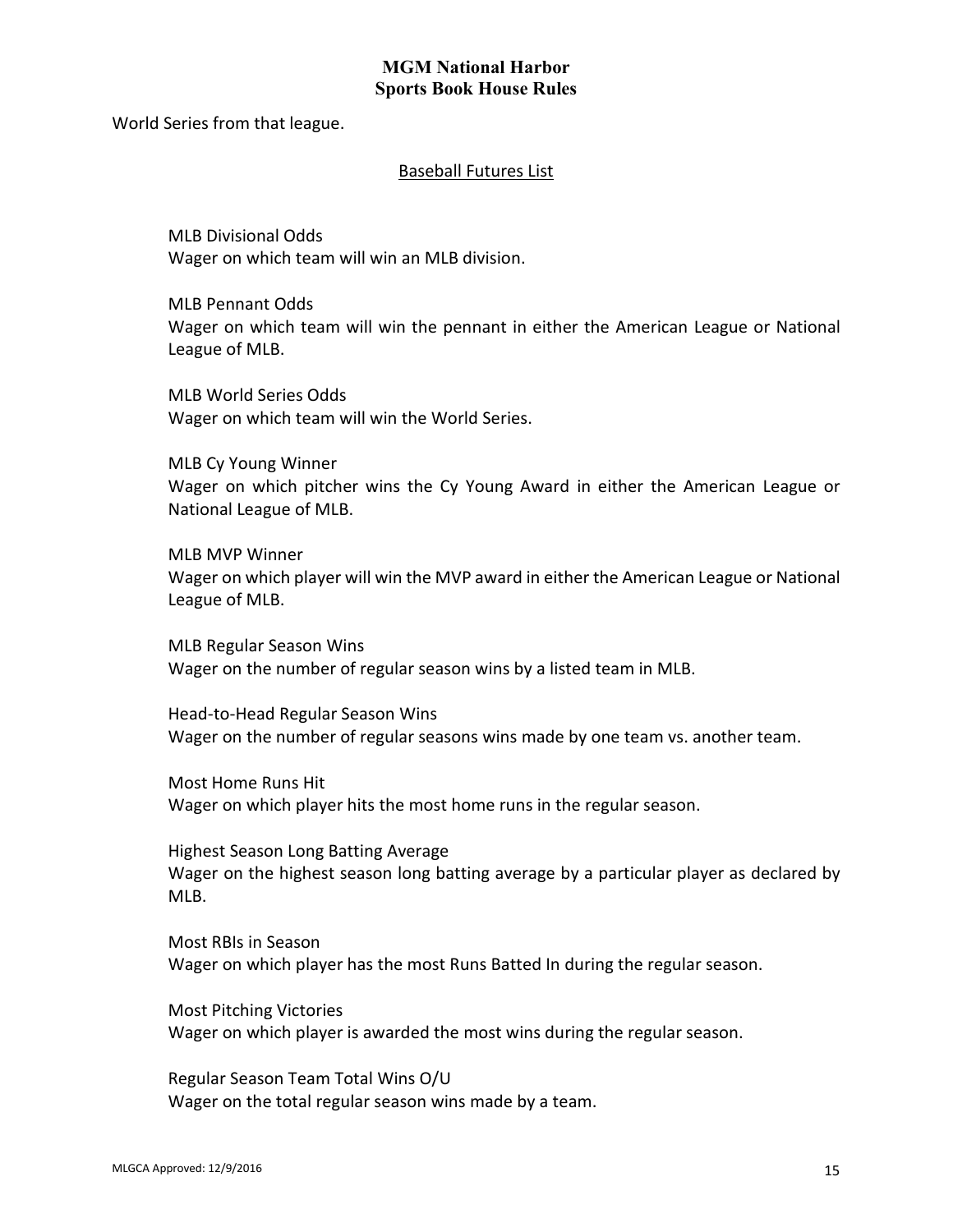Regular Season Team Win Percentage Wager on the percentage of wins by a team during the regular season.

Head-to-Head Regular Season Team Wins Wager on the number of regular seasons wins made by one team vs. another team.

Regular Season Player Totals O/U Wager on the number of regular season Total Home Runs, Runs, Hits, Stolen Bases, Strikeouts, Saves by a named player.

Regular Season Player Averages

Wager on the average number of regular season Total Home Runs, Runs, Hits, Stolen Bases, Strikeouts, Saves by a named player. To qualify for hitting propositions, a player must have at least 3.1 plate appearances per game.

Division of Winning Team Wager on which division the winner originates from.

League of Winning Team Wager on which league (American League or National League) the winner originates from.

State of Winning Team Wager on which state the winner originates from.

Name The Finalists Which two teams will meet in the Championship Series. Should no series take place, all bets are void.

Exact Outcome Which team will win, and who will they beat in the named series. Should no series take place, all bets are void.

#1 Seed

Team to be the #1 seed in specified league (American League or National League) at the end of the regular season.

To Win/Lose 100+ Games Wager on whether a named team will win or lose 100 or more regular season games.

Double Chance

Wager on whether either of the two named teams will be declared the winner for the named market.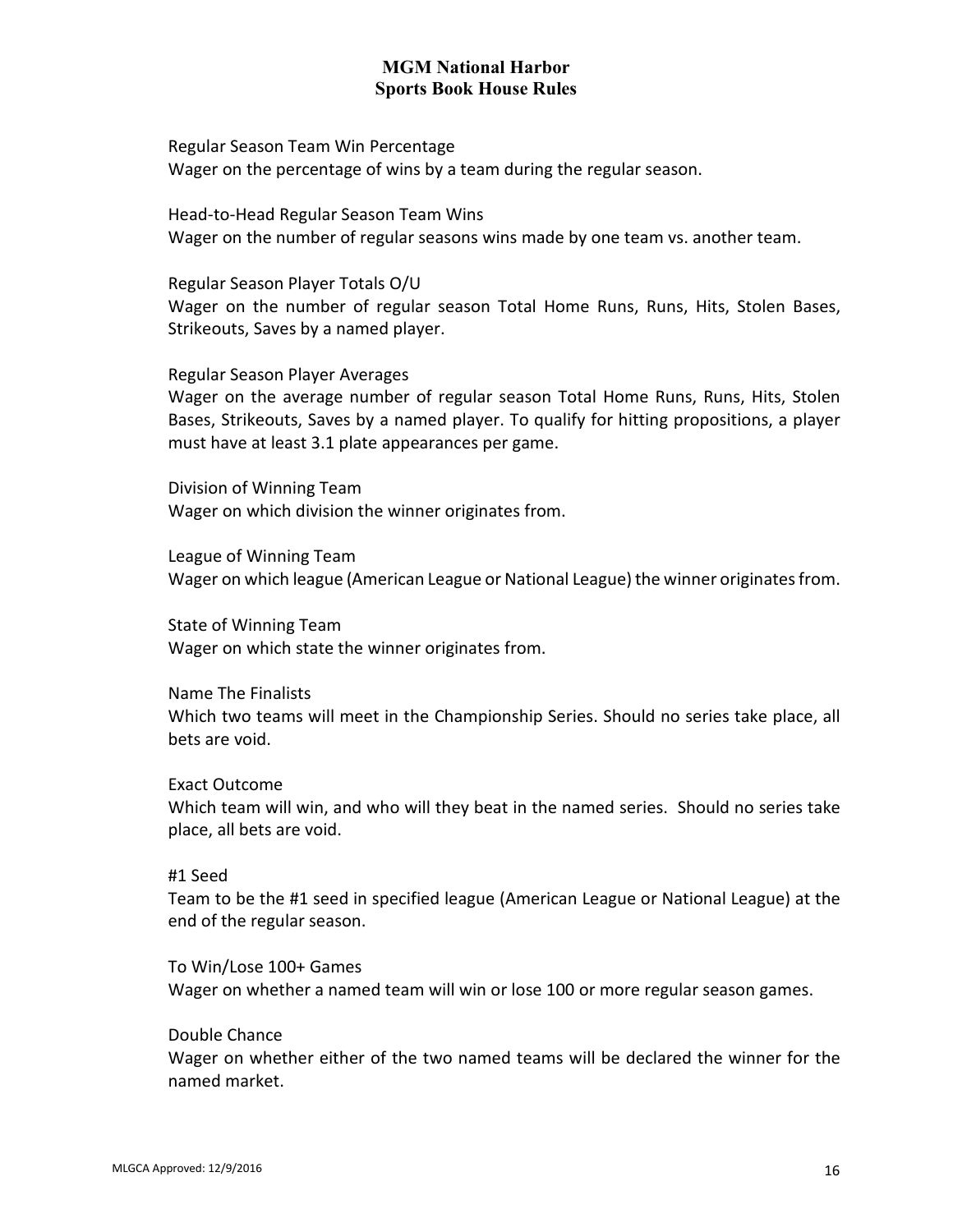MLB Division Finishing Position Wager on the exact position a named team will finish within their division.

MLB Rookie of the Year Winner Wager on which player will win the Rookie of the Year award in either the American League or National League of MLB.

Most Stolen Bases in Season Wager on which player has the most Stolen Bases during the regular season.

Playoff Series Props:

Series Winner

Wager on which team will advance to the next round. Should no series take place, bets will be void.

Series Correct Score Wager on the exact score of games within the series. Should the series be shortened from its original length, then bets would be void.

Total Games Wager on how many games will take place in the series.

<span id="page-16-0"></span>NCAA World Series Winner Wager on which team will win the College World Series.

## **BASKETBALL RULES**

## Date/Site Changes

Regular season Basketball games must be played on the scheduled date/location (location is a geographical area or city, but not restricted to a specific arena or venue) to be considered action unless otherwise noted in the specific sports rules section or on printed media in the MGMNH.

## Minimum Length of Play

For wagering purposes, unless otherwise stipulated in individual Basketball sports wager rules, NBA basketball results are official after 43 minutes of play. NCAA and WNBA are official after 35 minutes of play.

## Pre-Match Basketball Wagers

Basketball wagers are accepted in the following manner: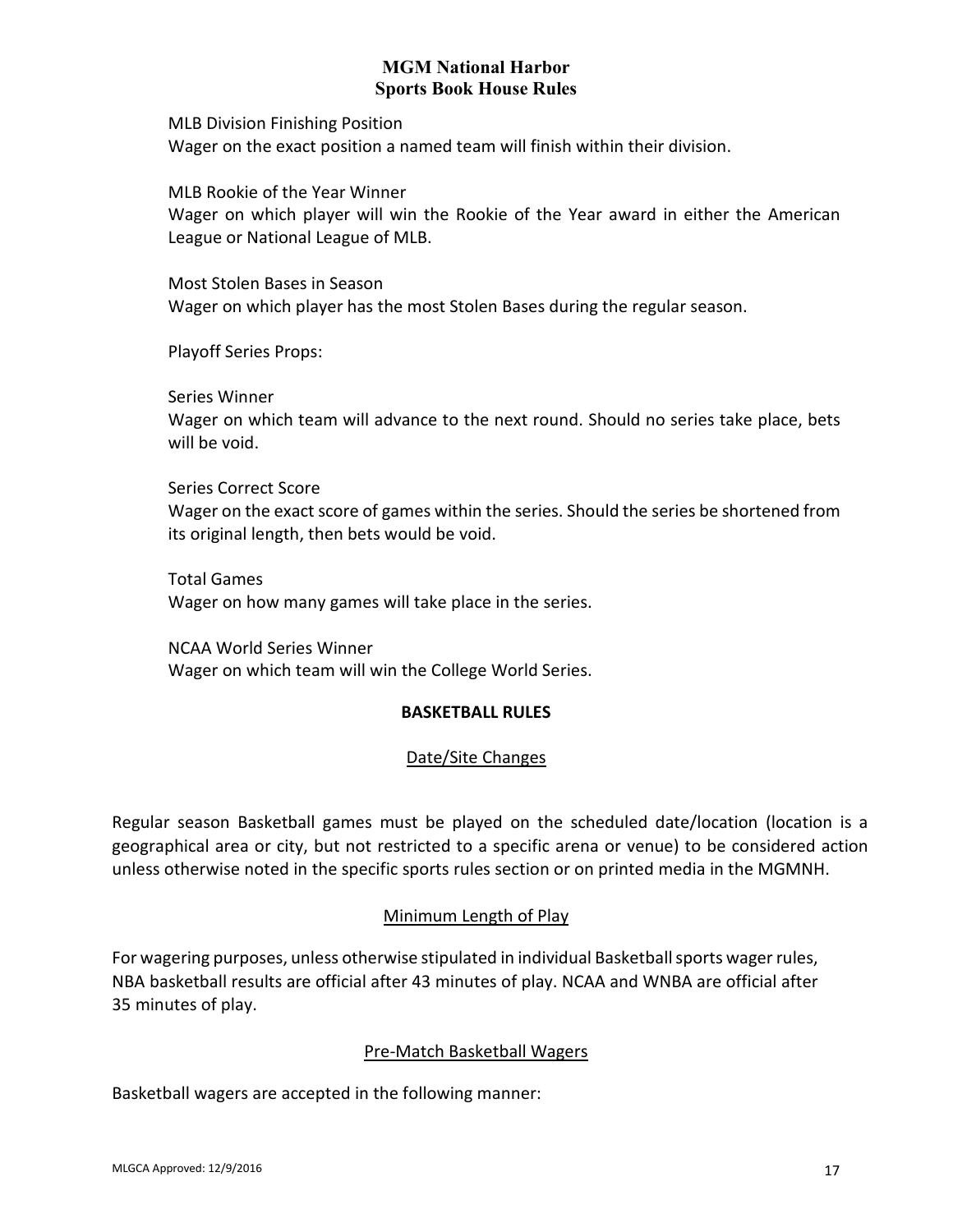- 1. Point Spread A wager in which a bettor "takes" or "lays" a specified number of points. The team wagered must "cover" the point line for the wager to be deemed a winner.
	- a. Unless otherwise specified as "Regular Time" on the individual market, overtime periods are counted in the final score.
- 2. Money Line A wager in which the bettor "takes" or "lays" a specified price. The team wagered must win the game for the wager to be deemed a winner.
	- a. Unless otherwise specified as "Regular Time" on the individual market, overtime periods are counted in the final score.
- 3. Total Points (over/under) A wager on whether the total number of points scored in a game is over or under a specified number.
	- a. Unless otherwise specified as "Regular Time" on the individual market, overtime periods are counted in the final score.
- 4. First Half Wagers on the first half will be decided by the score at the end of the first half.
	- a. If a game does not go the entire first half, all first half wagers will be refunded.
	- b. Once the first half has been completed, all wagers on the first half will stand regardless of the length of the remainder of the game.
- 5. Second Half (halftime) Wagers on the second half will be decided based on points scored in the second half.
	- a. If the entire second half is not played to its completion, all Second Half wagers will be refunded.
	- b. Overtime periods are counted in the Second Half score and considered official regardless of the length or suspension of the overtime period.
- 6. Quarters Wagers on any specified quarter will be decided based on points scored in that specified quarter only.
	- a. All specified quarters must be played to their completion or the wager will be refunded.
	- b. Once a specified quarter is completed, that specified quarter wager will stand regardless of the length of the remainder of the game.
	- c. Fourth quarter wagers do not include overtime periods unless otherwise stated.
- 7. Team to score first Settled on the first score of the game.
	- a. Bets stand even if game is not completed.
	- b. Overtime counts.
- 8. Team to score last Settled on the last team to score.
	- a. Game must be completed.
	- b. Overtime counts.
- 9. Highest Scoring Quarter Bet on which quarter will produce the most points.
	- a. Dead heat rules apply.
	- b. Game must be completed for bets to stand.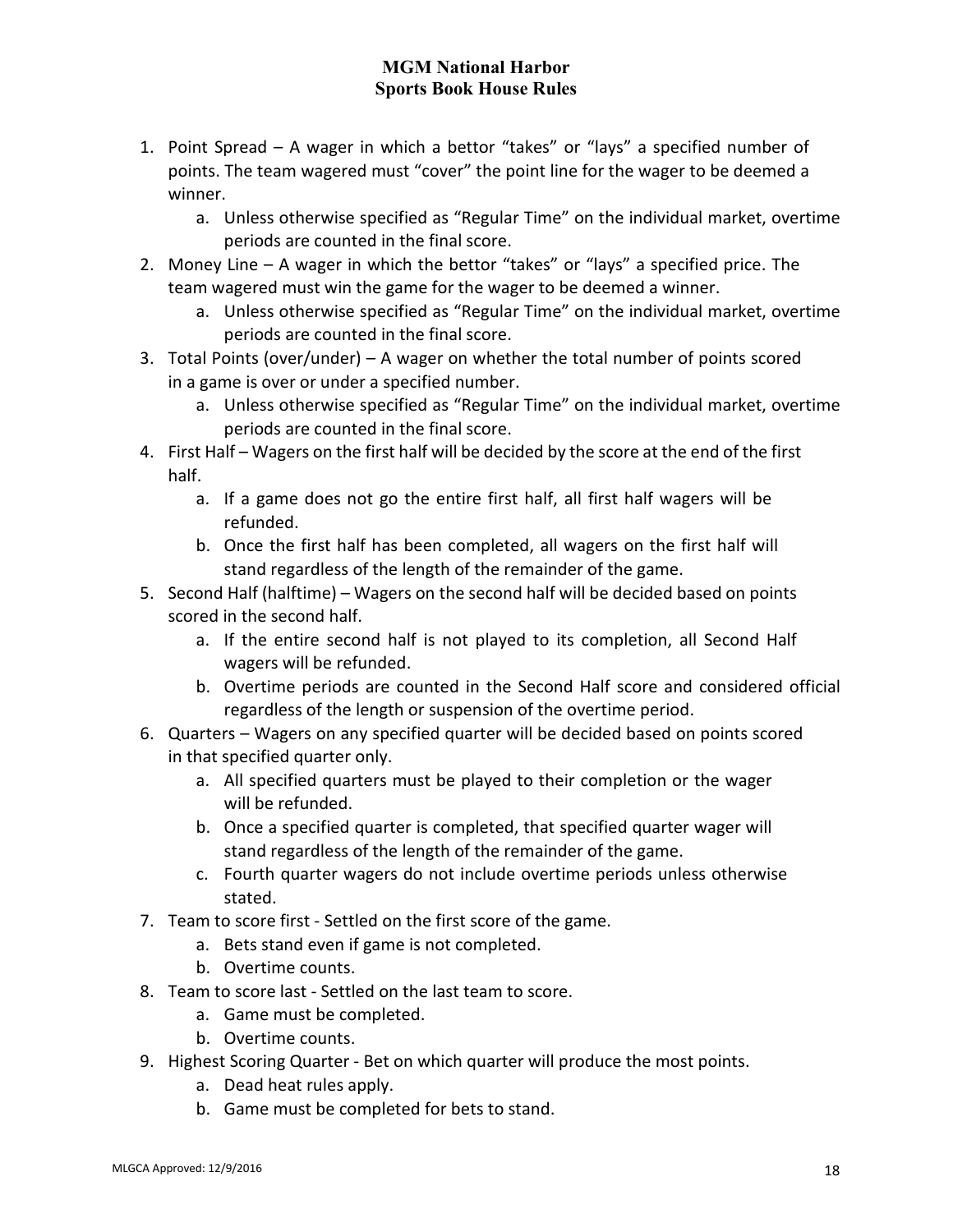- 10. Race to x points Winner being the team who reaches the specified points tally first.
	- a. Should neither team reach the total, and a 'Neither' option is not offered, then bets on that market will be void.
- 11. In the event of a wagering tie, the straight wager is considered "no action" and wager is refunded. Parlays reduce to the next lowest amount of selections.

## Basketball Propositions

Various unique wagers may be offered from time to time, called proposition bets. When wagering proposition bets, unless stated otherwise, overtime does count for settlement of wagers.

## Basketball Player Propositions

Players do not have to start for action but must play for action. If a player does not take any part in a game, then wagers on that player proposition will be refunded.

# Basketball Futures

Basketball season long futures are unique wagers that will be offered from time to time. For all season long match wagers and division betting, all wagers stand regardless of team relocation, or a change to team name, season length or playoff format. Unless stated otherwise in the market, team(s) must play in all their scheduled regular season games for wagers to have action. If team(s) do not compete in all scheduled games, then wagers will be refunded except for those wagers which have been unconditionally determined. For awards, the official decision made by the governing body on the day the award winner is announced will be final. Any subsequent changes at a later date will not count for betting purposes.

## Basketball Division and Conference Futures

Division Winner markets will be settled on who finishes top of the relevant division after the conclusion of the Regular Season. If 2 or more teams have the same Regular Season win record, then ties will be broken using the governing body's official rules to determine an outright winner. If no tie option was made available for any match bet wager, wagers will be a push should the teams tie, and stakes refunded.

Conference Winner markets will be settled on team's performance in the playoffs. Regular season records do not count. If there is any change to the post-season structure, whereby a Conference Finals Series is not possible, or called early, Conference Winner will be settled on the team that advances to the NBA Finals from that Conference. NCAA Conference Tournament Winner will be determined by the team winning the Championship game regardless of any post-season suspension.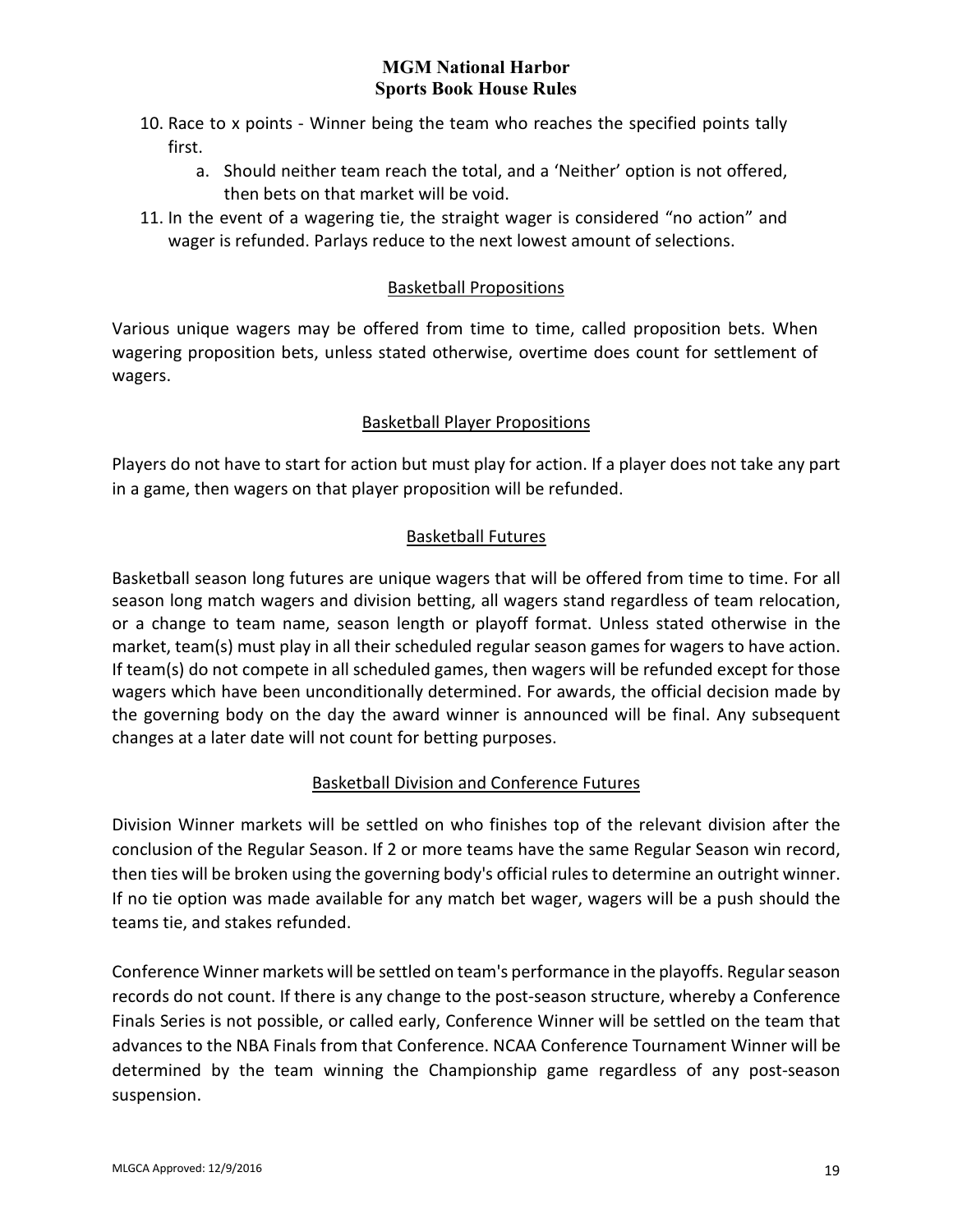For Playoff Series Winner, the team that advances to the next round is deemed the winner. Wagers for all other markets (futures, propositions, total points over a season, etc.) are void if the required minimum number of games (according to the respective governing organizations) are not completed, or the number of games changes.

### Basketball Grand Salami Proposition

The Basketball Grand Salami will be decided by adding up all the scores for the games scheduled for that particular day. All games must be completed for action. Points scored in overtime are included.

### NBA Draft

All markets will be settled in accordance with official information available on NBA.com.

Wagers on Over/Under draft position are settled based on when a team selects that player. Should a player go undrafted, Over/Under markets will be settled by assigning the next number after the last player drafted.

Round in which player is drafted wagers will be void should a player go undrafted, unless 'undrafted' is an option offered in the betting market.

MGMNH will void all wagers on a player who subsequently withdraws their eligibility for that year's draft. Should a player who is not listed in any market be the winning selection, all bets on that market stand. All markets involving listed players are offered with others available on request.

Wagers on which team will draft a player are settled on the team who officially draft that player as listed on NBA.com. Any previous or subsequent trades will not be taken into consideration for settlement.

International players are defined as any player who played for a non-US team in the previous season, and not by their country of birth. E.g. A US-national who played for Real Madrid in Spain will be deemed an International player.

## NBA Draft Lottery

All markets will be settled in accordance with official information available on NBA.com.

Markets are settled on which team is assigned the relevant pick on the day of the Draft Lottery. Any subsequent trades or forfeiture of draft picks after the Lottery will not be taken into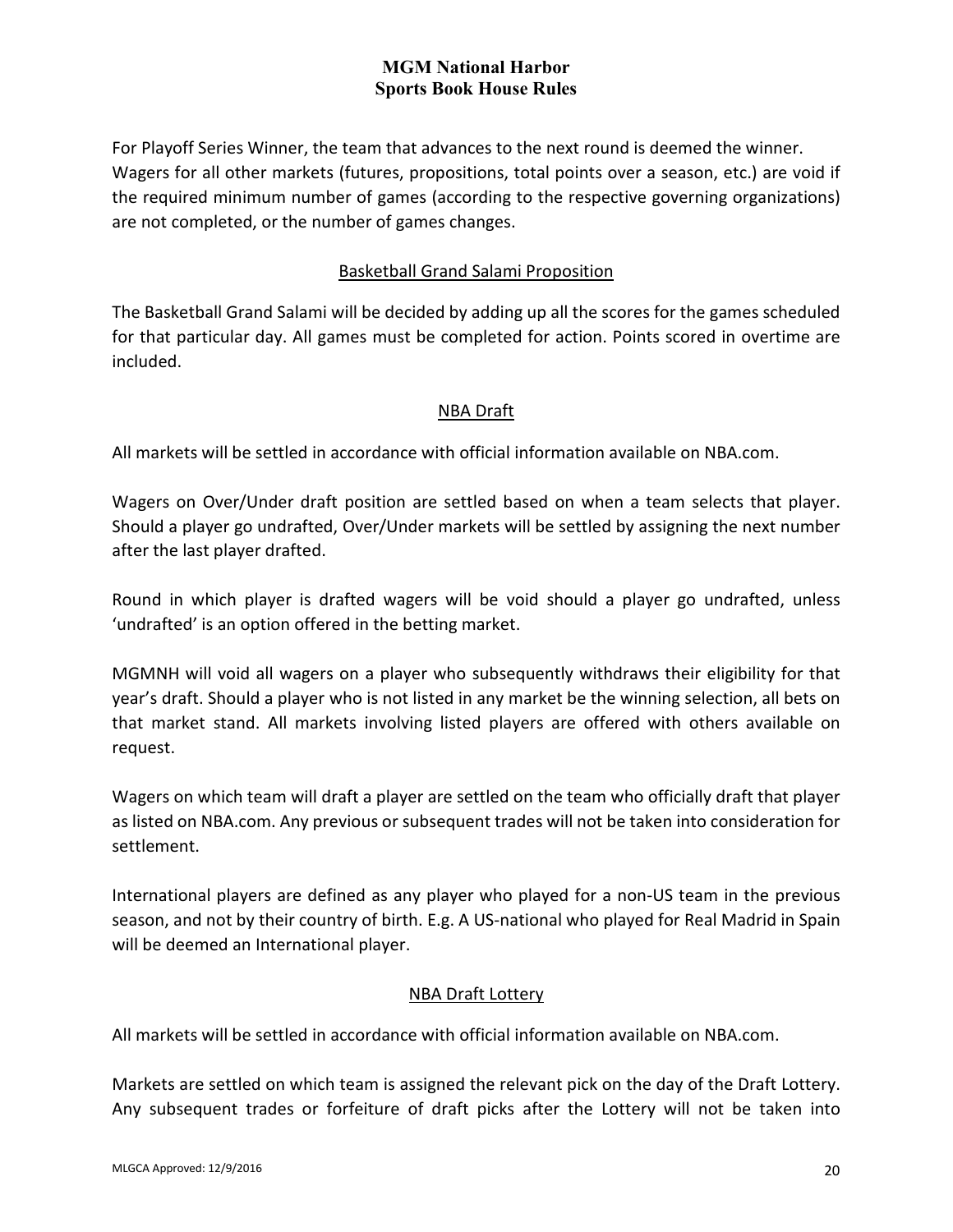consideration for settlement.

#### Basketball Futures List

Division of Winning Team Wager on which division the winner originates from.

Conference of Winning Team Wager on which conference the winner originates from.

State of Winning Team Wager on which state the winner originates from.

Name The Finalists Which two teams will meet in the Championship Series. Should no series take place, all bets are void.

Exact Outcome Which team will win, and who will they beat in the named series. Should no series take place, all bets are void.

Double Chance

Wager on whether either of the two named teams will be declared the winner for the named market.

Head-to-Head Regular Season Wins Wager on the number of regular season wins made by two separate teams.

Regular Season Team Total Wins O/U Wager on the number of regular season wins made by two separate teams.

NBA Divisional Odds Wager on which team will win the division.

NBA Division Finishing Position Wager on the exact position a named team will finish within their division.

NBA Conference Odds Wager on which team will the conference.

NBA Championship Odds Wager on which team will win the Championship.

NBA Regular Season Award Winners (MVP, Rookie of the Year, Most Improved)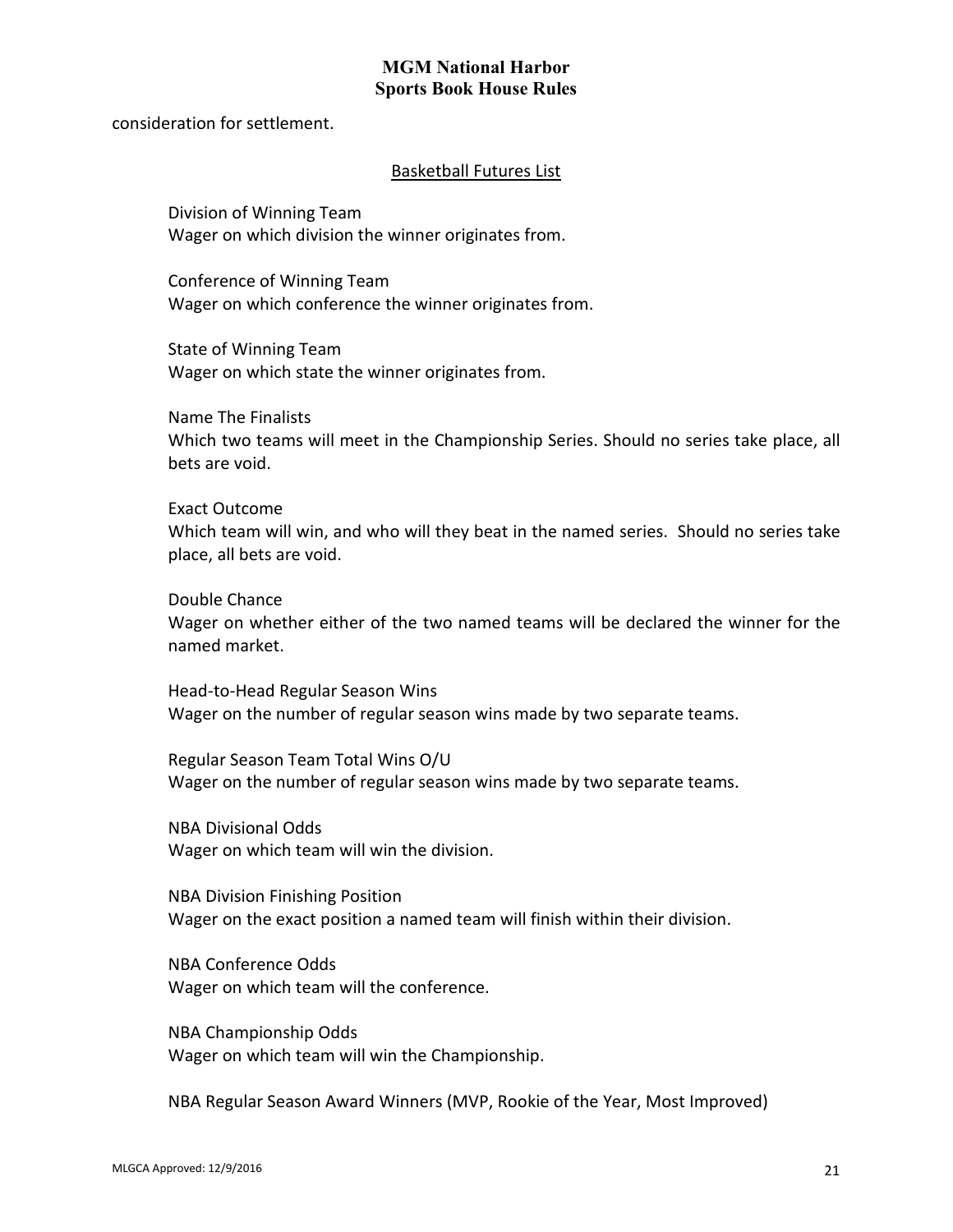Wager on which player will win the MVP, Rookie of the Year, Most Improved titles.

NBA Regular Season Wins Wager on how many regular seasons wins are achieved by a team.

NBA #1 Seed Team to be the #1 seed at the end of the regular season.

NBA Regular Season Team Win Percentage Wager on how many regular season wins are achieved by a team. NBA Head to Head Regular Season Team Wins Wager on the number of regular seasons wins made by one team vs. another team.

NBA Regular Season Player Totals O/U Wager on the number of regular season Points, Rebounds, Assists, Steals, Blocks by a named player.

NBA Regular Season Player Averages Wager on the average number of regular season Points, Rebounds, Assists, Steals, Blocks by a named player. To qualify a player must have played in 70% of their team's games.

NCAA Tourney Winner Wager on which team wins the NCAA Tourney.

NCAA Tourney Regional Winner Wager on which team wins the NCAA Tourney Region.

NCAA Conference Tourney Winner Wager on which teams win the NCAA Conference.

NCAA Tournament Wins Wager on how many wins a team will have in the NCAA Tournament.

Head to Head Tournament Wins Wager on which team will have more wins in the NCAA Tournament.

NCAA Conference Wins Wager on how many wins a team will have in their NCAA Conference Tournament.

#### Basketball Wager Example

The following is the method of calculating straight wagers, determination of payment and buy point pricing.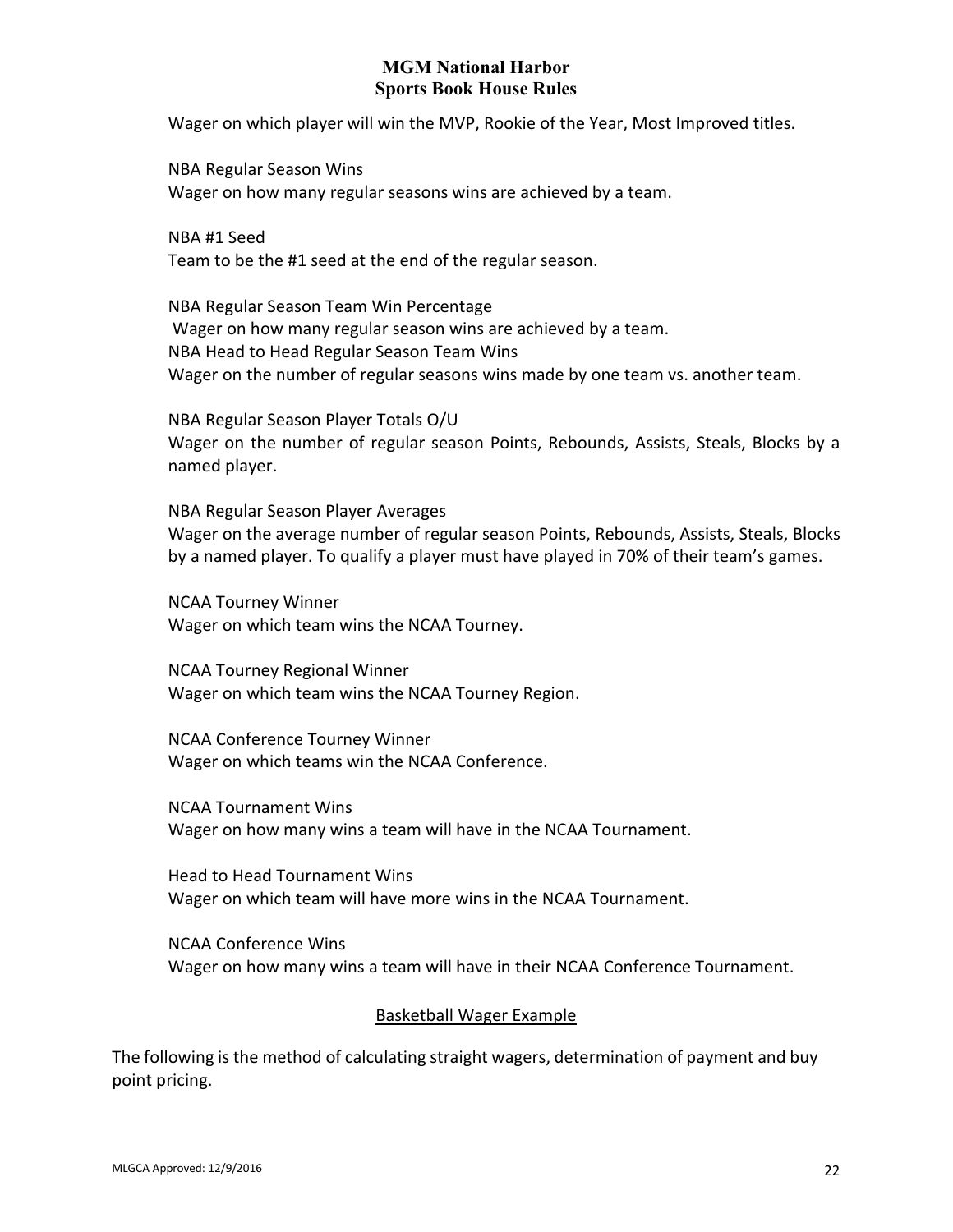- 1. Basketball point line and total wagers pay 10/11 (-110). Wager \$11 to win \$10; total return is \$21 unless otherwise specified.
- 2. Half points may be purchased at the sole discretion of management.
	- a. Each half point cost an additional 10 cents.
- 3. Money Lines indicate the line price. For example, -130 means 10/13. Wager \$13 to win \$10; total return is \$23. +120 means 12/10. Wager \$10 to win \$12; total return is \$22.
- 4. In the event of a wagering tie, the straight wager is considered "no action" and wager is refunded. Parlays reduce to the next lowest amount of selections.

# Live (In-Play) Basketball Rules

Markets do not consider overtime unless otherwise stated.

If a match is interrupted or postponed and is not continued within 48 hours after initial start date, betting will be cancelled.

### **Point Spread- Winner with Handicap in .5 increments (Home, Away)**

Game – Includes overtime Reg – Only points during regular time are considered H1 – Only points scored during first quarter and second quarter are considered Q1-Q4 – Only points scored in the specific quarter are considered

## **Total – game total (over, under)**

Game – Total points scored by both teams, includes overtime Reg – Only points during regular time are considered H1 – Only points scored during first quarter and second quarter are considered Q1-Q4 – Only points scored in the specific quarter are considered

## **Money Line – Winner (away, home)**

Game – Includes overtime H1 – Only points scored in the first half will be considered Q1-Q4 – Only points scored in the specific quarter are considered

## **Will be OT – Will there be Overtime (yes, no)**

Will there be overtime in this game

## **Point Race- First team to score x pts in game (Home, away)**

Including Overtime

Which team will score X points in the game first (for example: Current score is 20-19, then the home team reached 20 points first).

If a game ends before any team reaches X points, this market is considered cancelled.

Q1-Q4 – Only points scored in the specific quarter are considered

## **Nth Point – Which team score the Nth PT in game (Away, Home)**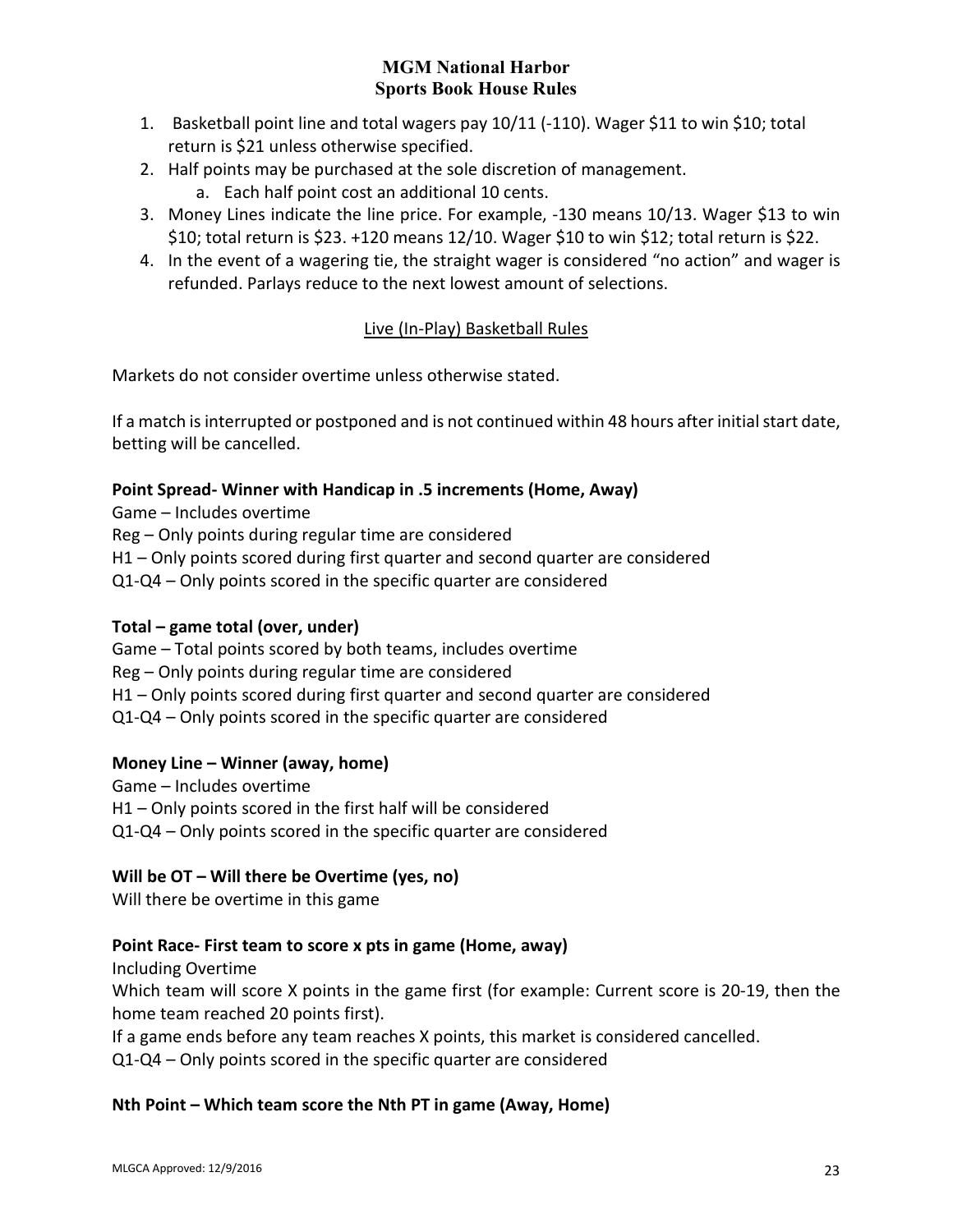Including Overtime, which team will score the Nth point in the game (for example: Current score is 40-28, away team scores 3 points, meaning away team scored the 70th point.) If a game ends before the Nth point is reached, this market is considered cancelled.

### **Odd Even – Final combined score will be (odd, even)**

<span id="page-23-0"></span>Game – Including Overtime H1 – Only points scored during first half are considered Q1-Q4 – Only points scored during specific quarter are considered

## **BOXING AND MIXED MARTIAL ARTS RULES**

### Date/Site Changes

For confirmed fights if a contest is postponed and rescheduled to take place within 48 hours of the original start time, all bets on that contest will stand. If the contest does not take place within 48 hours, all bets will be void. If a rescheduled fight takes place in a country different from the original country, all bets will be void. If a fight is rescheduled and takes place in a different venue but in the same country, all bets stand.

### Minimum Length of Play

The bell (buzzer, etc.) sounding signifies the start of the opening round and the bout is considered official for betting purposes, regardless of the scheduled length, weight, classification, and/or championship sanction. For an individual round to be considered complete, the fighters must answer the bell beginning the next round, except for the final scheduled round in which case the final bell signifies the completion of the round and fight. If a fight has a change to the scheduled number of rounds all outright bets on the match will be action, however round by round bets will be refunded.

#### Boxing and Mixed Martial Arts Rules

Boxing and Mixed Martial Arts wagers are accepted in the following manner:

- 1. Results will be graded based on the official result at ringside as communicated by the official announcer. Any subsequent change to the official outcome of the fight for any reason will not be recognized for wagering purposes. If the official announcer does not declare a result at the end of the fight, the market will be settled on the result displayed on the applicable organization official site.
- 2. For wagering purposes, a wager on a fighter to win by "KO" wins if the selected fighter wins by Knock Out (KO), Technical Knock Out (TKO), or Disqualification (DQ).
- 3. If a fight is stopped due to an injury, disqualification, or any other stoppage by either the referee or doctor, then this will be considered a Technical Knock Out (TKO).
- 4. Any fight that is deemed 'No Contest' will have all wagers refunded.
- 5. Fight Winner A wager on which fighter will win the match.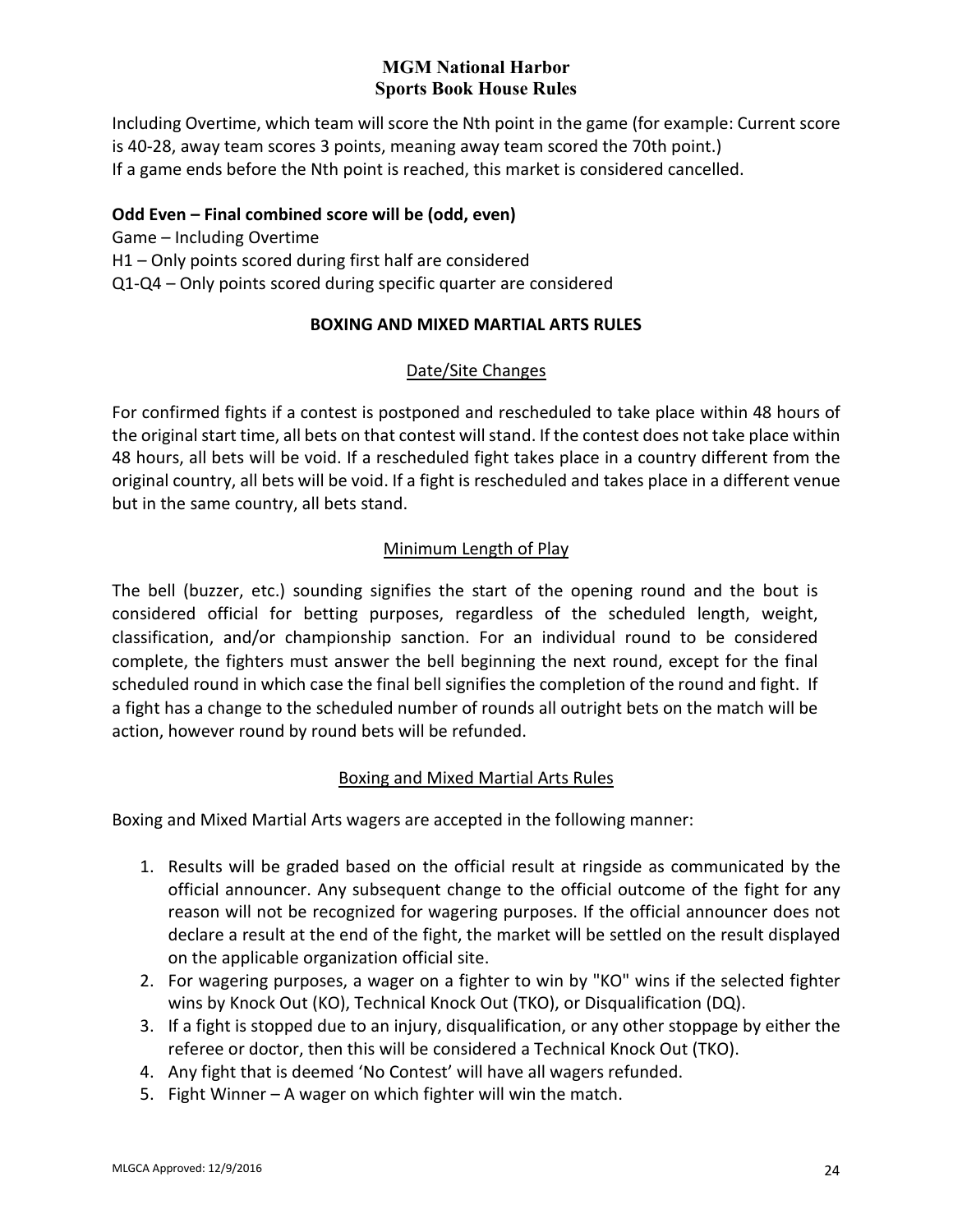- a. If the wagering offer on a match includes the draw as a third option and the match ends in a draw, wagers on the draw will be paid, while wagers on both fighters will be lost. If the wagering offer includes only the two fighters, with the draw either not offered or offered as a separate proposition, and the match ends in a draw, wagers on either fighter will be refunded.
- 6. Will Go/Won't Go Round X A wager on whether or not the match reaches this distance.
	- a. The halfway point of a round is at exactly one minute and thirty seconds into a three-minute round. For example, 9½ rounds would be one minute and thirty seconds of the 10<sup>th</sup> round. In case of a two-and-a-half-minute round, the halfway point is one minute and 15 seconds. In case of a five minute round, the halfway point is two minutes and 30 seconds.
	- b. For total wagers that list a full number of rounds, the fighter must answer the bell for the following round for the round to be deemed complete. For example, on 8 full rounds the fighter must answer the bell for the  $9<sup>th</sup>$  round for the over to be paid. If the fighter completes the  $8<sup>th</sup>$  round but fails to answer the bell for the  $9<sup>th</sup>$ round the under will be the winner. This applies to all rounds except the final scheduled round for which the final bell will signify the completion of the round.
	- c. If a fight is stopped before the full number of rounds have been completed, or if a fighter is disqualified and a points decision awarded, bets will be settled in the round the fight was stopped
	- d. For Round betting, if a fight is stopped before the full number of rounds have been completed, or if a fighter is disqualified and a points decision awarded, bets will be settled in the round the fight was stopped.
- 7. Method of Victory Wager on the exact outcome of the fight.
	- a. KO includes a referee intervention during strikes, doctor stoppage, or stoppage from a fighter's corner.
	- b. A submission includes a tap-out or verbal submission from one of the fighters, or referee stoppage due to technical submission.
	- c. If either fighter is disqualified then a no contest is declared and all bets are void.
- 8. Fight Outcomes
	- a. No Contest In the event of a 'no contest' being declared, all bets will be made void, with the exception of selections where the outcome has already been determined.
- 9. PFL Season Championship Winner
	- a. Winning markets will be settled depending on which fighter wins the PFL Championship for the specified division after the conclusion of that season's playoffs. No refunds will be given to any wagers placed on fighters that withdraw from the season due to injuries, suspensions, or for any other reason. Results will be graded on the basis of the official result at ringside as communicated by the official announcer in each respective championship fight. Any subsequent change to the official outcome of the fight for any reason will not be recognized for wagering purposes. If the official announcer does not declare a result at the end of the fight, the market will be settled on the result displayed on the applicable organization official site.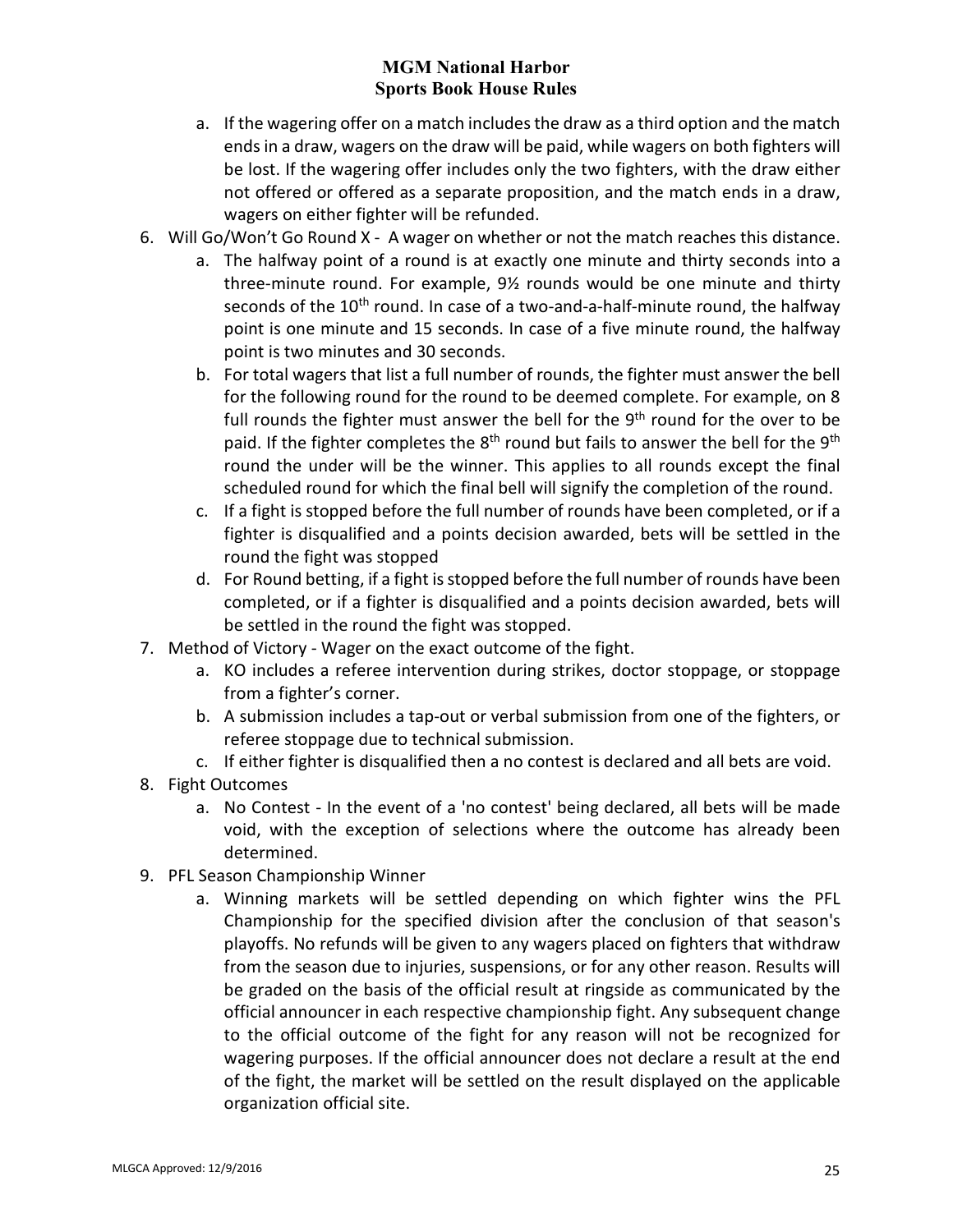### Boxing and Mixed Martial Arts Propositions

Various unique wagers may be offered from time to time, called proposition bets.

### Boxing and Mixed Martial Arts Card Propositions

Only the main card and undercard fights will count. Early preliminaries will not be included. Wagers will stand on the number of bouts scheduled to be on the full card, which includes all main card and undercard fights. Wagers will stand so long as the exact number of bouts quoted in the market heading take place. If there are any withdrawals and subsequent replacements, wagers will stand. If a bout is cancelled without a replacement, changing the number of bouts taking place, then all wagers will be void.

### Boxing and Mixed Martial Futures Propositions

Boxing and MMA futures are unique wagers that will be offered from time-to-time.

Wagering on which fighter will be a weight classes champion on a specific date will be determined using the governing body's official source. Interim champions do not count for settlement purposes. If the title is vacated on the designated date, then all wagers will be void and stakes returned. All fighters will be deemed as action regardless if they competed in that weight division or not.

## Boxing and Mixed Martial Arts Pick the Bout Propositions

For all "Pick the Round" propositions, if the length of the bout is changed from that posted or noted on printed media, all wagers are deemed "no action" and refunded.

#### Boxing and Mixed Martial Arts Draw Propositions

"Draw" proposition wagers: "Decision" means fight must go to the judge's scorecard(s) to determine a winner; including technical decision.

#### Boxing and Mixed Martial Arts Decision Propositions

"Decision" proposition wagers: "Decision" means fight must go to the judge's scorecard(s) to determine a winner; including technical decision.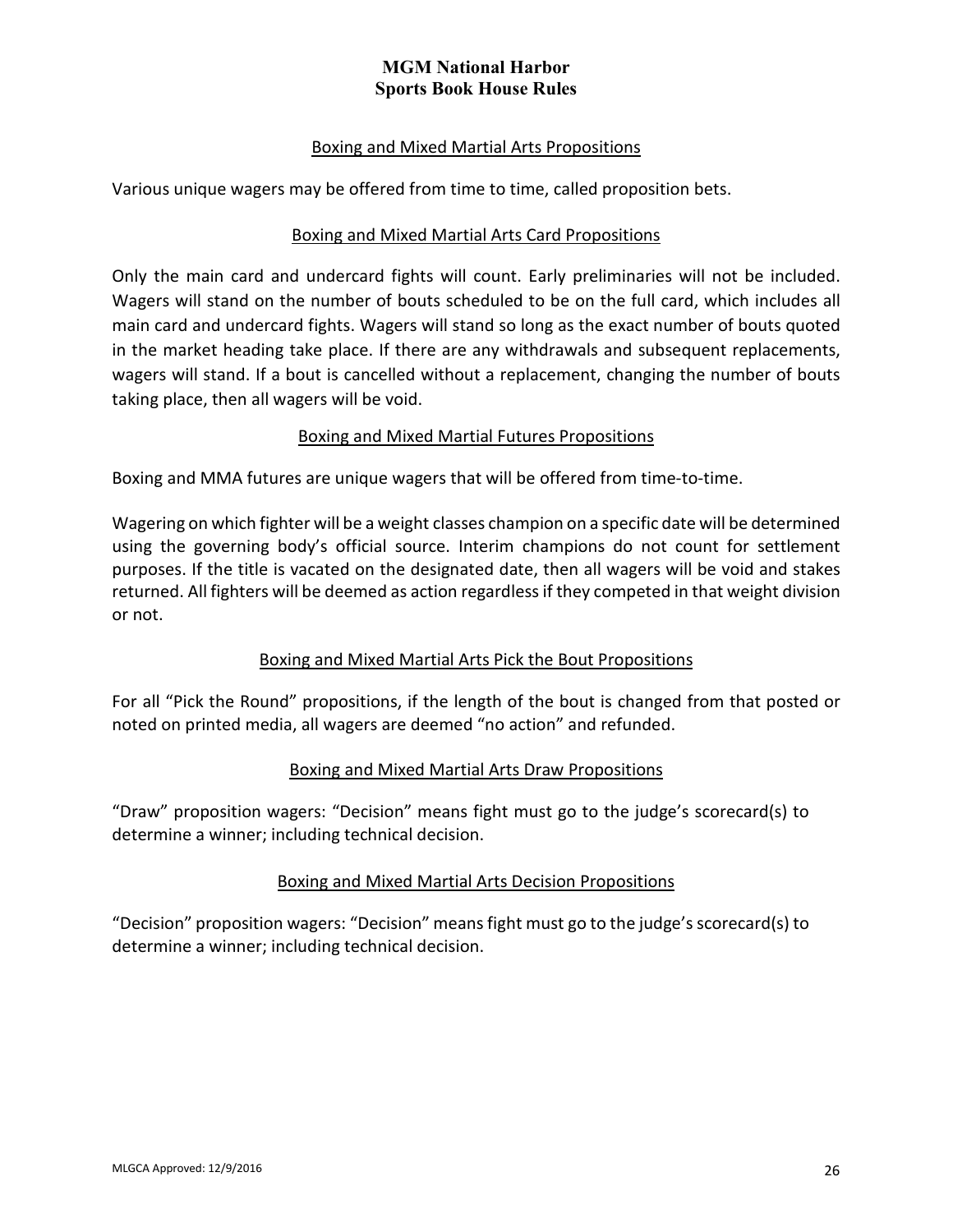### **BULL RIDING RULES**

### Date/Site Changes

<span id="page-26-0"></span>Event must take place with 7 days of the advertised date in the listed city for bets to stand. Should the venue change, but remain in the same city, then all bets stand.

### Minimum Length of Play

If an event does not conclude after the first round begins, all bets will be void. Any rounds that had been determined will be settled as normal.

### Bull Riding Wagers

- 1. Event Winner Bets will be settled on the original classification by the governing body, regardless of any subsequent disqualifications or enquiries. If a competitor does take part in an event, then bets placed on that competitor or team will stand.
- 2. Round Winner Bets relate to specific rounds only. All bets stand regardless of which bull is ridden. If a competitor does not take part in a round, then bets placed on that competitor or team are considered to be losing bets.
- 3. Head-to-Head Matchups Should one or more competitors not take any part of the event, then bets on matchups will be deemed void. Should a rider begin the event, but subsequently withdraw, or fail to finish, then the rider with highest aggregate points will be deemed the winner.

## **CRICKET RULES**

#### Date/Site Changes

<span id="page-26-1"></span>If the match is no longer playing at the venue advertised, your bet will still stand. This applies if the venue has not been changed to the opponent's ground (or in the case of international matches if the venue remains in the same country). Any bets on a game not played on the scheduled date will be declared void unless there is an official reserve day(s) then bets will stand if played on that day(s).

#### Minimum Length of Play

All match betting will be settled in accordance with official competition rules. In matches affected by adverse weather, bets will be settled according to the official result. This includes matches affected by a mathematical calculation such as the Duckworth-Lewis method. If there is no official result, all bets will be void.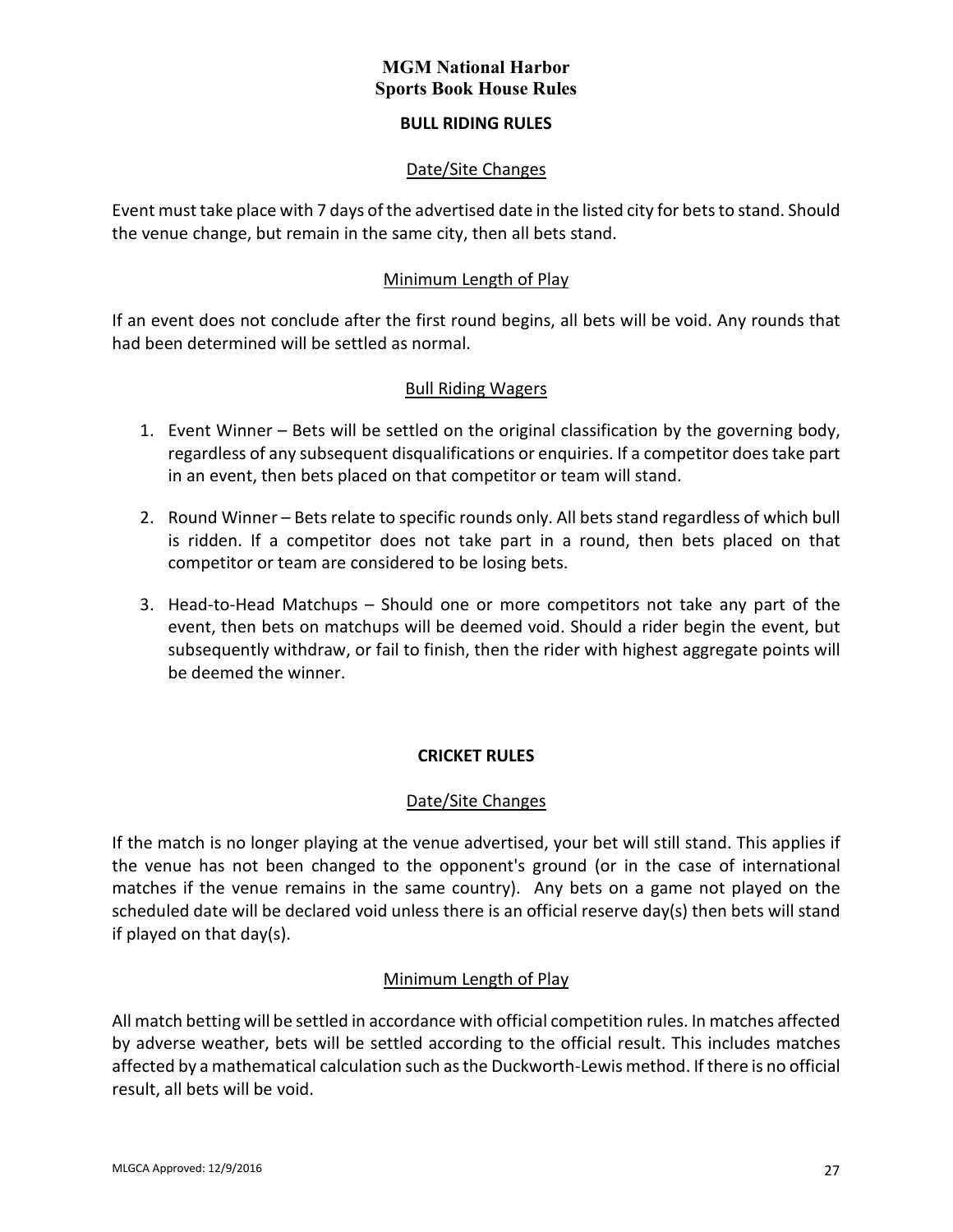#### Cricket Wagers

- 1. Match Betting: Who will win the match? In the case of a tie, if the official competition rules do not determine a winner then Dead Heat Rules will apply. In competitions where a bowl off or super over determines a winner, bets will be settled on the official result. In First Class Matches, if the official result is a tie, bets will be settled as a dead heat between both teams. If the Draw was offered bets on the draw will be settled as losers. If a match is abandoned due to external factors, then bets will be void unless a winner is declared based on the official competition rules.
- 2. Match Betting: Double Chance Will the match result be either of the three options given? A tie will be settled as a dead heat. All match betting will be settled in accordance with official competition rules. If there is no official result, all bets will be void.
- 3. Match Betting: Draw No Bet Who will win the match given that all bets will be void if the match is a draw? A tie will be settled as a dead heat. All match betting will be settled in accordance with official competition rules. If there is no official result, all bets will be void.
- 4. Top Batsman in An Innings Winning bets must predict the top run scorer in an individual innings of any match. Bets stand provided that 60 overs are bowled in a Test Match or First-Class innings, 25 overs have been bowled in a One Day International or 50 over domestic innings, 10 Overs must be completed in an innings for a 20/20 match. Runs scored in a Super Over do not count. All players in the starting 11 are eligible whether they bat in the innings or not. Any bet on a player not in starting 11 will be void. If a player retires his innings, for whatever reason, and does not resume, his score at the time of retirement will be deemed his total. If two or more players score the joint highest number of runs, then BetMGM will enforce Dead Heat Rules.
- 5. Top Bowler in An Innings Winning bets must predict the top wicket taker in an individual innings of any match. Bets stand provided that 60 overs are bowled in a Test Match or First-Class innings, 25 overs have been bowled in a One Day International or 50 over domestic innings, 10 Overs must be completed in an innings for a 20/20 match. Wickets taken in a Super Over do not count. All players in the starting 11 are eligible whether they bowl in the innings or not. If two or more players take the joint highest number of wickets, then we will enforce Dead Heat Rules.
- 6. Number of Runs/Wickets in A Session Winning bets must predict the number of runs or wickets in a session. The first session is the period of play between the Start and Lunch. The second session is the period of play between Lunch and Tea. The final session is the period of play between Tea and Close of Play. In the event of less than 20 overs being bowled in a session, all bets will be void. If both teams bat in a session, then bets will be settled on the combined total of runs or wickets.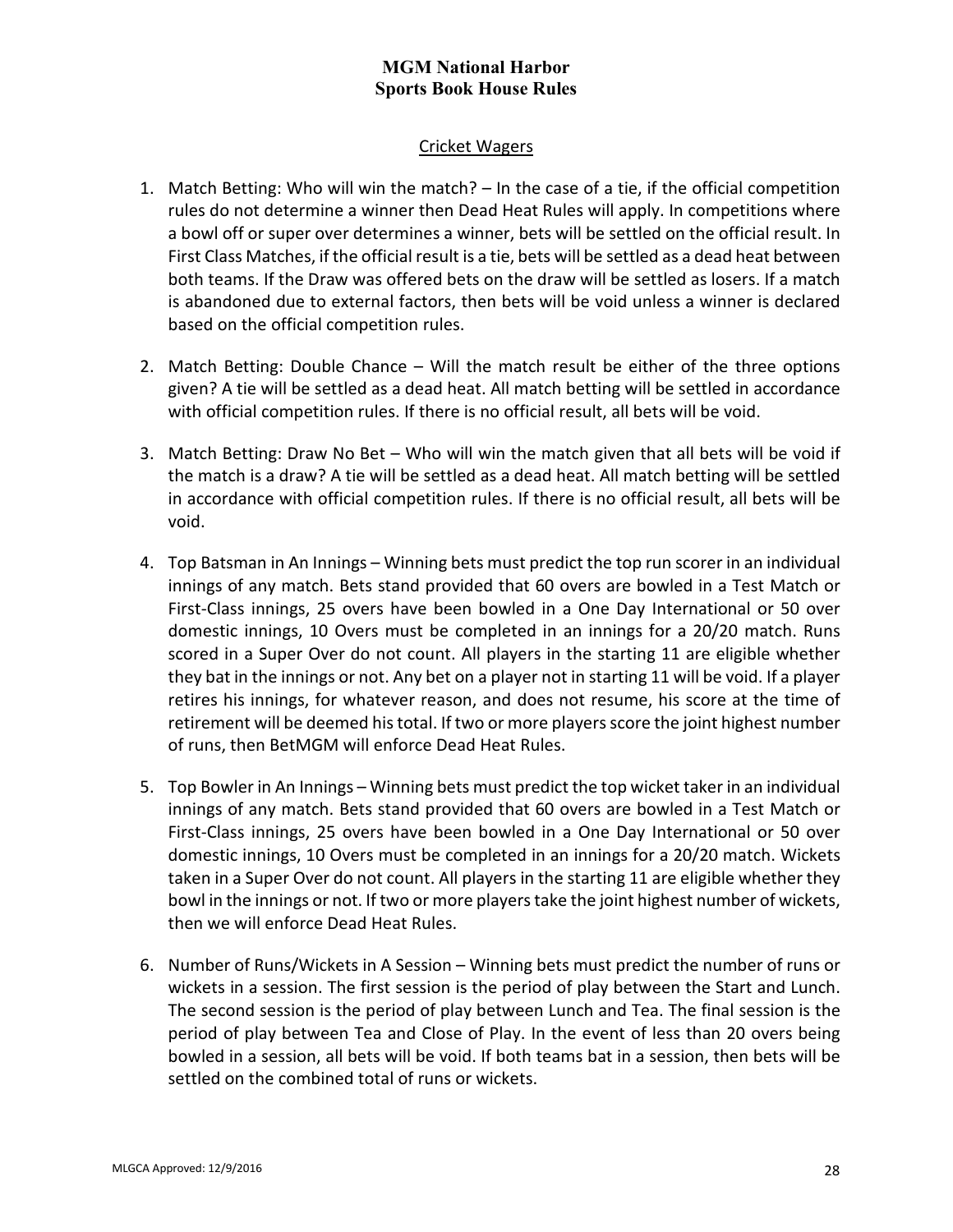- 7. Team Innings Runs/Match Handicap In the event of a reduced overs match, otherwise known as Duckworth-Lewis, all these markets will be void.
- 8. Run Outs/Total 6's/Total 4's/ Total Wides/Total Stumpings/Total Ducks/Specials in A One Day or 20/20 Match – In the event of a reduced overs match, otherwise known as Duckworth-Lewis, all these markets will be void, unless line made up prior to reduction in overs.
- 9. Run Outs/6's/4's/Wides /Stumpings/Ducks occurring in a super over do not count.
- 10. Individual Batsman Runs Winning bets must predict the number of runs scored by an individual batsman in an innings or match. Bets are void if the batsman does not face a ball in the innings. If a player retires in either innings, for whatever reason, and does not resume, his score at the time of retirement will be deemed his total. Runs scored in a super over do not count.
- 11. Individual Bowler Wickets Winning bets must predict the number of wickets taken by an individual bowler in an innings or match. Bets stand provided the bowler has bowled at least one ball. Bets are void if the bowler does not bowl at any stage in the innings or match. Wickets taken in a super over do not count.
- 12. Batting Match Bets Winning bets must predict the highest scoring of two batsman in an innings or match. Both batsmen must go into bat and at least one ball must be bowled to either player in the innings/match for bets to stand. In the event of a tie, bets are void, unless otherwise stated. Runs scored in a super over do not count.
- 13. Bowling Match Bets Winning bets must predict the highest wicket taker of two bowlers in an innings or match. Both bowlers must bowl at least one ball in the match for bets to stand. In the event of a tie, bets are void, unless otherwise stated. Wickets taken in a super over do not count.
- 14. Highest First Wicket Partnership Which team will score the most runs before losing their first wicket? If the batting team reaches the end of their allotted overs, reaches their target or declares before the first wicket falls, the result will be the total amassed. For settlement purposes, a batsman retiring hurt does not count as a wicket. In limited overs matches, bets will be void if the innings has been reduced due to external factors, including bad weather, unless settlement has already been determined. In First Class matches the market refers only to each team's first innings. Both teams must bat.
- 15. Most Sixes Which team will hit the most sixes? In limited overs matches, bets will be void if it has not been possible to complete at least 50% of the overs scheduled to be bowled due to external factors, including bad weather, unless settlement of the bet has already been determined. Bets will also be void if one team faces less overs than the opposition, unless settlement of bet had already been determined before reduction of overs took place. Only sixes scored from the bat (off any delivery - legal or not) will count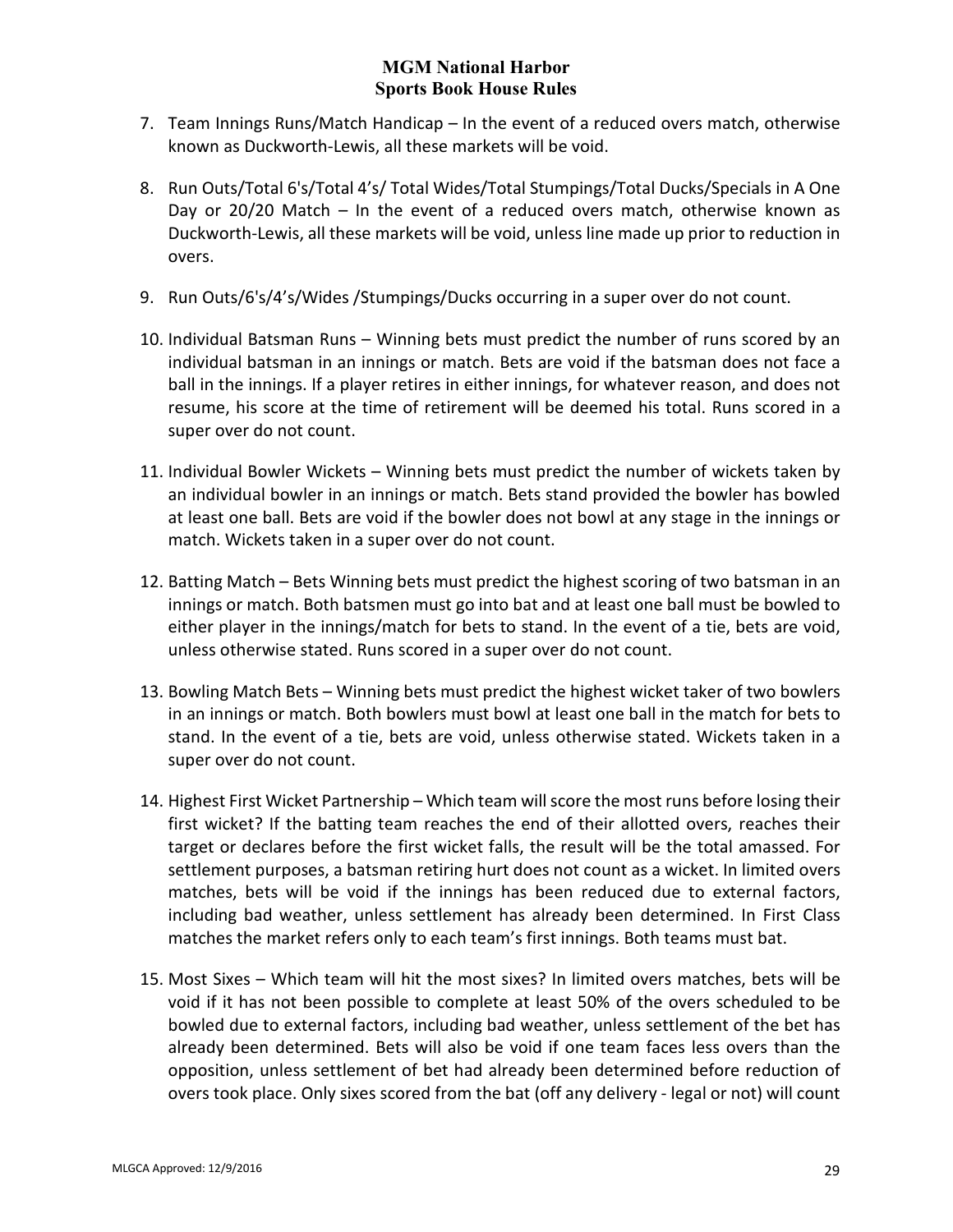towards the total sixes. Overthrows and extras do not count. Sixes scored in a super over do not count.

- 16. Fall of Next Wicket How many runs will the batting team have scored when the next wicket falls? If the batting team reaches the end of their allotted overs, reaches their target or declares before the specified wicket falls, the result will be the total amassed. For settlement purposes, a batsman retiring hurt does not count as a wicket.
- 17. Runs in Over How many runs will be scored in the specified over? The specified over must be completed for bets to stand unless settlement has already been determined. If an innings ends during an over then that over will be deemed to be complete unless the innings is ended due to external factors, including bad weather, in which case all bets will be void, unless settlement has already been determined. If the over does not commence for any reason, all bets will be void. Extras and penalty run in the over count towards settlement.
- 18. Wicket in Over Will a wicket fall in the specified over? For settlement purposes, any wicket will count, including run outs. A batsman retiring hurt does not count as a wicket. If a batsman is timed out or retired out, then the wicket is deemed to have taken place on the previous ball. The specified over must be completed for bets to stand unless settlement has already been determined. If an innings ends during an over then that over will be deemed to be complete unless the innings is ended due to external factors, including bad weather, in which case all bets will be void, unless settlement has already been determined. If the over does not commence for any reason, all bets will be void. Extras and penalty run in the over count towards settlement.
- 19. Over Odd/Even Will the number of runs scored in the specified over be odd or even? Zero will be deemed to be an even number. The specified over must be completed for bets to stand unless settlement has already been determined. If an innings ends during an over then that over will be deemed to be complete unless the innings is ended due to external factors, including bad weather, in which case all bets will be void, unless settlement has already been determined. If the over does not commence for any reason, all bets will be void. Extras and penalty run in the over count towards settlement.
- 20. Next Man Out Which batsman will be the next to be dismissed? If either batsman retires hurt or the batsmen at the crease are different from those quoted, the bets placed on both batsmen will be declared void. If no more wickets fall, all bets will be void.
- 21. Method of Next Wicket Dismissal How will the next batsman be out? The result will be determined by the dismissal method of the next wicket that falls. For settlement purposes, a batsman retiring hurt does not count as a wicket. If the specified wicket does not fall, all bets will be void.
- 22. Series Betting Winning bets must select the winning team in the Series. Bets are void if the scheduled number of matches in the Series are not completed, unless enough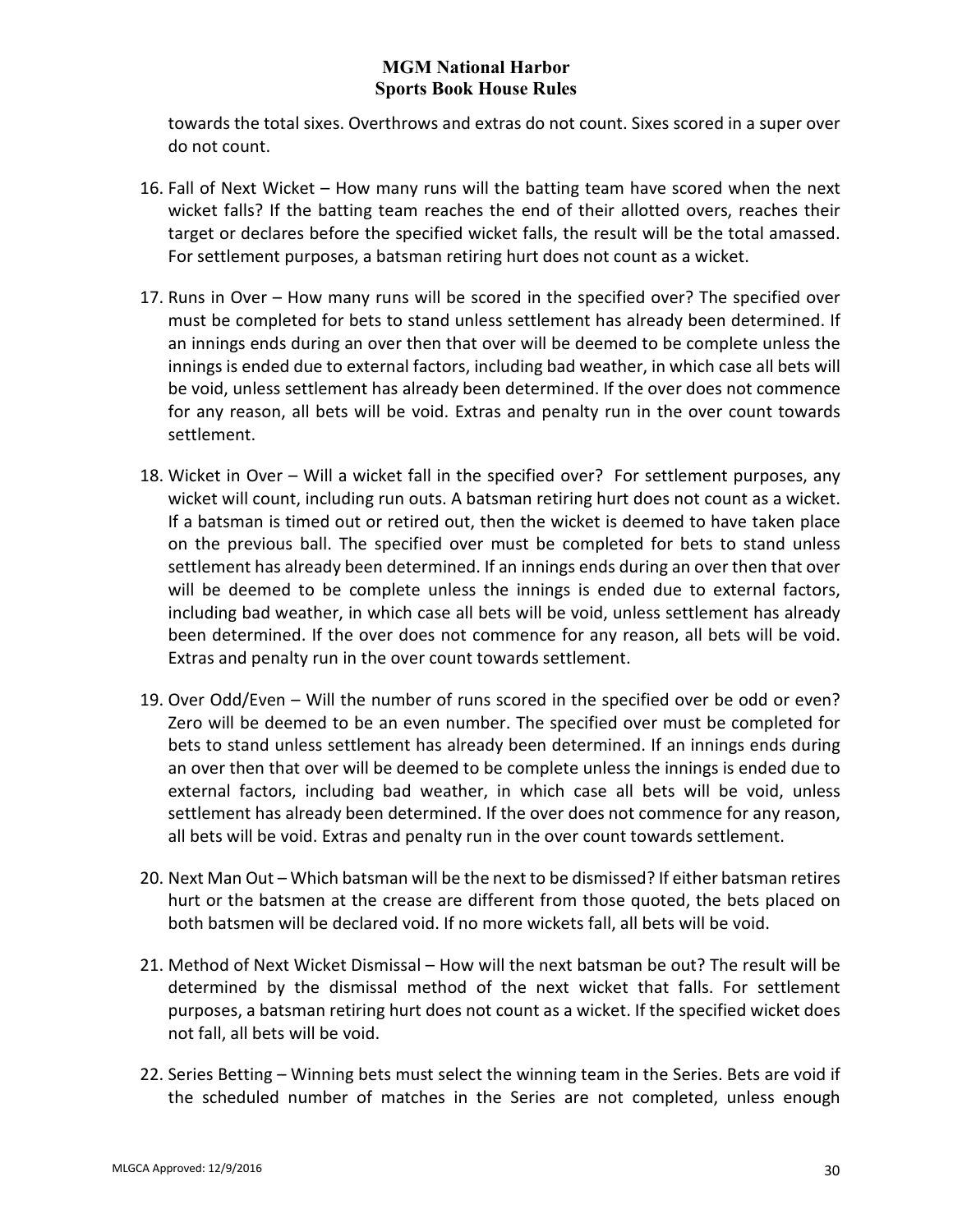matches have been played to determine the outcome of the Series. In the event of a tied Series, Dead Heat Rules apply to bets placed on the two teams concerned unless a price for the tie is quoted. Bets placed on the draw will be losers.

23. Top Series Batsman/Bowler – Winning bets must select the batsman and bowler with the highest aggregate runs or wickets in the Series. All players are eligible in this market regardless of whether they play in the Series or not. Players may be added to this market at any time. In all cases where the above rules do not cover a situation then the official result will determine settlement.

## **CYCLING RULES**

### Date/Site Changes

<span id="page-30-0"></span>Cycling Tours must take place in the calendar year they are scheduled, or bets will be void. Tour must take place in the same country(s), but not restricted to specific cities or venues. Individual events must take place on scheduled day, or bets will be void. However, if an event in the Olympics or World Championships is postponed, then bets will stand so long as the event is rescheduled to take place before the closing ceremony.

### Minimum Length of Play

All scheduled stages must take place otherwise bets will be deemed void, except for those that had already been determined.

#### Cycling Wagers

- 1. Podium positions count
	- a. Official results (provided by the UCI) of all outright or individual stage bets will be settled as per the prize or podium presentation.
	- b. Subsequent alterations to results, for example after an appeal, relegation or disqualification will not count.
- 2. Race & Stage Winner
	- a. All outright winner or stage winner bets on an individual rider will be void if that rider fails to start the competition or stage. However, bets will stand if the rider withdraws once the competition or stage has started.
- 3. King of the Mountains, Green Jersey, Young Rider & other categories
	- a. Bets on these competitions will be settled as per the official final result on the last day of the tour.
	- b. Subsequent alterations to results, for example after an appeal, relegation or disqualification will not count.
- 4. Match Betting Stage and General Classification
	- a. At least one of the riders or teams must complete the stage or race for match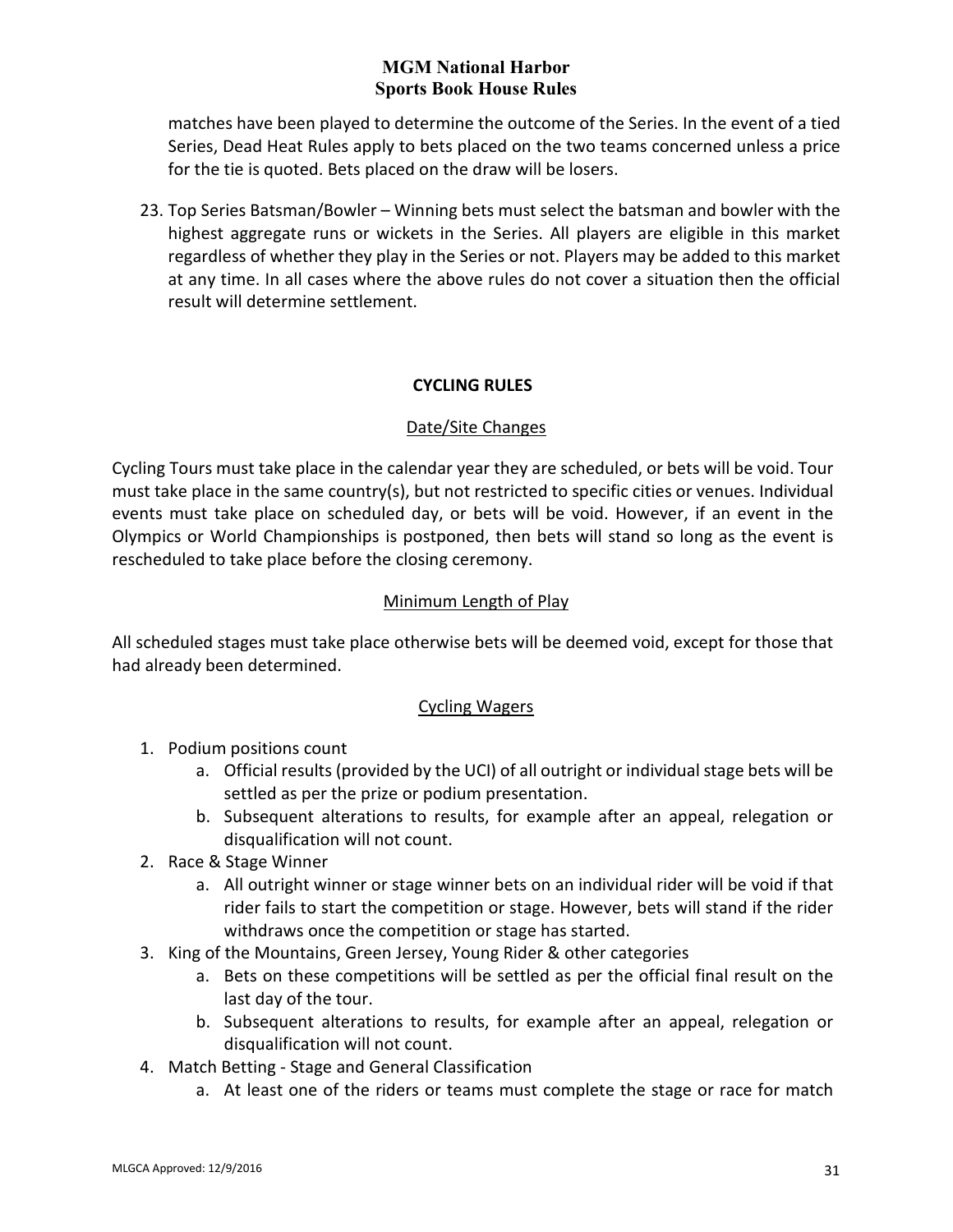bets to stand. Furthermore, all of the riders or teams must start the stage or race for bets to stand.

<span id="page-31-0"></span>b. If no riders finish the race or stage, then bets are void.

### **FOOTBALL RULES**

### Date/Site Changes

Football games and any games/events not specifically listed must be held within one week of the originally scheduled date and location to be considered action unless otherwise noted or on printed media in the MGMNH.

### Minimum Length of Play

For wagering purposes, unless otherwise stipulated in individual Football sports wager rules, Pro and College Football results are official after 55 minutes of play. MGMNH does not recognize suspended games (after they have met the minimum time or length requirement specified in the specific sports rules), protests, or overturned decisions for wagering purposes.

### Pre-Match Football Wager Rules

Football wagers are accepted in the following manner:

- 1. Point Spread A wager in which a bettor "takes" or "lays" a specified number of points. The team wagered must "cover" the point line for the wager to be deemed a winner.
	- a. Overtime periods are counted in the final score.
- 2. Money Line A wager in which the bettor "takes" or "lays" a specified price. The team wagered must win the game for the wager to be deemed a winner.
	- a. Overtime periods are counted in the final score.
- 3. Total Points (over/under) A wager on whether the total number of points scored in a game is over or under a specified number.
	- a. Overtime periods are counted in the final score.
- 4. First Half Wagers on the first half will be decided by the score at the end of the first half.
	- a. If a game does not go the entire first half, all first half wagers will be refunded.
	- b. Once the first half has been completed, all wagers on the first half will stand regardless of the length of the remainder of the game.
- 5. Second Half (post halftime) Wagers on the second half will be decided based on points scored in the second half.
	- a. If the entire second half is not played to its completion, all Second Half wagers will be refunded.
	- b. Overtime periods are counted in the Second Half score and considered official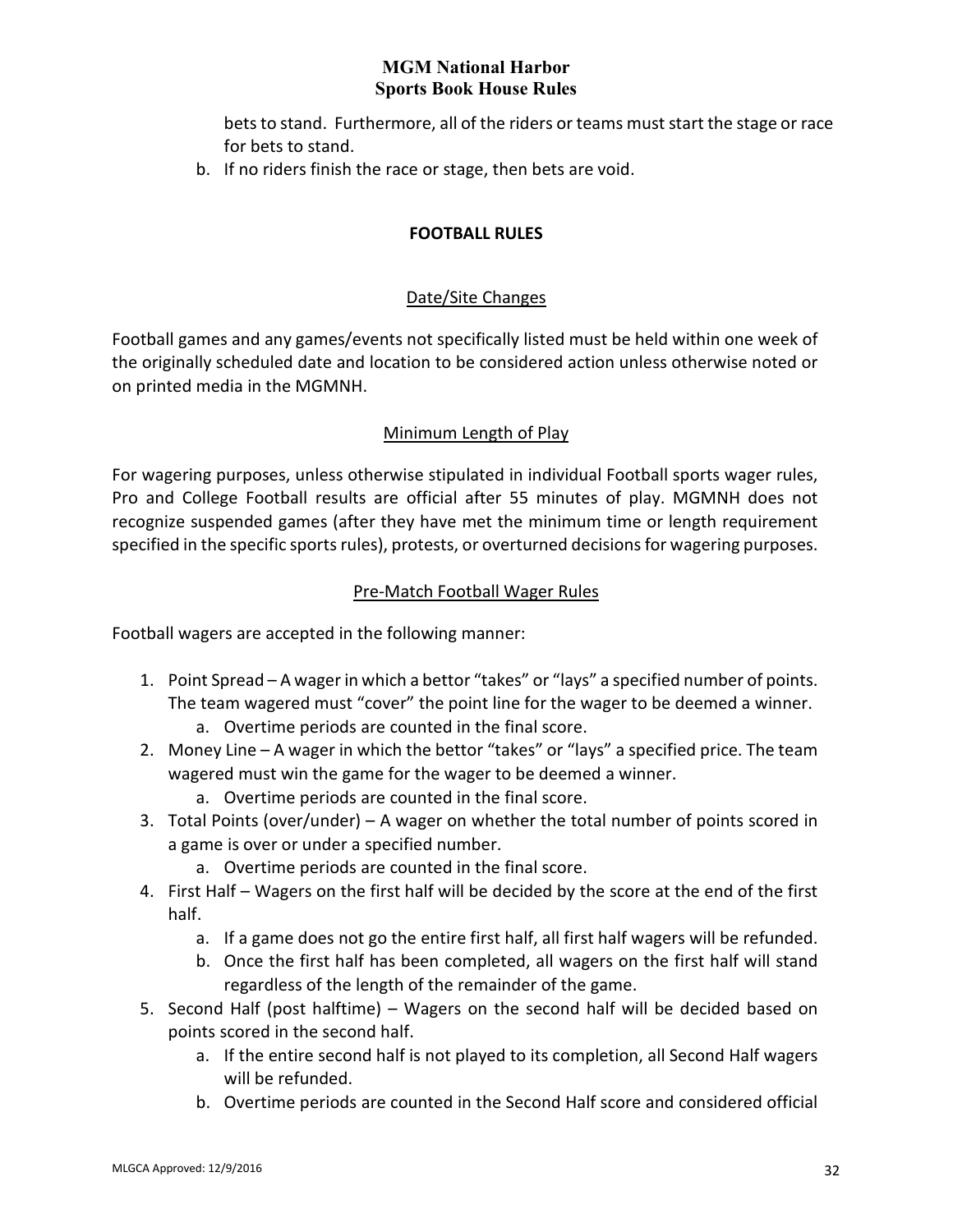regardless of the length or suspension of the overtime period.

- 6. Quarters Wagers on any specified quarter will be decided based on points scored in that specified quarter only.
	- a. All specified quarters must be played to their completion or the wager will be refunded.
	- b. Once a specified quarter is completed, that specified quarter wager will stand regardless of the length of the remainder of the game.
	- c. Fourth quarter wagers do not include overtime periods unless otherwise stated.
- 7. Team to Score First– Settled on the first score of the game.
	- a. Bets stand even if game is not completed.
	- b. Overtime counts.
- 8. Team to score last Settled on the last team to score.
	- a. Game must be completed.
	- b. Overtime counts.
- 9. Highest Scoring Quarter A wager on which quarter will produce the most points.
	- a. Dead heat rules apply.
	- b. Game must be completed for bets to stand.
- 10. Race to x points Winner being the team who reaches the specified points tally first.
	- a. Should neither team reach the total, and a 'Neither' option is not offered, then bets on that market will be void.
- 11. Touchdown Scorers: These rules apply for First/Last/Anytime/Next/First Team Touchdown Scorer markets.
	- a. In the event of an abandoned game bets stand on scores that have taken place already, overtime counts for these markets.
	- b. The touchdown scorer is the player who scores a touchdown by advancing the ball into the opponent's end zone (i.e. not the passing player).
	- c. Bets are void on players that are not listed as active by the relevant American Football governing body.
- 12. In the event of a wagering tie, the straight wager is considered "no action" and wager will be refunded. Parlays reduce to the next lowest number of teams.

# Football Proposition Rules

Various unique wagers may be offered from time to time, called proposition bets. When wagering proposition bets, unless stated otherwise, overtime does count for settlement of wagers.

## Football Game Propositions

1. All time-based propositions will be settled as per the official scoring time listed on the official league source box scores. Scores exactly on the quoted time count as 'Yes' for settlement. For example, a score with exactly 02:00 on the clock will be settled as 'Yes' on the 'Will there be a score in the final 2 minutes?' proposition bet.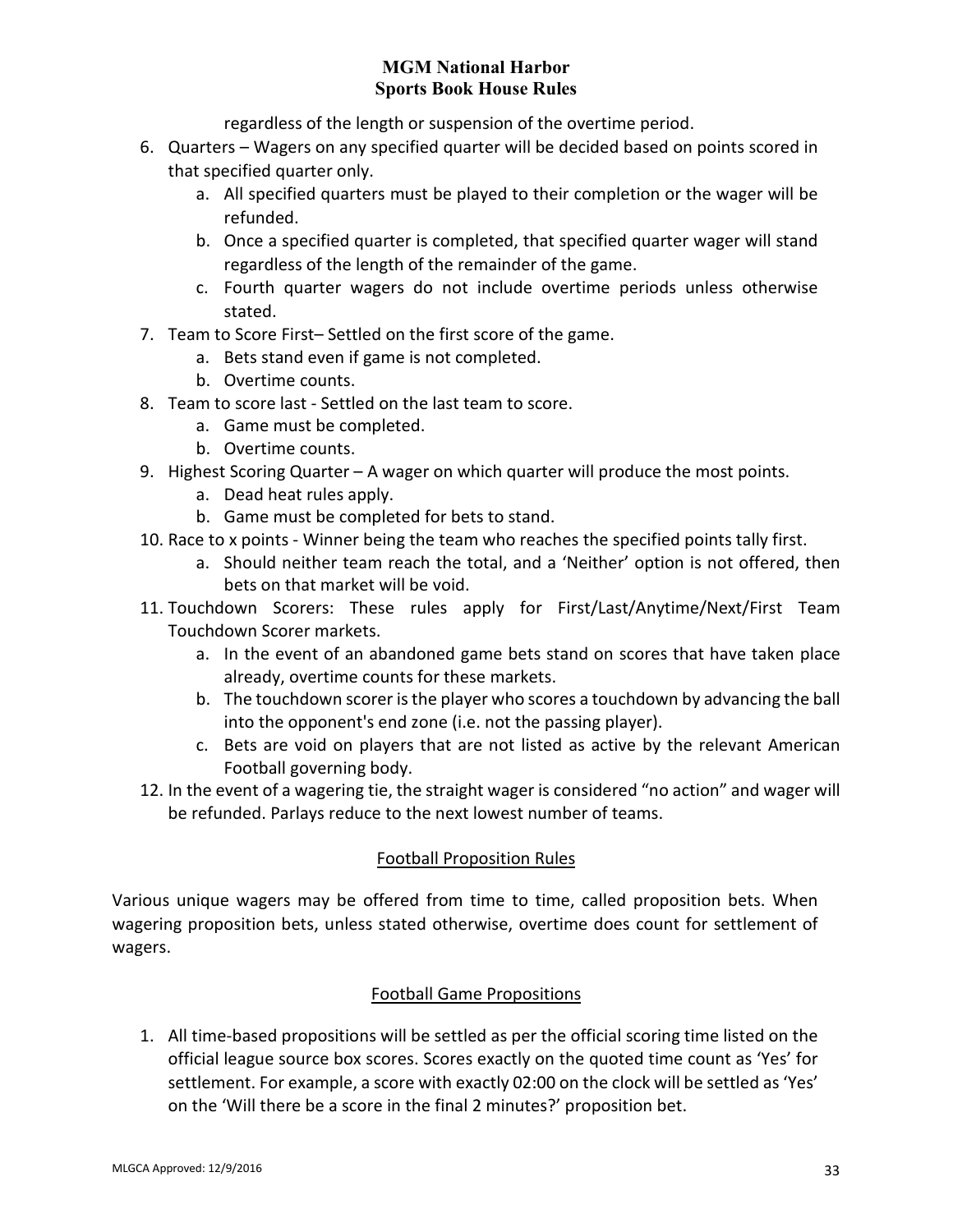- 2. Any turnover proposition does not include a 'Turnover on Downs' and only includes Fumbles and Interceptions.
- 3. All penalty propositions are based upon accepted penalties only. Declined or offsetting penalties are not included for settlement purposes.
- 4. Coach challenge propositions only include a challenge initiated by the coach throwing a challenge flag. Proposition does not include booth reviews.
- 5.  $4<sup>th</sup>$  Down Conversion propositions do not include  $1<sup>st</sup>$  downs awarded by penalty.
- 6. Sacks propositions are settled as per the official league source. Includes 0.5 sacks awarded, however for propositions such as 'Player to record a sack in the game', the player must record at least one total sack (1.0) for 'Yes' to be settled the winner.

# Football Player Propositions

For all player propositions, the players must be listed as active by the official league source for bets to have action. Bets will be refunded on wagers where one or both players are listed as inactive. An exception to this rule is for Quarterback proposition markets, as these require that the players in question must be starters for bets to have action. Passing yardage propositions are settled as per gross passing yards.

# NFL Draft

All markets will be settled in accordance with official information available on nfl.com. A player's positional assignment will be determined by nfl.com.

Wagers on Over/Under draft position are settled based on when a team selects that player. Should a player go undrafted, Over/Under markets will be settled by assigning the next number after the last player drafted.

Round in which player is drafted wagers will be void should a player go undrafted, unless 'undrafted' is an option offered in the betting market.

Wagers on any players who subsequently withdraw their eligibility for that year's draft will stand. Should a player who is not listed in any market be the winning selection, all bets on that market stand. All markets involving listed players are offered with others available on request.

Wagers on which team will draft a player are settled on the team who officially draft that player as listed on nfl.com. Any previous or subsequent trades will not be taken into consideration for settlement.

Mr. Irrelevant is the term associated with the last player drafted in the final round.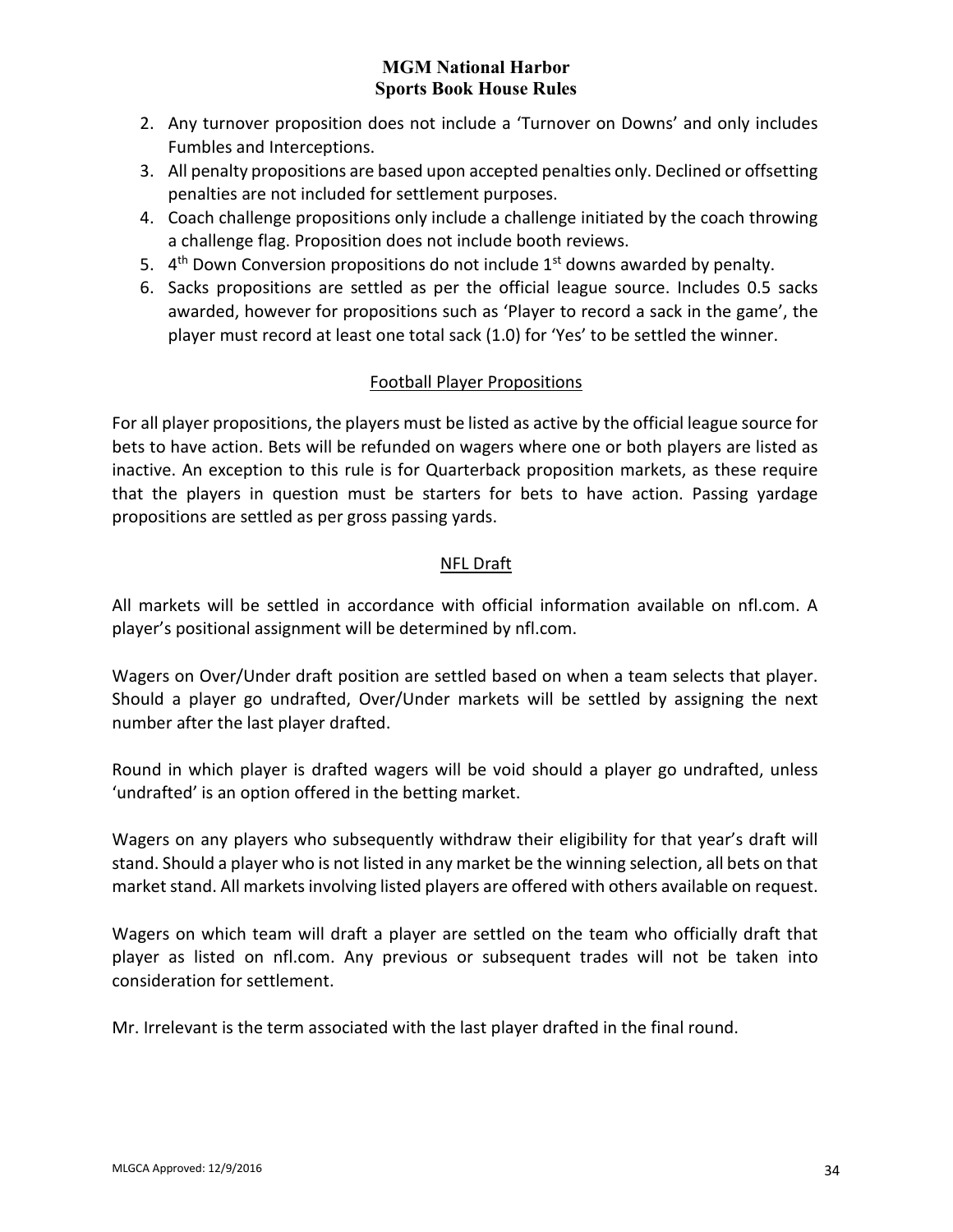## Football Futures

Football season long futures are unique wagers that will be offered from time-to-time. For all season-long match bets and division betting, all bets stand regardless of team relocation, or a change to a team name, season length or playoff format. Unless stated otherwise, Team(s) must play in all their scheduled regular season games for bets to have action. For awards, the official decision made by the governing body on the day the award winner is announced will be final. Any subsequent changes at a later date will not count for betting purposes.

The Sports Book will rely on official results and statistics from the official governing body to settle all future wagers. The Sports Book will count any forfeited match as a game played where an official result was declared as a completed game for purposes of all future wagers.

## Football Division and Conference Futures

Division Winner markets will be settled on who finishes top of the relevant division after the conclusion of the Regular Season. If two or more teams have the same regular season win record, then ties will be broken using the governing organization's official rules to determine outright winner.

Conference Winner will be settled on team's performance in the playoffs. Regular season records do not count. If there is a change to the post-season structure, whereby a Conference Championship is not possible, or called early, Conference Winner will be settled on the team that advances to the Pro Football Championship from that Conference.

## Football Player Futures

For all player vs. player match bets, both players must be active in Week 1 for bets to have action.

## Player Season Specials

Bet on season performances for named individual players – Total Passing Yards, Rushing Yards, Receiving Yards, Tackles, Sacks, Interceptions, Catches, Passer Rating etc. Player must be active Week 1 of the regular season for bets on their individual performances to stand, else bets are void. Wagers are available on who will achieve the most for each statistic. Players are not required to be active Week 1 for these wagers to stand.

# Football Futures List

Pro Football Divisional Odds Wager on which team will win the division.

Pro Football Conference Odds Wager on which team will win the conference.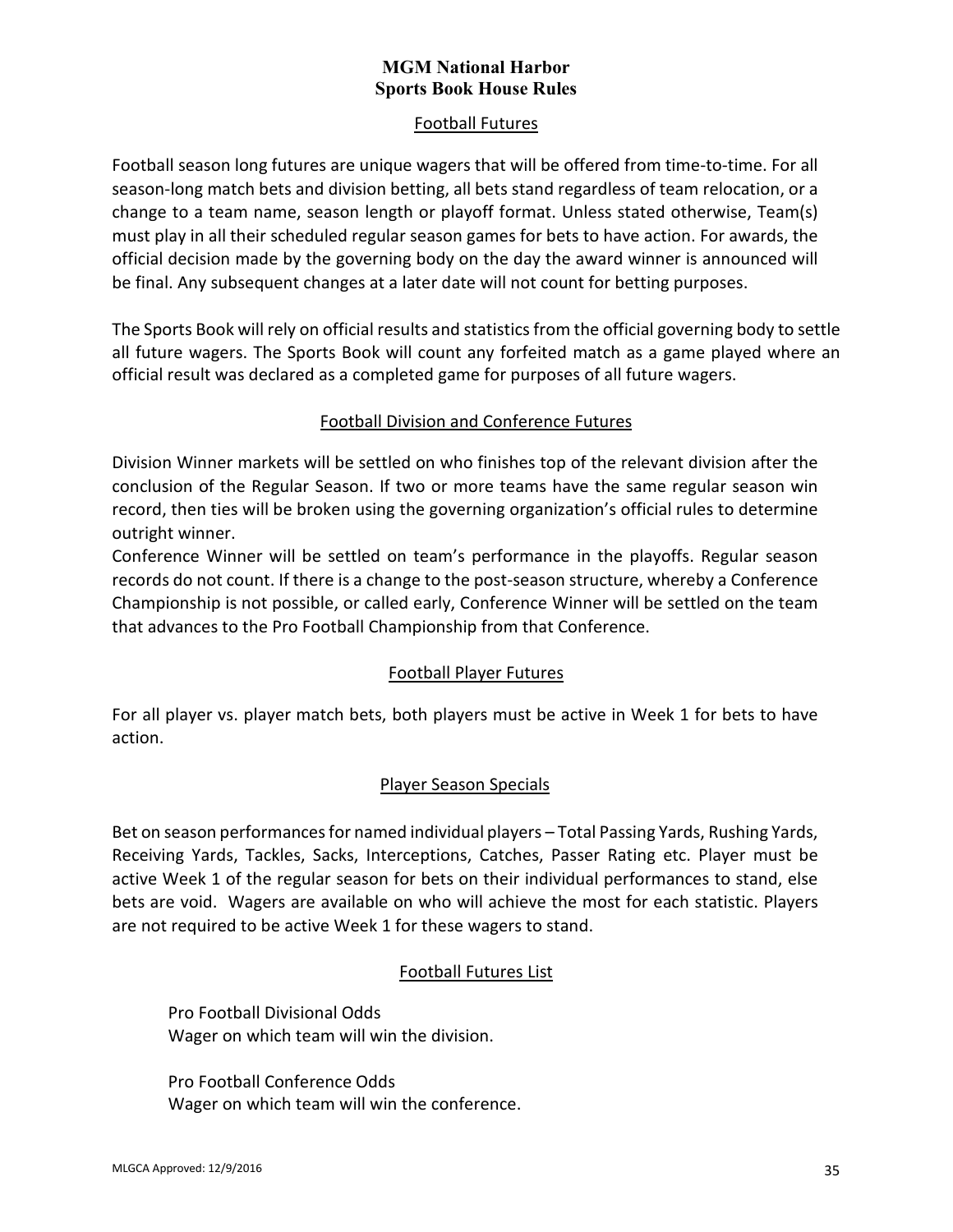Pro Football Championship Odds Wager on which team will win the season-long championship.

Big Game MVP Wager on which player will win the MVP in the game.

Pro Football Regular Season Wins Wager on the number of regular season wins made by a team. Team must play all regular season games for the wager to have action.

College Football Championship Wager on which team will win the championship.

College Football Conference Wager on which team will win the Conference.

College Football Heisman Winner Wager on which team will win the Heisman Trophy.

College Football Regular Season Wins Wager on the number of regular season wins made by a team. Team must play all regular season games for the wager to have action.

Division of Winning Team Wager on which division the winner originates from.

Conference of Winning Team Wager on which conference the winner originates from

State of Winning Team Wager on which state the winner originates from

Name The Finalists Which two teams will meet in the Championship Game. Should no game take place, all bets are void.

Exact Outcome Which team will win, and who will they beat in the championship game. Should no game take place, all bets are void.

#1 Seed

Team to be the #1 seed at the end of the regular season. Team must play all regular season games for the wager to have action.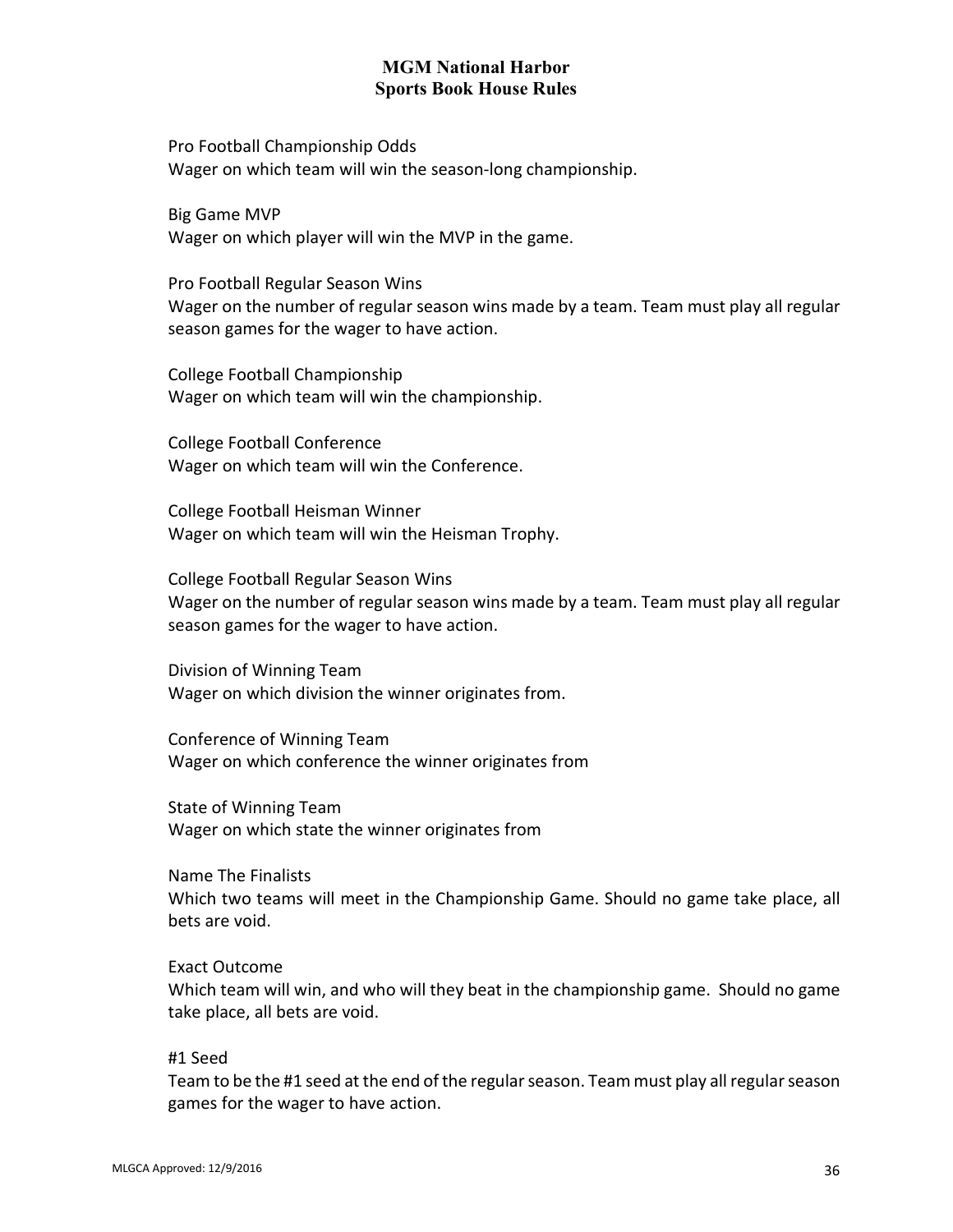Pro Football Division Finishing Position

Wager on the exact position a named team will finish within their division. Team must play all regular season games for the wager to have action.

Pro Football Awards

Wager on which player will win the named Award – AP MVP, Offensive Rookie of the Year, Defensive Rookie of the Year, Offensive Player of the Year, Defensive Player of the Year, Comeback Player of the Year, Coach of the Year.

Pro Football Regular Season Wins

Wager on the number of regular season wins made by a team. Team must play all regular season games for the wager to have action.

Head-to-Head Regular Season Team Wins

Wager on the number of regular seasons wins made by one team vs. another team. Team must play all regular season games for the wager to have action.

Team Season Specials

Wager on team specific specials – total yards gained, total TDs scored, exact total wins, record after x games etc. Team must play all regular season games for the wager to have action.

# Football Wager Example

The following is the method of calculating straight wagers and the determination of payment. Buying points for football may carry additional premiums for pricing:

- 1. Football point line and total wagers pay 10/11 (-110). Wager \$11 to win \$10; total return is \$21 unless otherwise specified.
- 2. Half points may be purchased at the sole discretion of management.
	- a. Each half point costs 10 cents
	- b. Each half point on or off three or seven costs an additional 20 cents. For example, a half point purchased from -3 ½ -110 to -3 costs an extra 30 cents for the wager (-3 -140).
- 3. Money Lines indicate the line price. For example, -130 means 10/13. Wager \$13 to win \$10; total return is \$23. +120 means 12/10. Wager \$10 to win \$12; total return is \$22.
- 4. In the event of a wagering tie, a straight wager is considered "no action" and wager is refunded. Parlays reduce to the next lower number of teams, unless otherwise specified on parlay card.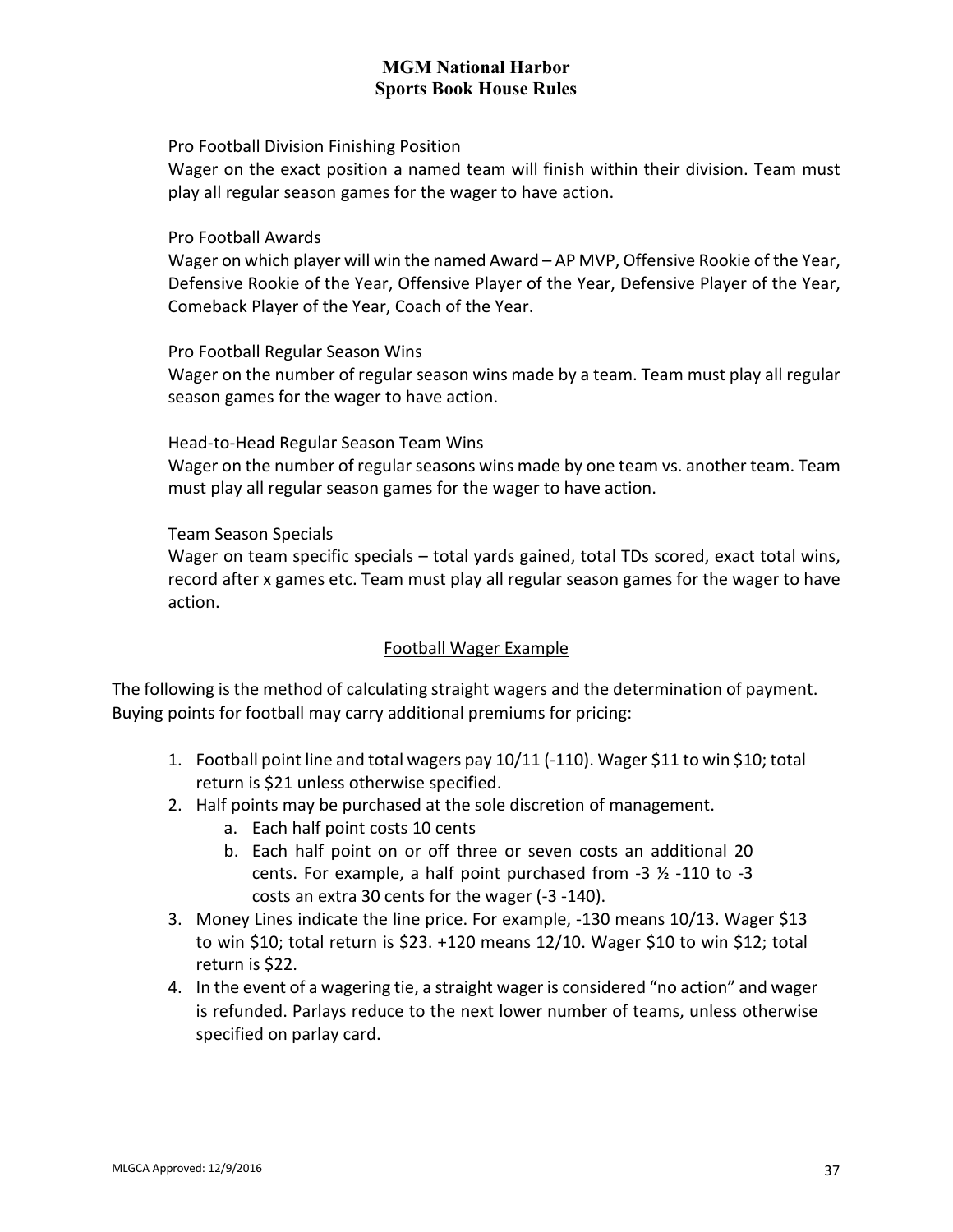### Live (In-Play) Football Rules

In case of any delay (rain, darkness…), all markets remain unsettled and the trading will be continued as soon as the match continues.

Markets do not consider overtime unless otherwise stated.

In case of abandoned or postponed matches, all markets are considered cancelled unless the match continues in the same NFL weekly schedule (Thursday – Wednesday local stadium time).

# **Points Spread- Winner with Handicap in .5 increments (Away, Home)**

Game – Includes overtime Reg – Only points during regular time are considered 1st Half – Only points scored during first quarter and second quarter are considered Q1-Q4 – Only points scored in the specific quarter are considered

### **Total – Game Total (Over, Under)**

Game – Total points scored by both teams, includes overtime Reg – Only points during regular time are considered 1st Half – Only points scored during first quarter and second quarter are considered Q1-Q4 – Only points scored in the specific quarter are considered

# **Money Line- Winner (Away, Home)**

Game – Includes overtime Reg – Only points during regular time are considered 1st Half– Only points scored in the first half will be considered Q1-Q4 – Only points scored in the specific quarter are considered

### **Three Way- Outcome (Away, Home, Draw)**

Reg – Which team will win the game, no overtime 1st Half – Which team wins the first half

### **Will be OT – Will there be overtime (Yes, No)**

Will there be overtime in this game

# **Win Margin- Predefined Range of Points team wins by (XXXXXX)**

Game – Includes overtime

### **Point Race- First Team to Score X PTS in Game (Away, Home)**

Including Overtime Which team will score X points in the game first (for example: Current score is 20-19, then the home team reached 20 points first).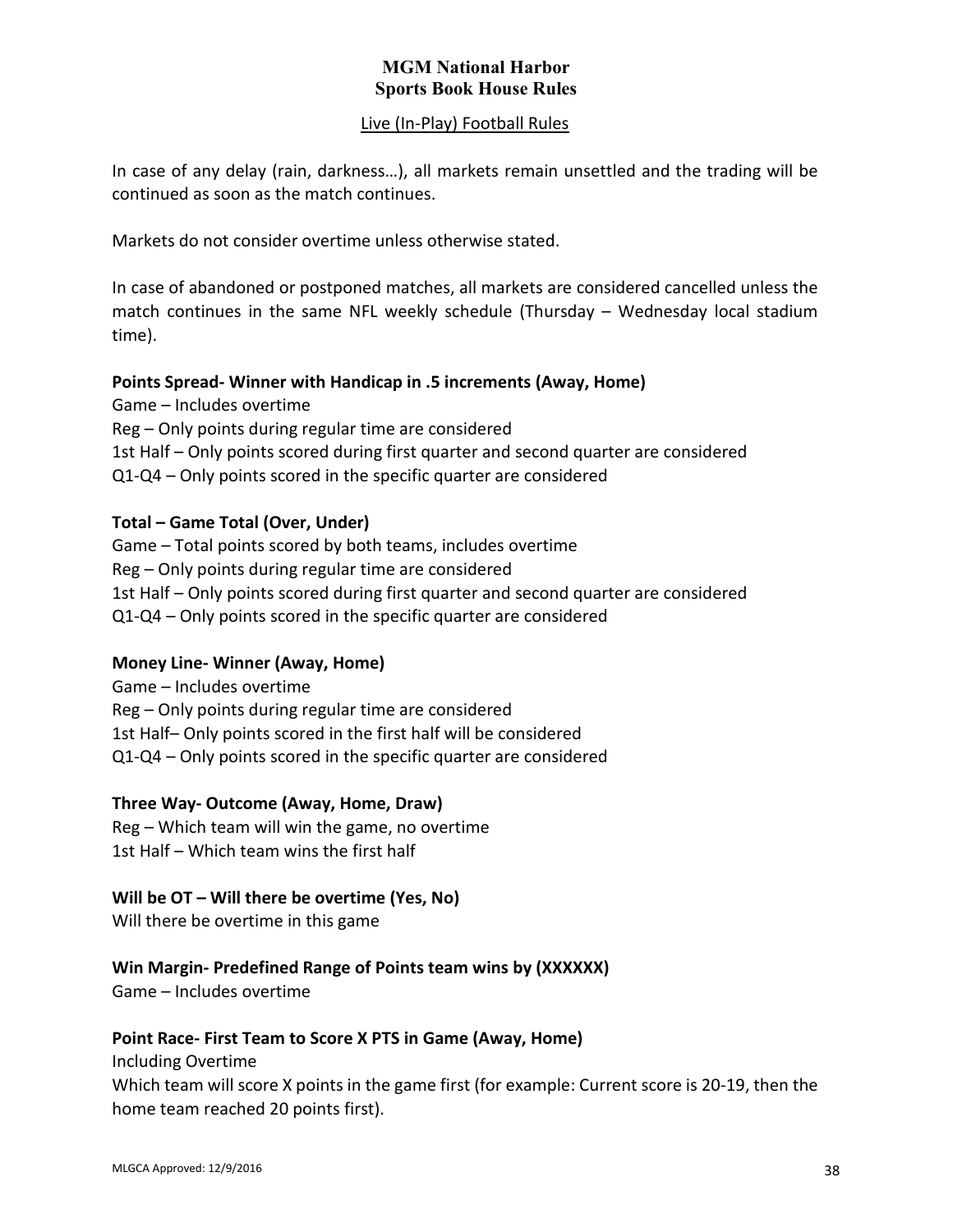If a game ends before any team reaches X points, this market is considered cancelled

### **Next to Score – Which Team will Score Next? (Home, Away, Neither)**

Game – Including overtime 1st Half – Only points scored in first half will be considered

### **Next Score Kind– How will next point be scored (TD, FG, Safety, None)**

Game – includes overtime

# **Odd Even- Final Combined Score will be (Odd, Even)**

Game – Including Overtime 1st Half – Only points scored during first half are considered

### **GOLF**

### Date/Site Changes

In the event of a Golf tournament being postponed, rearranged or moved to a different course, all bets will stand unless otherwise noted in the specific sports rules section or on printed media in the MGMNH.

### Minimum Length of Play

In the event of a tournament being shortened or otherwise affected due to weather conditions, all bets other than those placed after the last completed round will stand provided at least 36 holes have been played and a trophy has been awarded. Those placed after the last completed round will be void. This does not apply when a tournament is played over more than one course and in this instance all players must have played the same rotation, otherwise all bets will be void.

### Golf Wagers

Golf wagers are accepted in the following manner:

- 1. Match-ups A wager on one or more specified golfer(s) versus one or more other specified golfer(s)
	- a. All golfers in the match-up must tee off to start the tournament and/or specified round for action.
	- b. The golfer with the best score according to the rule of the specific tournament wins the match-up (with equal rounds and/or holes played).
	- c. If one golfer continues play after his opponent has missed the cut (MC), withdrawn (WD), or been disqualified (DQ), the golfer who continues play wins the match-up.
- 2. Propositions Various unique wagers may be offered from time to time. Rules for these types of wagers can found on printed media in the MGMNH.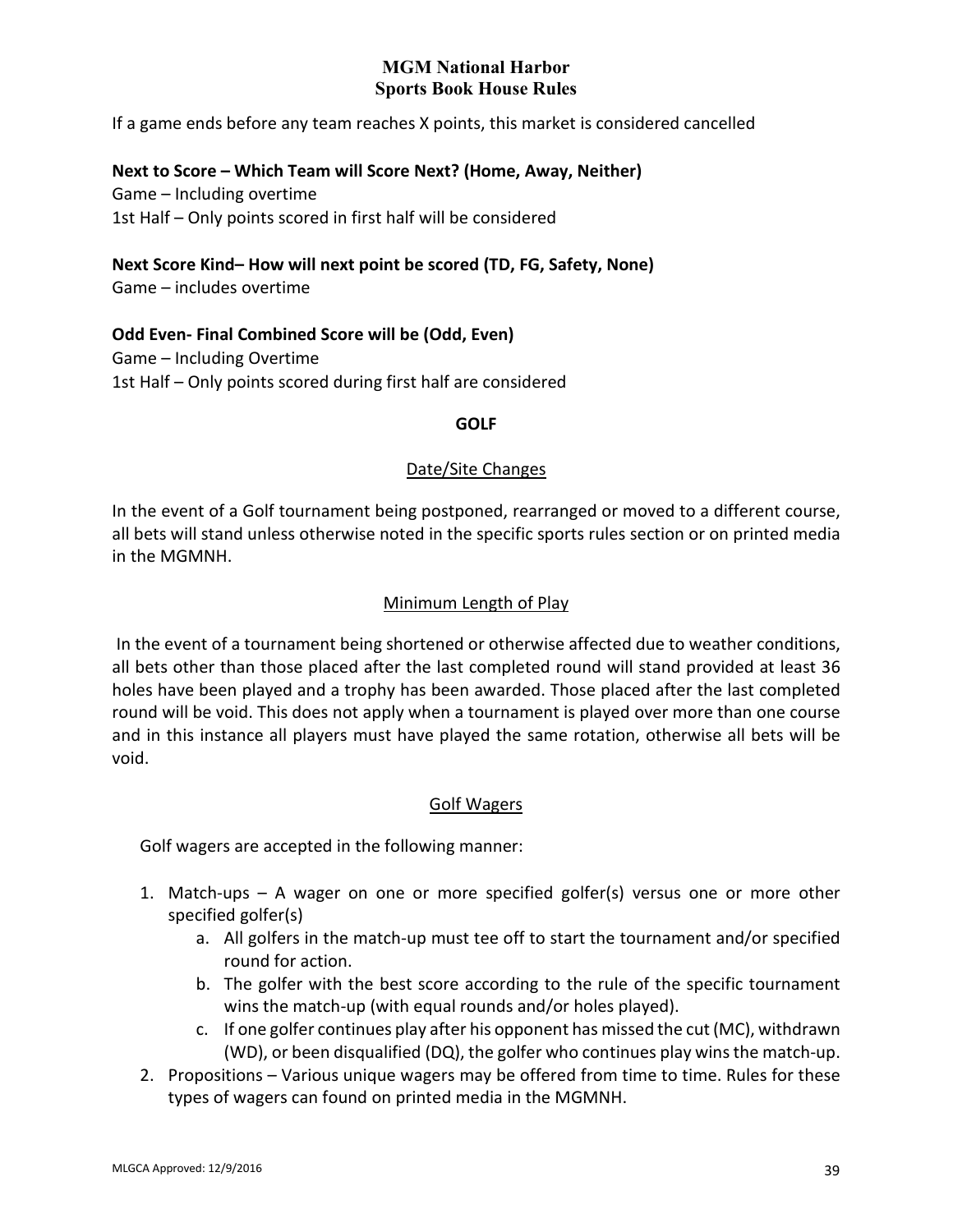- 3. Hole Winner Markets Winning wagers must predict which of the quoted players will win the hole.
	- a. In 3-way player markets, dead heat rules apply.
	- b. In 2-way player markets, the tie will also be offered, and this will win if they both score the same score on the hole.
	- c. If a player withdraws on a hole, the other player(s) will be deemed the winner regardless of their score on the hole but provided they complete the hole
- 4. Make/Miss the cut
	- a. Wagers will be void for any player who does not start the tournament.
	- b. If a player withdraws at any stage after starting the tournament, bets will be settled as losers.
- 5. Match play Winning Wagers must predict the winner of a match play match.
	- a. In team events, final day singles will be settled on the official result.
	- b. In a match play tournament, the winner will be the player progressing to the next round or becoming the tournament winner.
- 6. Match play Winning Margin Winning wagers must predict the winning margin in the relevant match play event.
	- a. The official result counts for settlement purposes.
- 7. Mythical 2/3 Balls The winner will be the player who shoots the lowest score in the specified round.
	- a. If all players do not start the round, bets will be voided.
	- b. If a player withdraws or is disqualified during the specified round, the other player will be deemed the winner.
	- c. If all players withdraw or are disqualified during the specified round then bets will be voided.
- 8. Player Hole Scores Winning wagers must predict the number of shots it takes for a player to complete a specified hole.
	- a. If a player fails to complete a hole for whatever reason, bets will stand provided that the hole is completed on a subsequent day.
	- b. Prices are for a player to achieve a certain score such as Birdie, Bogey, Albatross, Eagle etc. on a particular hole, e.g. First Hole bets will be settled on the score of the first hole of the course (flag number 1). For example, if Tiger Woods teed off on Hole 10 to start his round the bet would not be settled on Tiger Woods first hole played it would be when Tiger Woods finishes playing the first hole on the course (flag number 1).
	- c. If there is no opportunity to complete the hole, all bets will be void.
	- d. If a player withdraws whilst playing the specified hole, all bets will be void.
- 9. Round Leader Markets
	- a. Wagers will be settled after the specific round has been completed.
	- b. Dead heat rules apply.
- 10. Tournament Prices Winning wagers must predict the winner of the tournament.
	- a. If a playoff is required to determine the tournament winner, the winner of the playoff will be deemed the tournament winner.
	- b. In the event of a shared win, the operator may settle as they see fit based on all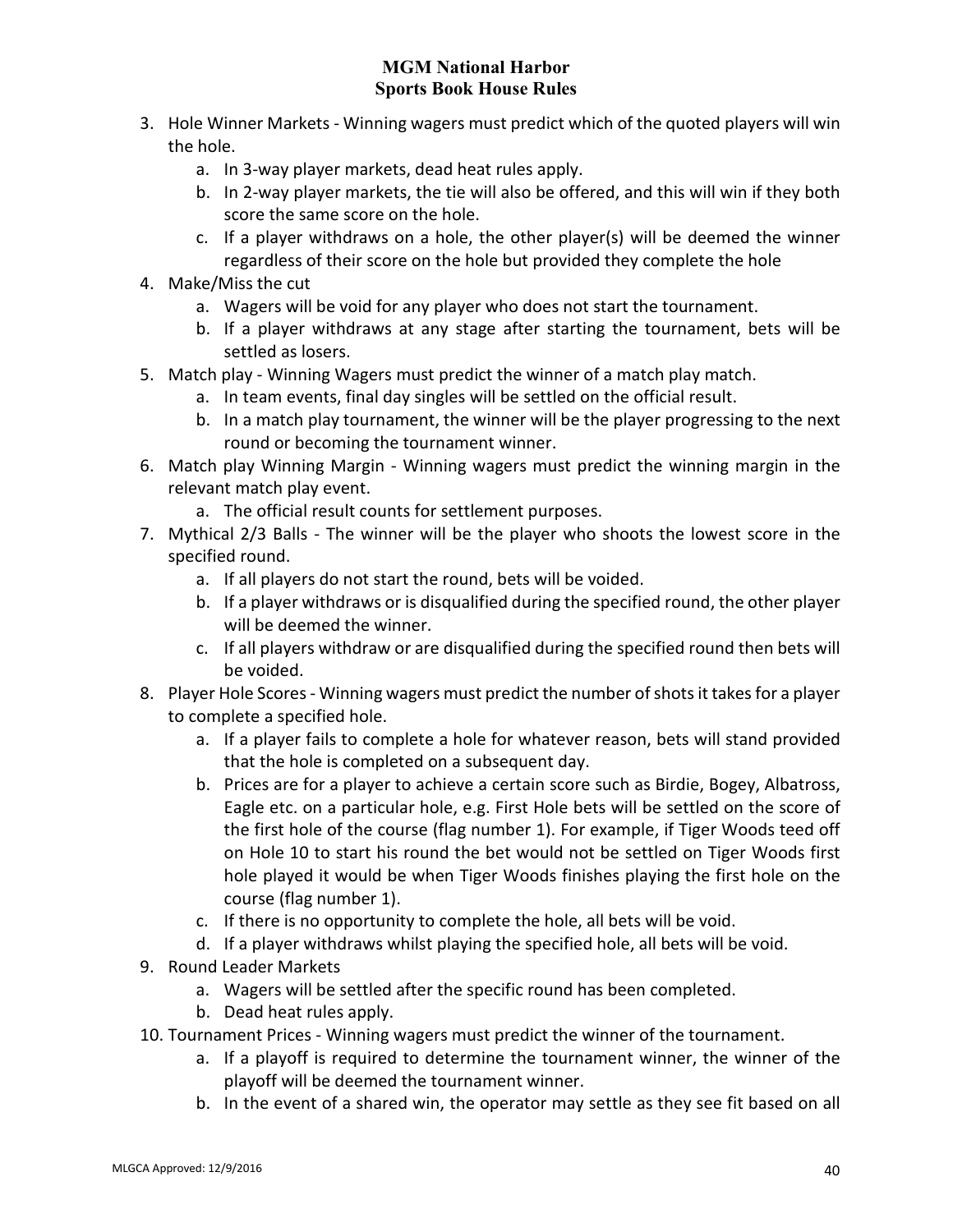available evidence.

- c. Dead heat rules apply for all placings in a tournament.
- 11. Tournament Group Betting Winning wagers must select the player who achieves the highest tournament placing from a selected group.
	- a. In the event of any player in the group not teeing off, bets will be void.
	- b. Players missing the cut will be eliminated unless all of the players in the group miss the cut. If this occurs the lowest score at that stage will determine the winner. Dead heat rules apply if two or more players are tied at the end of the tournament, unless the result is determined by a playoff in which case the playoff winner is considered the group winner.
- 12. Tournament Match Bets Winning wager must select the player with the lowest score at the end of the tournament, provided that 36 holes have been played in a 72-hole tournament.
	- a. If both players finish on the same score, 'Tie' is the winner, regardless of whether the two players involved subsequently contest a playoff.
	- b. Both players in a match bet must tee off for bets to stand.
	- c. In a tournament played on a combination of courses, all bets will be void if the players do not complete the same itinerary of courses.
	- d. If one player misses the cut, the other player will be deemed to be the winner.
	- e. Where both miss the cut, the player with the lowest score after the cut has been made is deemed the winner.
	- f. If one player is disqualified or withdraws before the cut is made or after both players have made the cut, the other player will be deemed the winner (even if the other player does not make the cut).
	- g. If a player is disqualified or withdraws in the rounds after the cut, when his/her opponent has already missed the cut, the disqualified player will be deemed the winner.
	- h. If both players withdraw or are disqualified before the cut, all bets are void. The same applies if this happens to them both after they have made the cut.
- 13. To hit the fairway
	- a. This market is settled on the finishing position of the golf ball after the tee shot.
	- b. Official sources will be used for settlement. If no official result can be determined via these sources or TV pictures, bets will be void.
- 14. To Finish Last Winning wager will predict who will finish last in the tournament.
	- a. Any bets placed on players who withdraw before all scheduled holes are completed will be settled as losing bets.
	- b. If there is a tie for last place, dead heat rules will apply.
- 15. Top 5/10/20
	- a. Wagers will be void on any player that does not start a tournament.
	- b. If a player starts and then withdraws for any reason, bets will be losers.
- 16. Top Nationality Markets
	- a. Only the players listed within these markets count.
	- b. Bets on non-runners will be void.
- 17. Yearly Order of Merit/Official Money List Winner Winning wagers must predict the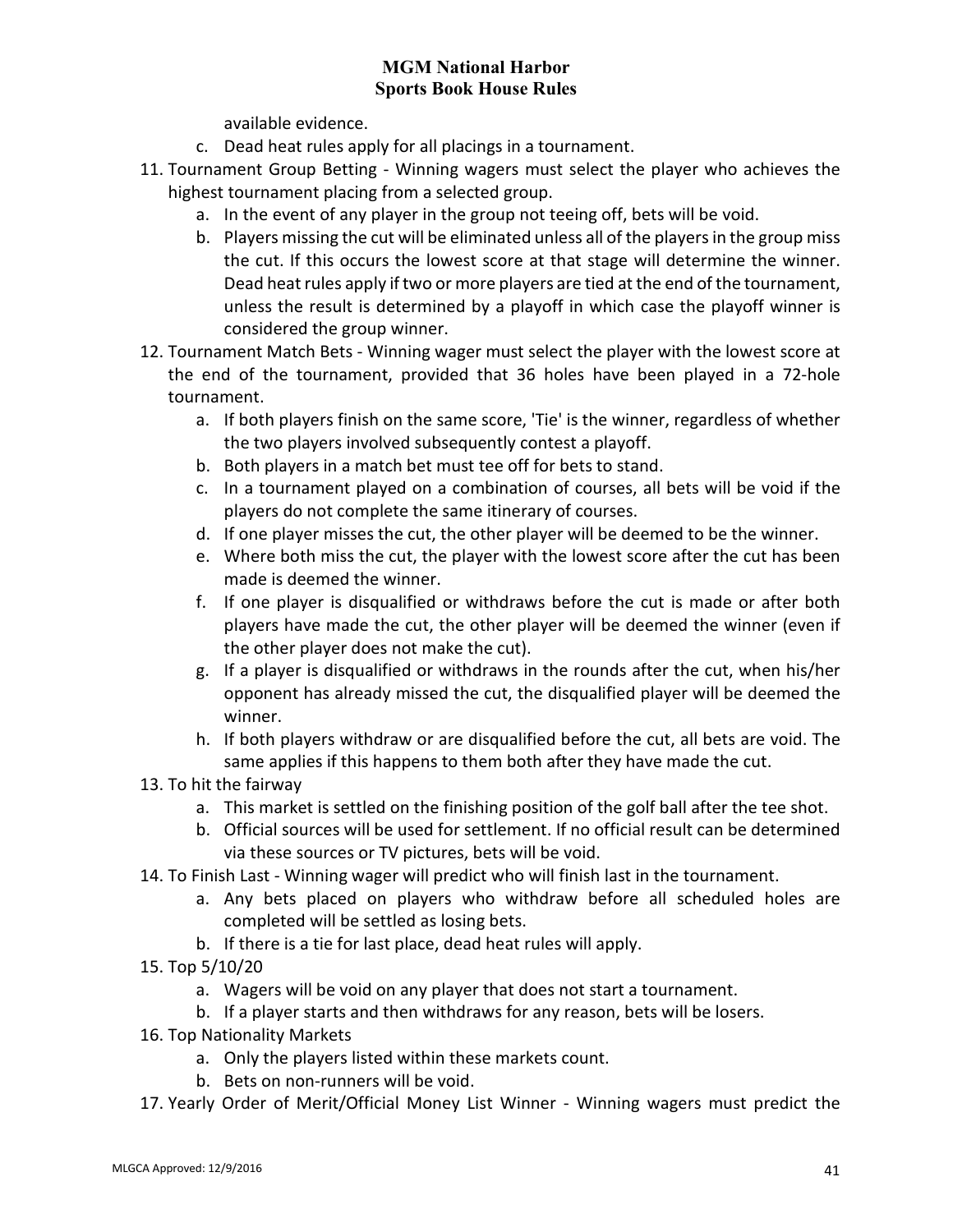winner of the Order of Merit/Official Money List at the end of the season.

- a. Settlement is determined following the last counting tournament and will not be affected by any subsequent enquiries or alterations.
- 18. 18-Hole/36-Hole Match Bets Winning bets must predict the player with the lowest score over 18/36 holes.
	- a. If both players finish on the same score, 'Tie' will be the winner, regardless of whether the two players involved subsequently contest a playoff.
	- b. Both players in a match bet must tee-off for bets to stand.
- 19. 2-Ball/3-Ball Betting Winning bets must select the player with the lowest score over the specified number of holes.
	- a. In the event of any player not teeing off, all bets will be void.
	- b. Once a player has teed off, all bets will stand regardless of whether they subsequently withdraw or are disqualified from the tournament.
	- c. If a price is offered for the 'Tie' in 2-ball betting, a tied score will result in 'Tie' being declared the winner.
	- d. If a price is not offered for the 'Tie', all bets will be void.
	- e. Bets will normally be offered based on player pairings or groups in the tournament.
	- f. In the event of a 2 or 3 ball being rearranged, bets will be settled on the original pairings. Dead heat rules apply to all 3-ball betting.
- 20. Bogey Free Round
	- a. Bets will be losers if the player scores a bogey or worse on any hole.

### **Golf Futures**

MGMNH will void and refund any future wager on a specific player if that player withdraws before the start of the event. Once a player tees off on the first hole all future wagers on that specific player will stand.

### **HOCKEY RULES**

### Date/Site Changes

Regular season Hockey games must be played on the scheduled date/location (location is a geographical area or city, but not restricted to a specific arena or venue) to be considered action unless otherwise noted in the specific sports rules section or on printed media in the MGMNH.

### Minimum Length of Play

For wagering purposes, unless otherwise stipulated in individual Hockey sports wager rules, results are official after 55 minutes of play for US Pro Hockey and 60 minutes of play for Non-US Hockey.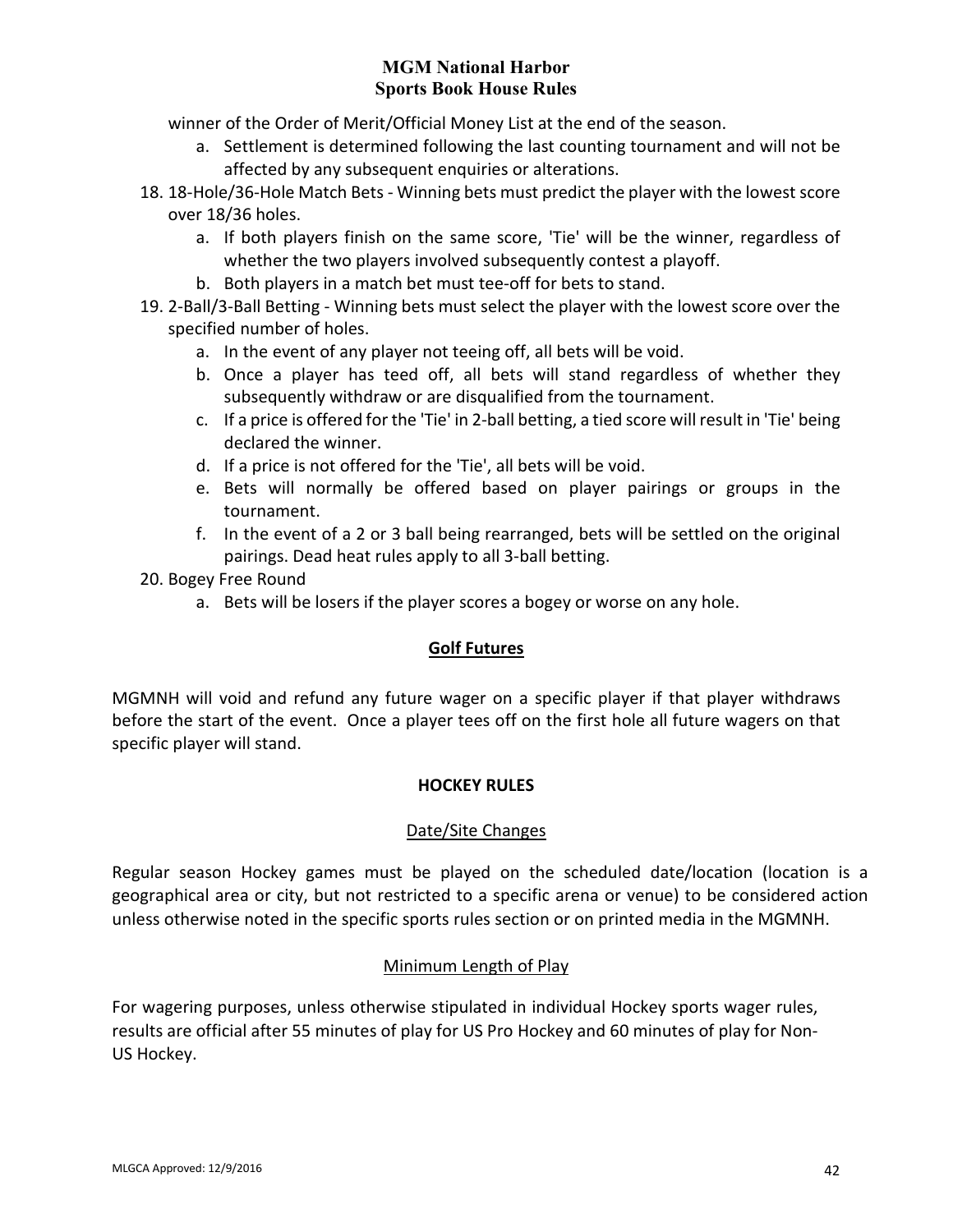## Pre-Match Hockey Wagers

Hockey wagers are accepted in the following manner:

- 1. Puck Line A wager in which a bettor "takes" or "lays" a specified number of goals. The team wagered must "cover" the goal line for the wager to be deemed a winner.
	- a. Unless otherwise specified as "Regular Time" on the individual market, overtime periods are counted in the final score.
	- b. In the event of a shootout, the winner of the shootout will have one (1) goal added to its score and one goal will be added to the game total, regardless of the number of shootout goals scored.
- 2. Money Line A wager in which the bettor "takes" or "lays" a specified price. The team wagered must only win the game for the wager to be deemed a winner.
	- a. Unless otherwise specified as "Regular Time" on the individual market, overtime periods are counted in the final score.
	- b. In the event of a shootout, the winner of the shootout will have one (1) goal added to its score and one goal will be added to the game total, regardless of the number of shootout goals scored.
- 3. Total Goals (over/under) A wager on whether the total number of goals scored in a game is over or under a specified number.
	- a. Unless otherwise specified as "Regular Time" on the individual market, overtime periods are counted in the final score.
	- b. In the event of a shootout, the winner of the shootout will have one (1) goal added to its score and one goal will be added to the game total, regardless of the number of shootout goals scored.
- 4. Periods Wagers on any specified period will be decided based on goals scored during the specified period only. This wager may be a point spread and/or a money line.
	- a. All specified periods must be played to their completion or the wager will be refunded.
	- b. Once a specified period is completed, that specified period wager will stand regardless of the length of the remainder of the game.
	- c. Third Period wagers do not include overtime periods.
- 5. Team to score first
	- a. Settled on the first score of the game.
	- b. Bets stand even if game is not completed.
	- c. Overtime counts.
- 6. Team to score last
	- a. Game must be completed.
	- b. Overtime counts.
- 7. Highest Scoring Period A wager on which period will produce the most goals.
	- a. Dead heat rules apply.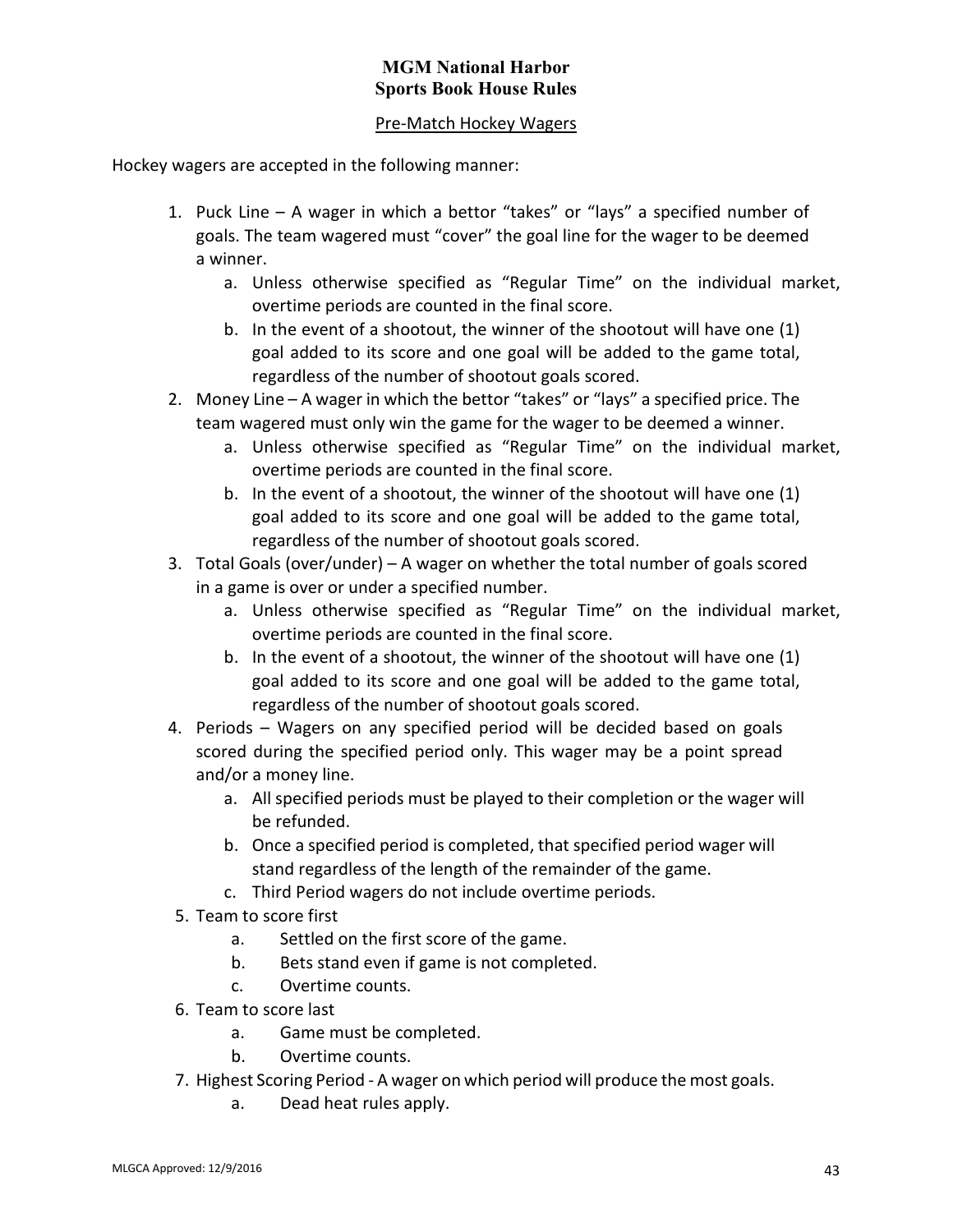b. Game must be completed for bets to stand.

8. Race to x goals - Winner being the team who reaches the specified goals tally first.

a. Should neither team reach the total, and a 'Neither' option is not offered, then bets on that market will be void.

### Hockey Propositions

Various unique wagers may be offered from time to time, called proposition bets. When wagering proposition bets, unless stated otherwise, overtime does count for settlement of wagers.

### Hockey Player Propositions

Players do not have to start for action but must play for action. If a player does not take any part in a game, then wagers on that player proposition will be refunded.

Player proposition wagers do include overtime, but not shootouts unless otherwise specified.

### Hockey Futures

Hockey season long futures are unique wagers that will be offered from time-to-time. For all season long match wagers and division betting, all wagers stand regardless of team relocation, or a change to team name, season length or playoff format. Unless stated otherwise in the market, team(s) must play in all their scheduled regular season games as determined by the league's governing body at the start of the season for wagers to have action. If team(s) do not compete in all scheduled games then wagers will be refunded, except for those wagers which have been unconditionally determined. For awards, the official decision made by the governing body on the day the award winner is announced will be final. Any subsequent changes at a later date will not count for betting purposes.

# Hockey Division and Conference Futures

Division Winner markets will be settled on who finishes top of the relevant division after the conclusion of the Regular Season. If two or more teams have the same Regular Season win record, then ties will be broken using the governing body's official rules to determine an outright winner.

Conference Winner markets will be settled on team's performance in the playoffs. Regular season records do not count. If there is any change to the post-season structure, whereby a Conference Finals Series is not possible, or called early, Conference Winner will be settled on the team that advances to the NHL Finals from that Conference. For Playoff Series Winner, the team that advances to the next round is deemed the winner. Wagers for all other markets (futures, propositions, total points over a season, etc.) are void if the required minimum number of games (according to the respective governing organizations) are not completed, or the number of games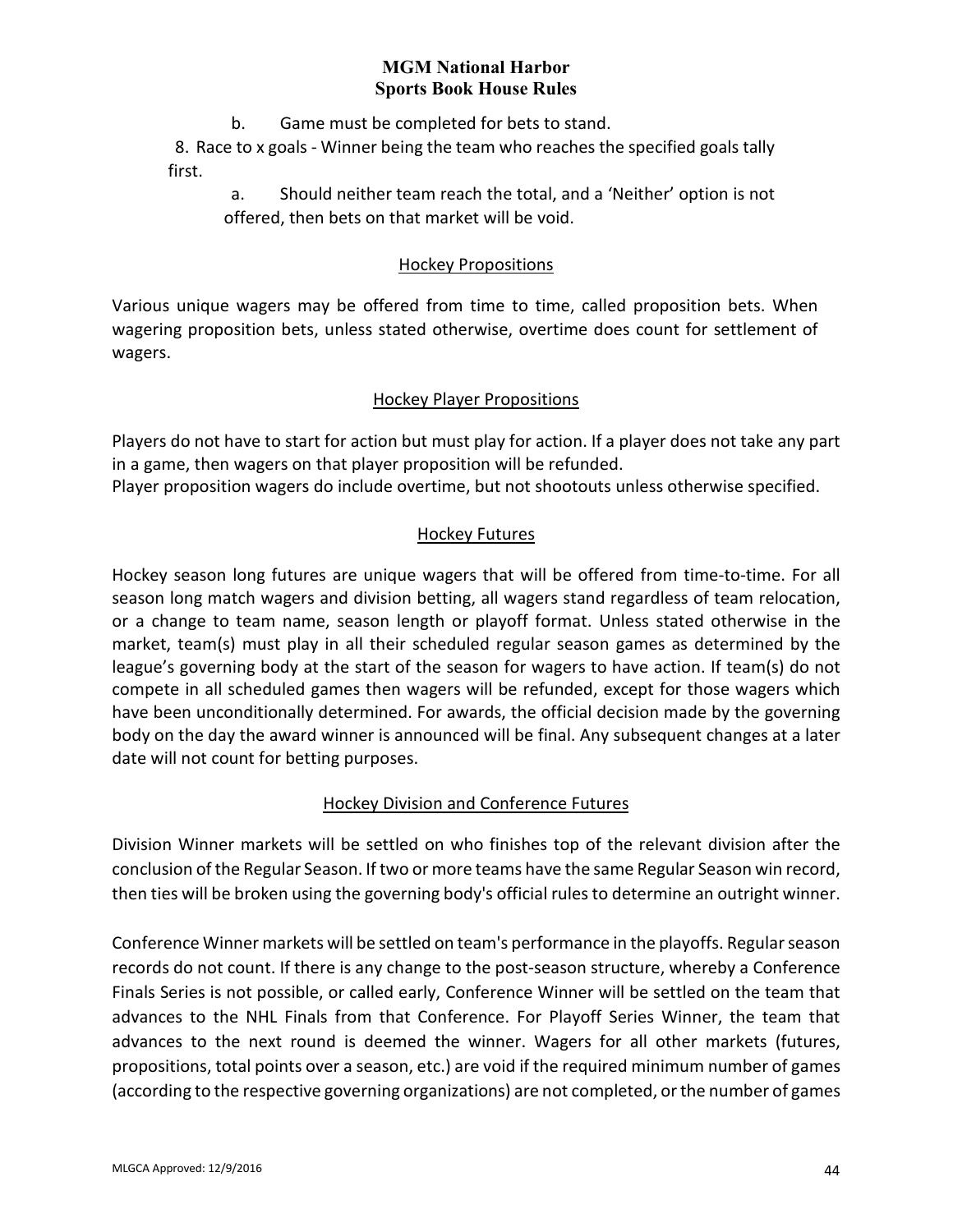changes.

# Hockey Grand Salami Proposition

The Ice Hockey Grand Salami will be decided by adding up all the scores for the games scheduled for that particular day using official league sources. All games must be completed for action. Goals scored in overtime are included.

### Hockey Futures List

Division of Winning Team Wager on which division the winner originates from.

Conference of Winning Team Wager on which conference the winner originates from.

State of Winning Team Wager on which state the winner originates from.

Country of Winning Team Wager on which country the winner originates from.

Name The Finalists Which two teams will meet in the Championship Series. Should no series take place, all bets are void.

Exact Outcome Which team will win, and who will they beat in the named series. Should no series take place, all bets are void.

#1 Seed Team to be the #1 seed at the end of the regular season.

Double Chance Wager on whether either of the two named teams will be declared the winner for the named market.

NHL Division Finishing Position Wager on the exact position a named team will finish within their division.

# Live (In-Play) Hockey Rules

All markets (except period, overtime and penalty shootout markets) are considered for regular time only, unless it is mentioned in the market.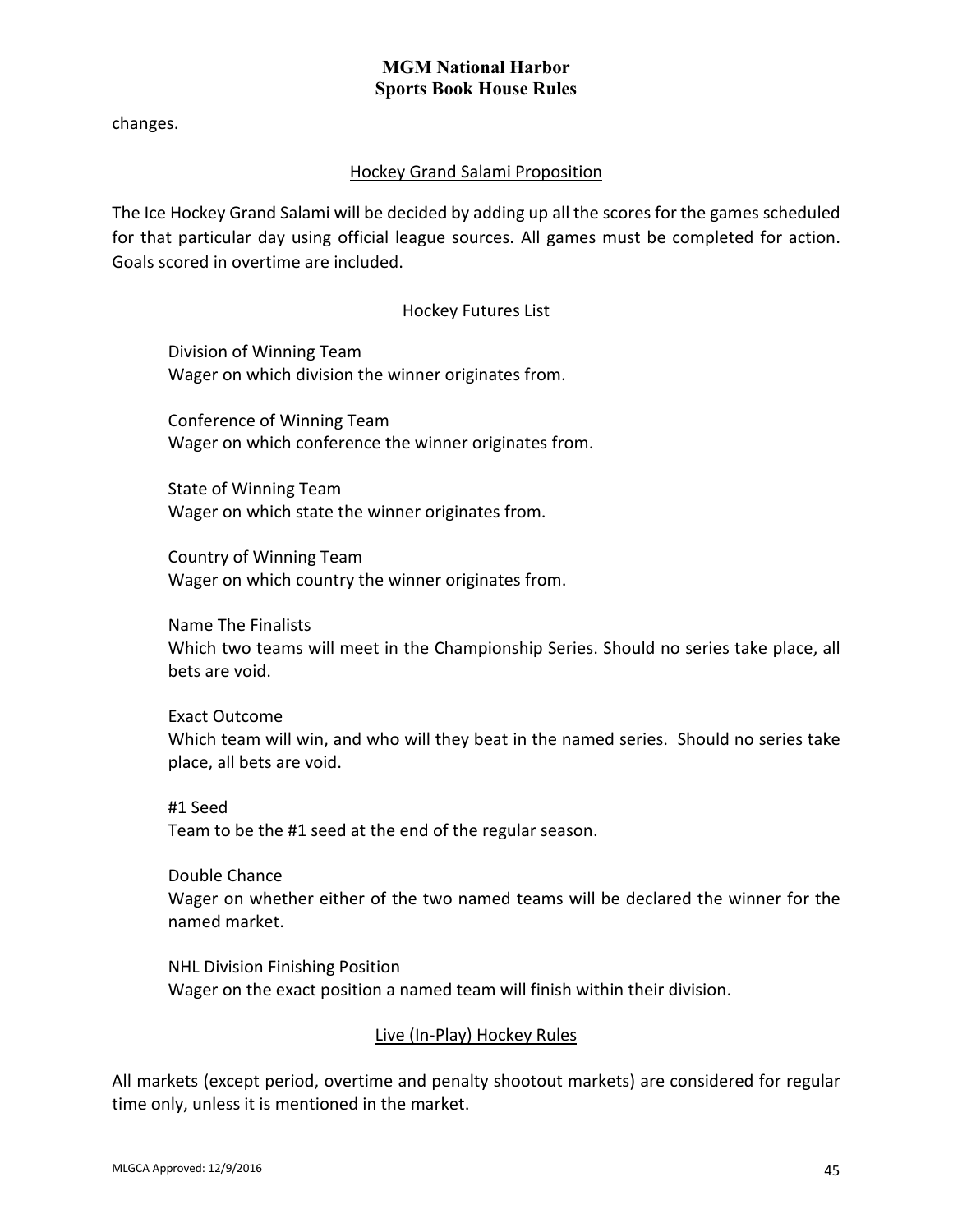If a match is interrupted and continued within 48 hours after initial start, all open bets will be settled with the final result. Otherwise, all undecided bets are considered cancelled.

If a match is interrupted or postponed and is not continued within 48 hours after initial start date, betting will be cancelled.

### **Money Line- Winner (Away, Home)**

Game – Includes overtime Reg – Regulation only; If match ends in a draw after regulation, all bets are considered cancelled P1-P3 – Only Goals scored in the specific period are considered Pen – Which team will win penalty shootout; Only goals during penalty shootout are considered

### **Total- Total Goals scored by Both Teams (Under, Over)**

Game – Includes overtime Reg – Only goals scored in regulation are considered P1-P3 – Only goals scored in the specific period are considered

### **Points Spread- Winner with Handicap in .5 Increments (Away, Home)**

Game – Includes overtime Reg – Only goals during regular time are considered P1-P3 – Only goals scored in the specific period are considered

### **Three Way – Outcome (Away, Home, Draw)**

Reg – Which team will win the game, no overtime P1-P3 – Which team wins the specific period

### **Win Rest – New Game (Away, Home, Tied)**

Reg – Which team will score more goals in the remaining time; Not including overtime P1 – Which team will score more goals in the remaining time of the first period P2 – Which team will score more goals in the remaining time of the second period OT – Which team will score more goals in the remaining overtime

# **Match and Total- Match and Total (Team and Total Parlay)**

Reg – No overtime

# **Next Goal- Next Goal Scored (Away, Home, No Goal Scored)**

Game – Which team scores next goal in entire game Reg – Which team scores next goal; Regulation Only P1-P3 – Only goals scored in specific period are considered OT – Only goals scored in overtime are considered Pen – Only goals scored in the penalty shootout are considered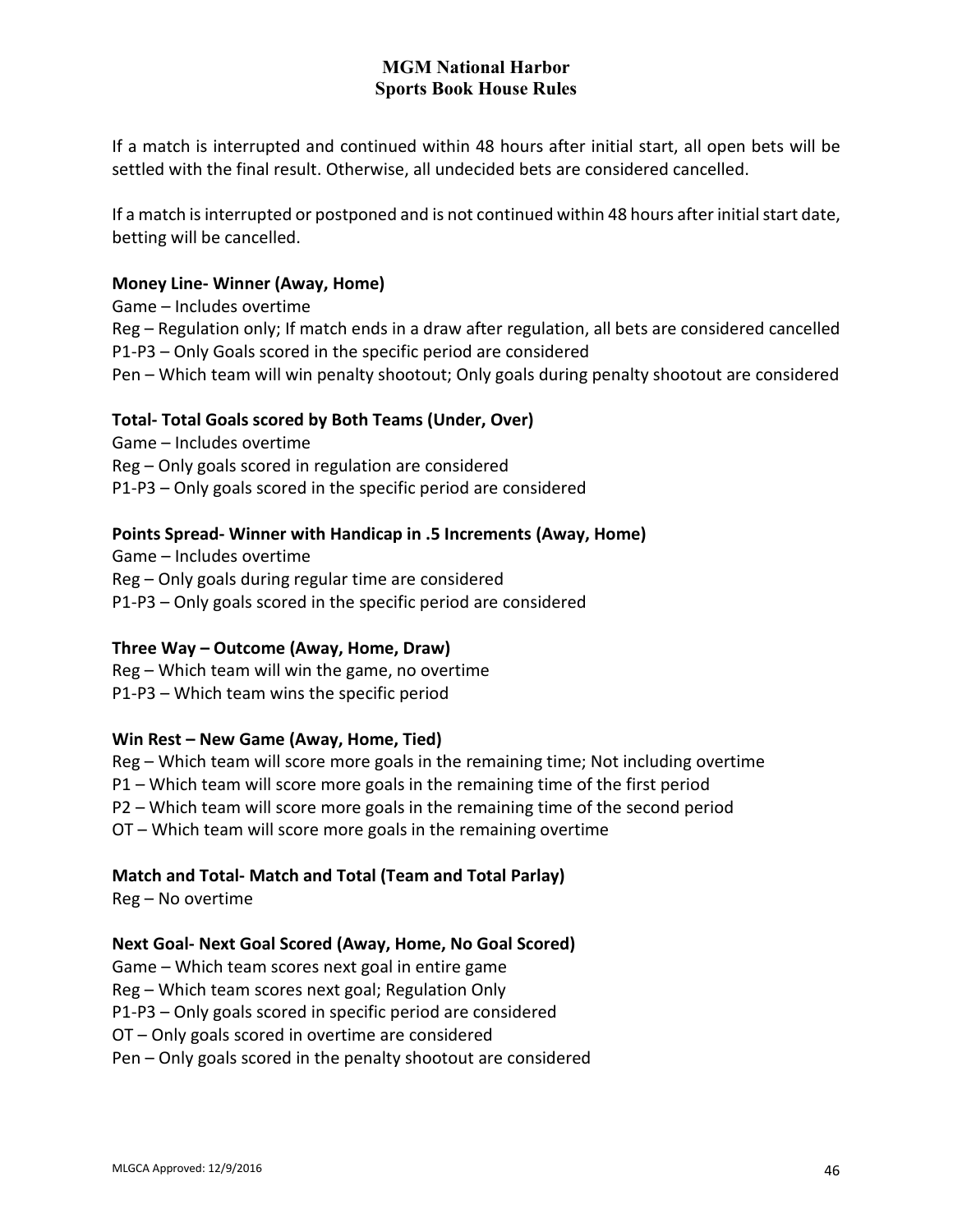## **Away Total- Total Goals Scored by Away Team (Over, Under)**

Game – Includes overtime Reg – Only goals scored in regulation are considered P1-P3 – Only goals scored in the specific period are considered

### **Home Total- Total Goals Scored by Home Team (Over, Under)**

Game – Includes overtime Reg – Only goals scored in regulation are considered P1-P3 – Only goals scored in the specific period are considered

### **Away Goals- Exact Number of Goals Scored by Away Team (0,1,2,3+)**

Game – Includes overtime Reg – Only goals scored in regulation are considered P1-P3 – Only goals scored in the specific period are considered

## **Home Goals- Exact number of Goals Scored by Home Team (0, 1, 2, 3+)**

Game – Includes overtime Reg – Only goals scored in regulation are considered P1-P3 – Only goals scored in the specific period are considered

### **Exact Goals- Exact Number of Goals Scored by Both Teams (0-1, 2, 3… 9+)**

Game – Includes overtime Reg – Only goals scored in regulation are considered P1-P3 – Only goals scored in the specific period are considered

### **LACROSSE RULES**

### Date/Site Changes

If a match is not played on the scheduled date all bets will be void.

### Minimum Length of Play

If a match is abandoned before all periods have concluded all bets will be void, except for those markets which have been unconditionally determined.

#### Lacrosse Wagers

### 1. Money Line

- a. Bet on who will win the match. Bet is inclusive of overtime unless otherwise stated.
- 2. Spread and Total
	- a. Bets settled on outcome of the period the markets relate to.
	- b. If the outcome is exactly equal to the betting line, then bets will be void.
- 3. Quarter/Half Markets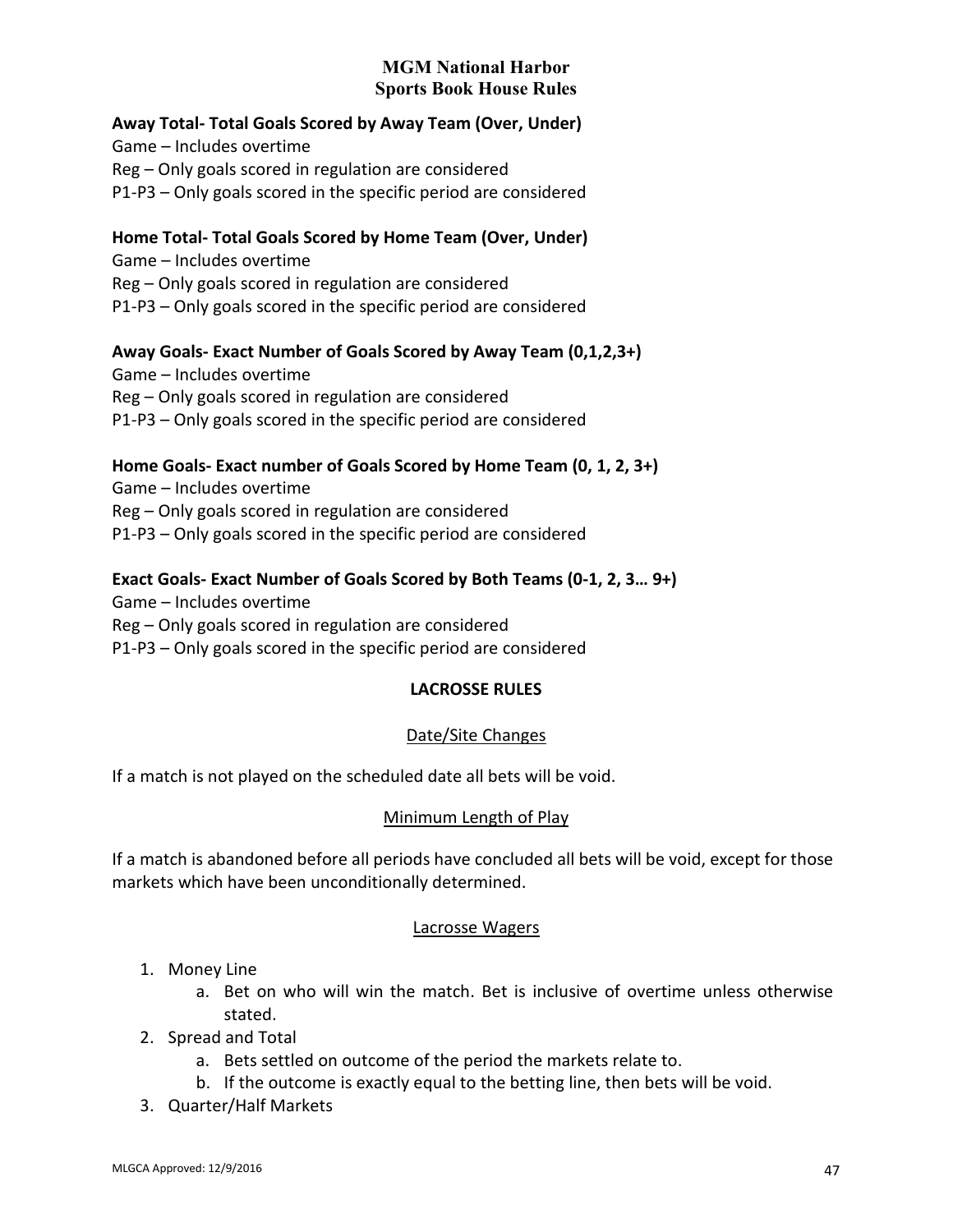- a. For bets placed on the specific quarters or halves, the entire period must be played.
- b. If the entire period is not completed then bets on those markets will be void, except for those markets which have been unconditionally determined.
- 4. Team to Score first
	- a. Settled on the first score of the game. Bets stand even if game is not completed.
	- b. Overtime counts.
- 5. Team to Score last
	- a. Settled on the last team to score.
	- b. Game must be completed.
	- c. Overtime counts.
- 6. Race to x Points
	- a. Winner being the team who reaches the specified points tally first.
	- b. Should neither team reach the total, and a 'Neither' option is not offered, then bets on that market will be void.
- 7. Tournament Winner
	- a. Team to win the named tournament.
	- b. Should a team take no part in the competition then bets on them will be void. Should they withdraw or be disqualified after the tournament begins, then bets on them will stand.
- 8. Nominated Finalists
	- a. The finalists are the teams that participate in the final as determined by the governing bodies, regardless of how the teams get there.

### **MOTOR RACING**

### Date/Site Changes

Motor Racing events must take place within 72 hours of the original start time or bets will be void.

#### Minimum Length of Play

All wagers will be settled according to the unofficial results reported immediately after the conclusion of the race by the governing organization. Any changes to the finishing order that occurs based on appeals, penalties or scoring malfunctions after the race has concluded, will not be recognized. If a race is abandoned and no presentation position or official result is declared all bets on that race will be void except for bets on any markets which have been unconditionally determined.

#### Motor Racing Wagers

Motor racing wagers are accepted in the following manner: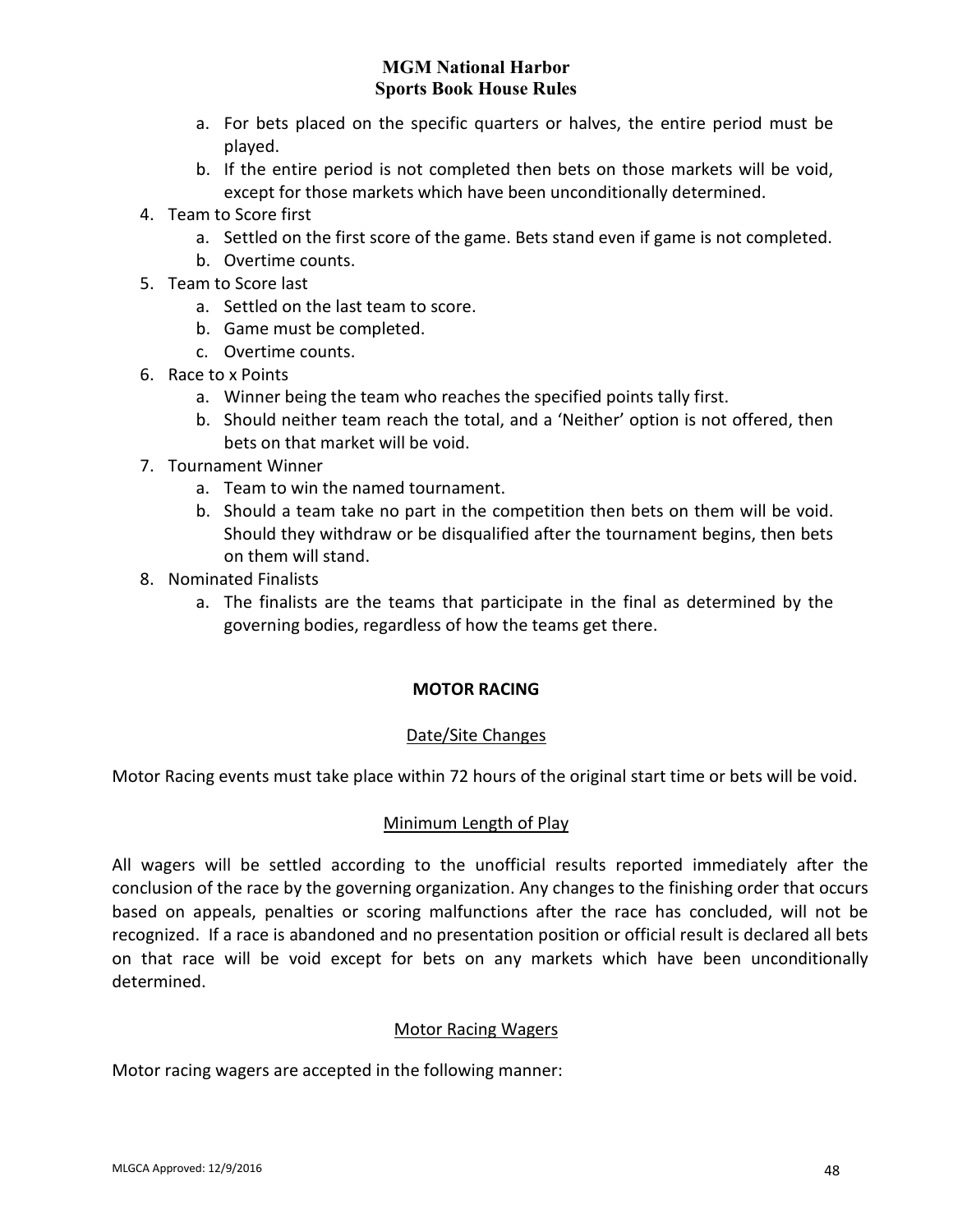- 1. Match-ups A wager on one or more specified driver(s) versus one or more specified driver(s).
	- a. Wagers are placed on the driver only, not the car or team.
	- b. If the original driver is replaced by another driver after the start of the race the original driver is the driver of record and the wager will be action.
	- c. All drivers in the match-up must start the race for action.
	- d. If one of the drivers does not finish the race, the other driver is considered the winner. If neither driver finishes the race, the driver who completed the most laps is the winner. If both drivers complete the same number of laps but do not finish the race, all bets are refunded.
	- e. Any changes in finishing order that occurs based on appeals, penalties, or scoring malfunctions after the race has concluded, will not be recognized.
	- f. Wagers on qualifying performance will be settled according to position and times set during the final qualifying session. For the purposes of these markets, any subsequent alterations of grid positions are not recognized.
- 2. Race Winner Wager on who will win the race.
	- a. If a driver does not take part in the race, then bets on them will be void.
- 3. Winning Constructor/Team Wager on the constructor or team the winning driver represents.
	- a. For any driver who moves teams during race week, bets will be settled on the constructor/team they represent at the start of the race.
- 4. Podium Finish Wager on who will finish in the podium spots (Top 3 positions).
- 5. Points Finish Wager on who will finish in the points (Top 10 for Formula 1).
- 6. First Retirement Wager on which driver will be the first to retire from the race.
	- a. Should two drivers retire on the same lap then dead heat rules will apply.
- 7. Pole Position/Qualifying Markets Wagers on qualifying performance will be settled according to position and times set during the final qualifying session.
	- a. For the purposes of these markets, any subsequent alterations of grid positions are not recognized.

# Motor Racing Propositions

Various unique wagers may be offered from time to time, called proposition bets.

# **OLYMPIC RULES**

# General Olympic Rules

If an event is cancelled, all bets are void. If any event/match is postponed bets will stand providing the event is rescheduled to take place before the closing ceremony. This rule supersedes any of the individual sports' postponement rules. If a competitor or team does not start a race or tournament then bets placed on that competitor or team will be considered void and stakes will be refunded.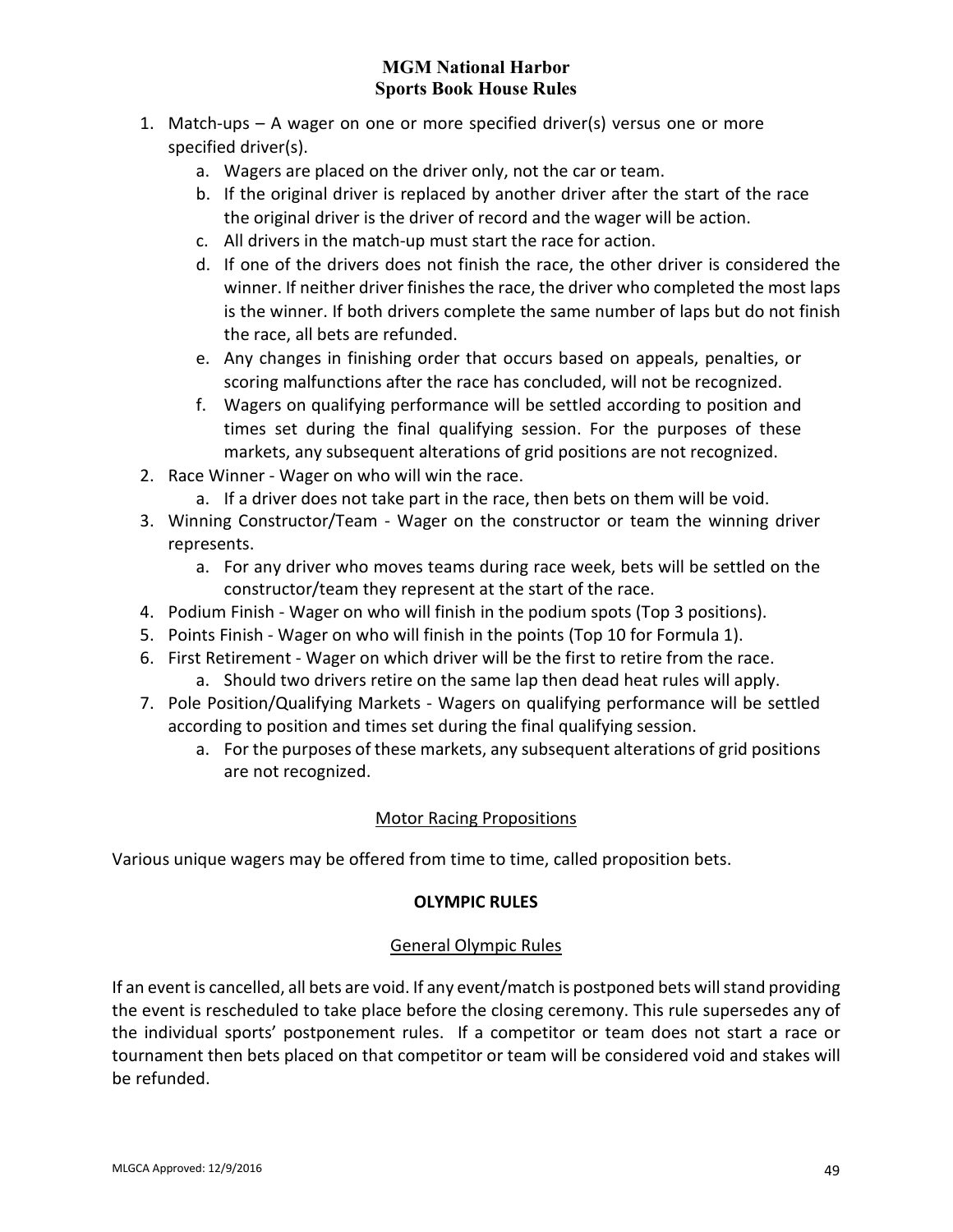Final medal placings

All bets on the number of medals will be settled on the official medal table at the end of the Olympic Games. Any changes made by any governing body at a later date do not count for betting purposes. The final medal table declared by the governing body at the end of the event will be used to settle bets on how many medals a competitor or country may win. Any subsequent changes to the medal table will not be taken into consideration.

### Results

All bets that relate to the final result of the event/tournament will be settled based on the official result published by the governing authority of the respective sport/league/event. This typically occurs shortly after the event ends. MGMNH will not take into consideration any subsequent amendments or disqualifications. In the event of more than one medal being awarded for the same position, for example there is potential for two bronze medals in boxing, Dead Heat Rules apply.

### Olympic Records and World Records

All bets on Olympic Records or World Records for an individual event will be settled at the completion of each event. All bets on the cumulative number of Olympic Records or World Records will be settled at the end of the Olympic Games.

### Team Medals

Any medals won by a team/nation per competition count as one medal regardless of the number of team members.

Which country will win the most gold medals?

If two or more countries gain an equal number of gold medals, the number of silver medals will decide. If the number of medals is still equal, the number of bronze medals will decide.

### Which country will win the most silver medals?

If two or more countries gain an equal number of silver medals, the number of gold medals will decide. If the number of medals is still equal, the number of bronze medals will decide.

#### Which country will win the most bronze medals?

If two or more countries gain an equal number of bronze medals, the number of gold medals will decide. If the number of medals is still equal, the number of silver medals will decide.

### Head-to-Head betting

For markets relating to a full event, wagers are settled based on the final ranking from the official results. If there is no official final ranking, then the last successfully completed match/stage will be considered the final position. If competitors finish the event in the same position or their last successfully completed stage was the same, dead heat rules apply.

For markets involving a particular stage of a competition, all wagers are settled based on the official results at the end of that stage. If the competitors finish the stage in the same position,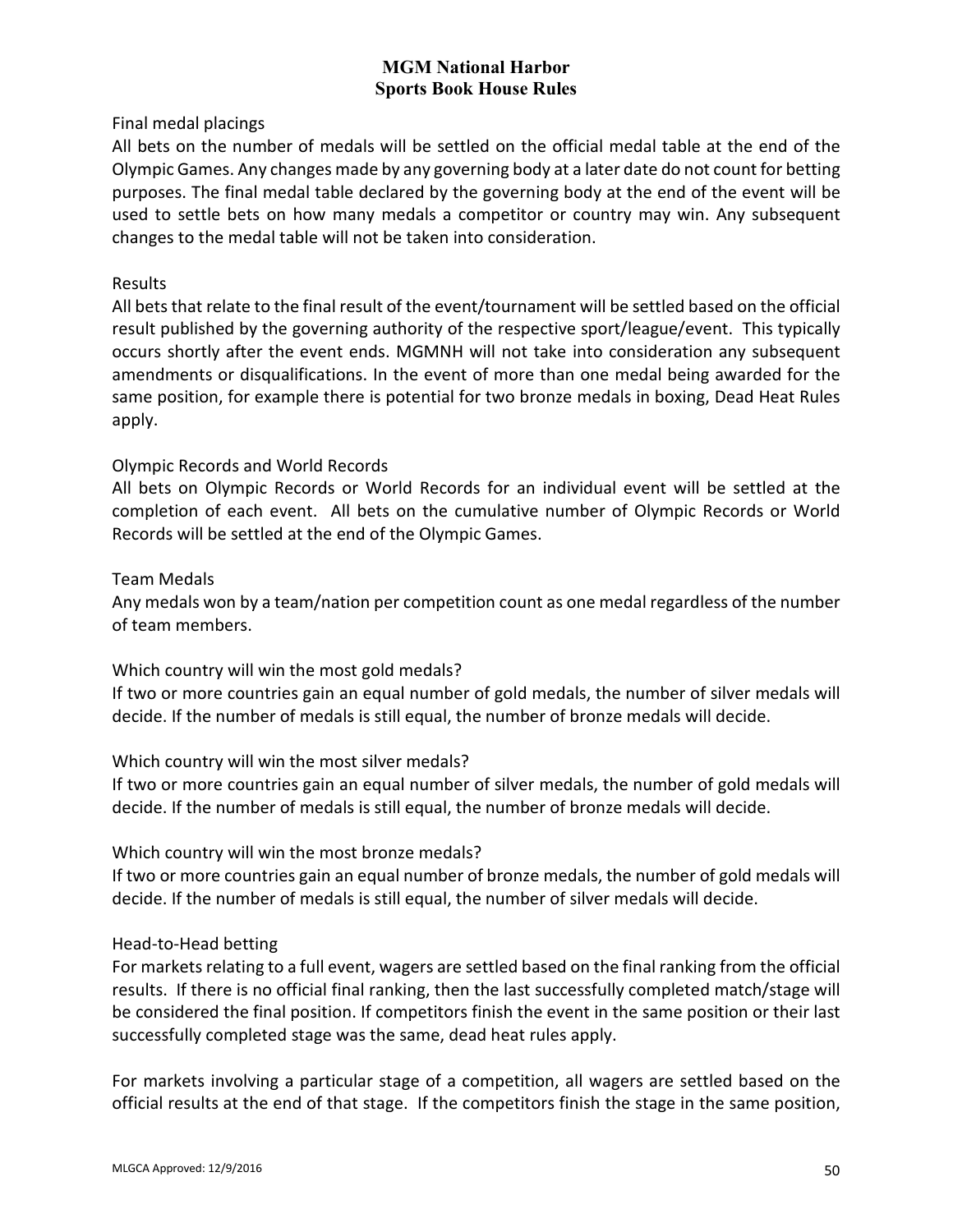dead heat rules apply.

If one or more competitors do not start, all bets are void. If a competitor starts the competition but is subsequently disqualified or does not complete the competition, all bets on that competitor are settled as losing wagers. If all listed competitors start the competition but are subsequently disqualified or do not complete the competition, then all bets are void.

### **RUGBY (LEAGUE) RULES**

### Date/Site Changes

All bets placed prior to the scheduled start time of a match will be void if the match is cancelled or postponed to a different day (local time) then initially scheduled. However, bets placed on matches played in a tournament final (but no qualifiers to the finals), e.g. World Cup Finals, Commonwealth Games, will not be void if postponed, but instead will stand for the new date they are played.

For any bet placed on a match that is played prior to the date or kick-off time originally stated, the bet stands if the bet was placed before the new time, if not, the bet will be deemed void.

If a match is no longer playing at the venue advertised, all bets will stand unless the venue has been changed to the opponent's home ground, in which case all bets will be void. For international matches, all bets will be void if the venue is changed to a venue in a different country from initially scheduled.

# Minimum Length of Play

If a match is abandoned before the end of normal time, all bets on the match are void, except for those markets which have been unconditionally determined. Unless stated otherwise, all rugby league bets are settled on 80 minutes play, which includes any injury time added on by the referee.

### Rugby League Wagers

- 1. Match Winner
	- a. Wager on who will win the match.
	- b. 3-way market will have Draw as an option and will be settled at the end of regulation.
	- c. 2-way market will be settled after any Extra-Time.
	- d. If the match ends in a Tie then bets will be void.
- 2. Spread and Total
	- a. Bets settled on outcome of the period the markets relate to.
	- b. If the outcome is exactly equal to the betting line, then bets will be void.
- 3. Winning Margin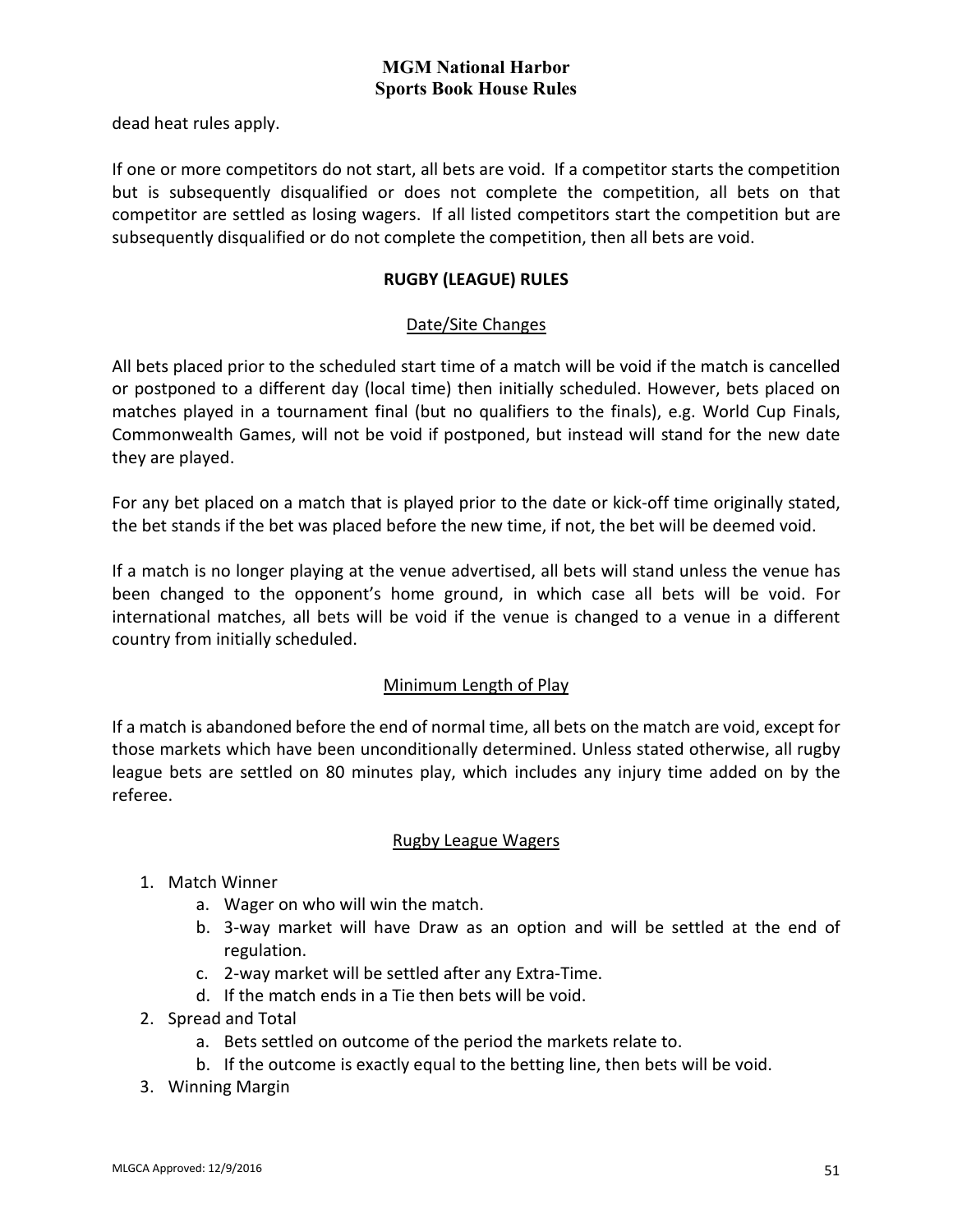- a. The draw option is always offered, although in other betting options where the draw option is not offered, Dead Heat Rules apply.
- 4. Quarter/Half Markets
	- a. For bets placed on the specific quarters or halves, the entire period must be played.
	- b. If the entire period is not completed then bets on those markets will be void, except for those markets which have been unconditionally determined.
- 5. Tryscorer Betting
	- a. Penalty tries do not count. In the event of a penalty try, settlement goes on to the next awarded try.
	- b. MGMNH will make every effort to quote prices for all probable players. However, prices for unquoted players may be available on request and those players will count as winners in the event that they score.
- 6. First Tryscorer
	- a. Bets have action if a player has entered the field of play at any point prior to the first try being scored
- 7. Anytime/Last Tryscorer
	- a. Bets will stand if a player takes any part in a game, no matter how long they play for.
	- b. Money will be refunded only if a player does not enter the field of play at any stage.
- 8. Next Tryscorer
	- a. Requires you to predict the player that will score the next try in the match. Only available In-Play.
	- b. 80 minutes only, unless otherwise stated.
	- c. All players that have taken some part in the game before the next try is scored will be deemed runners.
	- d. Bets on players that do not take any part in the game before the next try is scored will be void.
	- e. If there are no further tries scored "No Tryscorer" will be the winning selection. If no price is offered for "No Tryscorer" and no further tries are scored, then all bets on the market will be void.
- 9. First Player to Score a Try
	- a. If the game is abandoned at any time and the first try has already been scored, then all bets stand.
	- b. If no try has been scored at the time of abandonment, then all bets will be void.
	- c. If a player has not entered the field of play before the first legal try is scored, then this player is deemed a "non-runner" and all bets on this player are void. This rule also applies to subsequent tries.
- 10. Team to be Relegated
	- a. This bet relates to the teams, which occupy the relegation places at the end of the season.
	- b. All future changes, which may occur for whatever reason, are deemed irrelevant for this bet.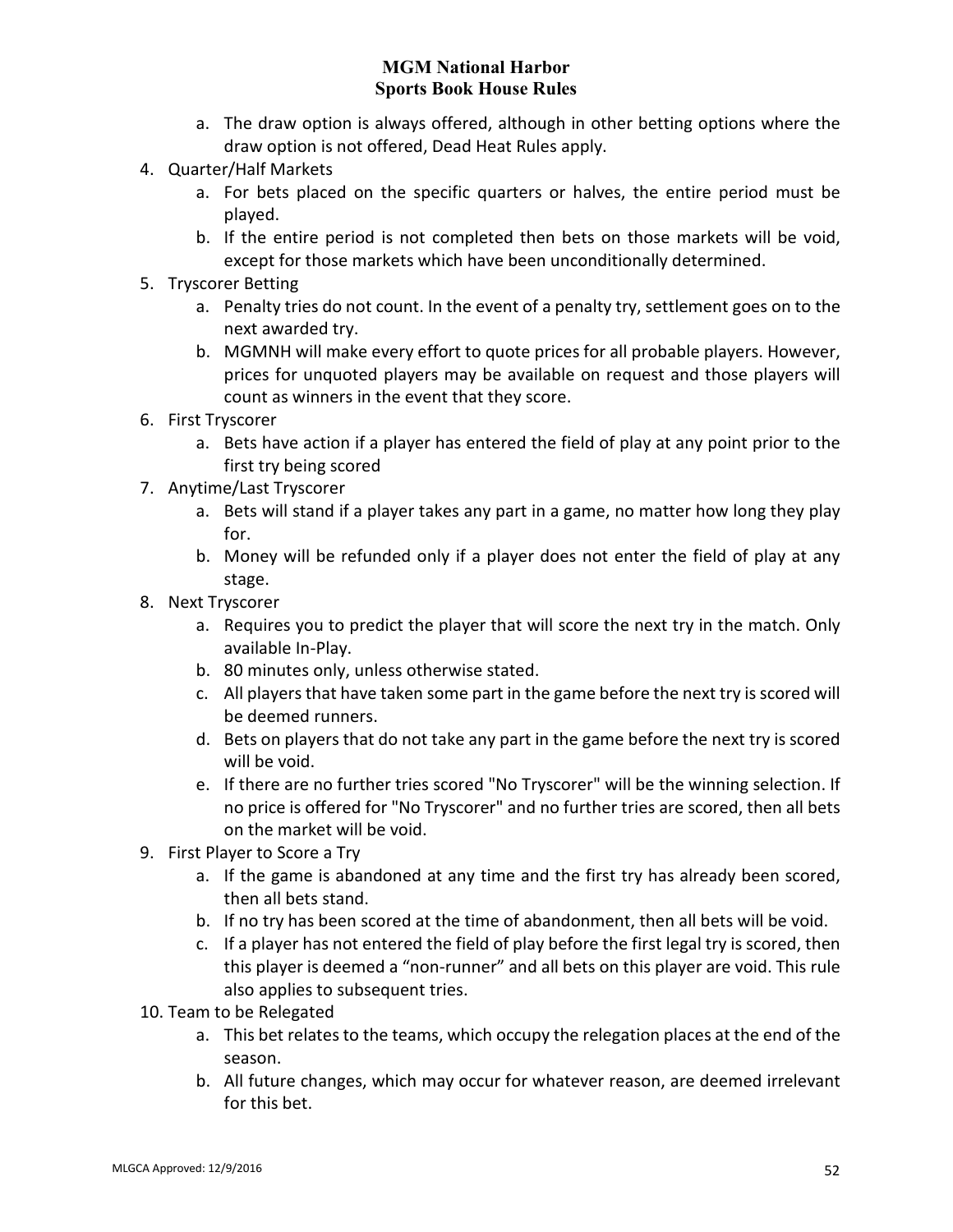- 11. Last Player to Score a Try
	- a. This market will be settled on the player to score the last legal try.
	- b. If the game is abandoned at any time, then all bets will be void.
	- c. If a player has not entered the field of play before the last try has been scored, then all bets on this player are void.
- 12. Tournament Winner
	- a. Wager on winner of the tournament after any post-season playoff concludes.
	- b. All Regular Season records are not taken into count.
- 13. Regular Season Markets
	- a. Wagers will be settled on outcomes after the end of the Regular Season. Any postseason matches will not count.
- 14. Top Tryscorer/Team Tryscorer/Top Points Scorer
	- a. Dead Heat Rules apply for season long markets.
	- b. If player takes no part for the whole season then bets will be void, else bets will stand.

### **RUGBY (UNION) RULES**

### Date/Site Changes

All bets placed prior to the scheduled start time of a match will be void if the match is cancelled or postponed to a different day (local time) then initially scheduled. However, bets placed on matches played in a tournament final (but no qualifiers to the finals), e.g. World Cup Finals, Commonwealth Games, will not be void if postponed, but instead will stand for the new date they are played.

For any bet placed on a match that is played prior to the date or kick-off time originally stated, the bet stands if the bet was placed before the new time, if not, the bet will be deemed void.

If a match is no longer playing at the venue advertised, all bets will stand unless the venue has been changed to the opponent's home ground, in which case all bets will be void. For international matches, all bets will be void if the venue is changed to a venue in a different country from initially scheduled.

### Minimum Length of Play

If a match commences but is subsequently officially abandoned without full time being called by the referee, all bets on that match shall be void, with the exception of bets whose outcome has already been decided at the time of abandonment.

#### Rugby Union Wagers

- 1. Match Betting
	- a. Where the draw option is offered, bets are decided on the result at the end of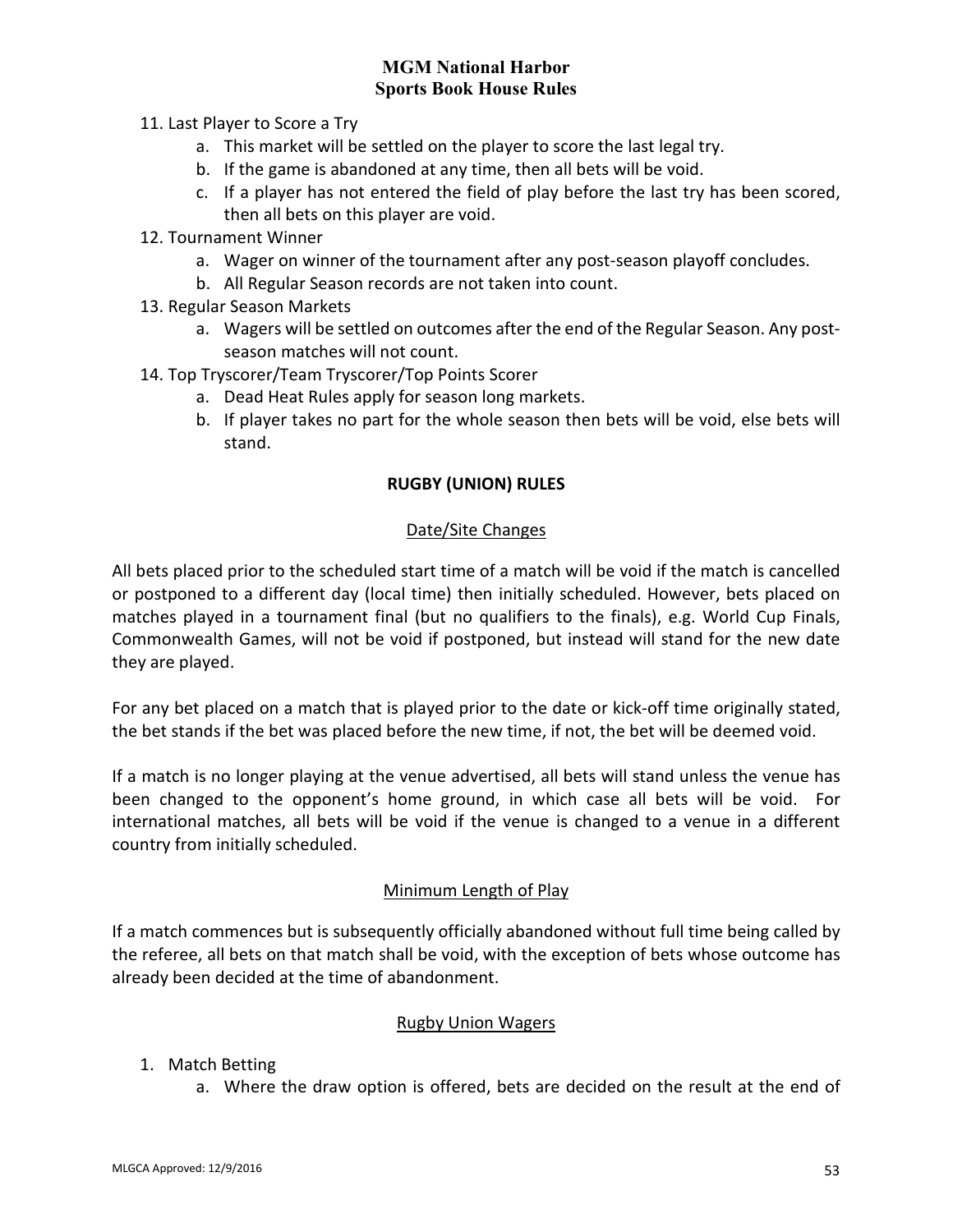normal time (i.e. extra time is not included).

- b. Where the draw option is not offered and the match finishes after normal time (ie no extra time is played) then Dead Heat Rule applies.
- c. If extra time is played then this will be included for settlement purposes. If the match ends in a draw after any extra time, Golden Point or Penalty shootout then Dead Heat Rule applies.
- 2. Handicap / Line Betting
	- a. Where no tie option is offered, in the event of a handicap line being a solid line eg. +7, +8 bets will be refunded if the match results in a handicap tie.
- 3. Winning Margin
	- a. The draw option is always offered, although in other betting options where the draw option is not offered, Dead Heat Rules apply.
- 4. Quarter/Half Markets
	- a. For bets placed on the specific quarters or halves, the entire period must be played. If the entire period is not completed then bets on those markets will be void, except for those markets which have been unconditionally determined.
- 5. Tryscorer Betting
	- a. Penalty tries do not count. In the event of a penalty try, settlement goes on to the next awarded try.
	- b. MGMNH will make every effort to quote prices for all probable players. Prices for unquoted players may be available on request and those players will count as winners in the event that they score.
- 6. First Tryscorer
	- a. Bets have action if a player has entered the field of play at any point prior to the first try being scored.
- 7. Anytime / Last Tryscorer
	- a. Bets will stand if a player takes any part in a game, no matter how long they play for.
	- b. Money will be refunded only if a player does not enter the field of play at any stage.
- 8. Next Tryscorer
	- a. Requires you to predict the player that will score the next try in the match. 80 minutes only (or the scheduled minutes in "7s", "9's" or "10's" matches), unless otherwise stated.
	- b. All players that have taken part in the game before the next try is scored will be deemed runners.
	- c. Bets on players that do not take any part in the game before the next try is scored will be void. If there are no further tries scored "No Tryscorer" will be the winning selection. If no price is offered for "No Tryscorer" and no further tries are scored then all bets on the market will be void.
- 9. Tournament Winner
	- a. Wager on winner of the tournament after any post-season playoff concludes. All Regular Season records are not taken into count.
- 10. Regular Season Markets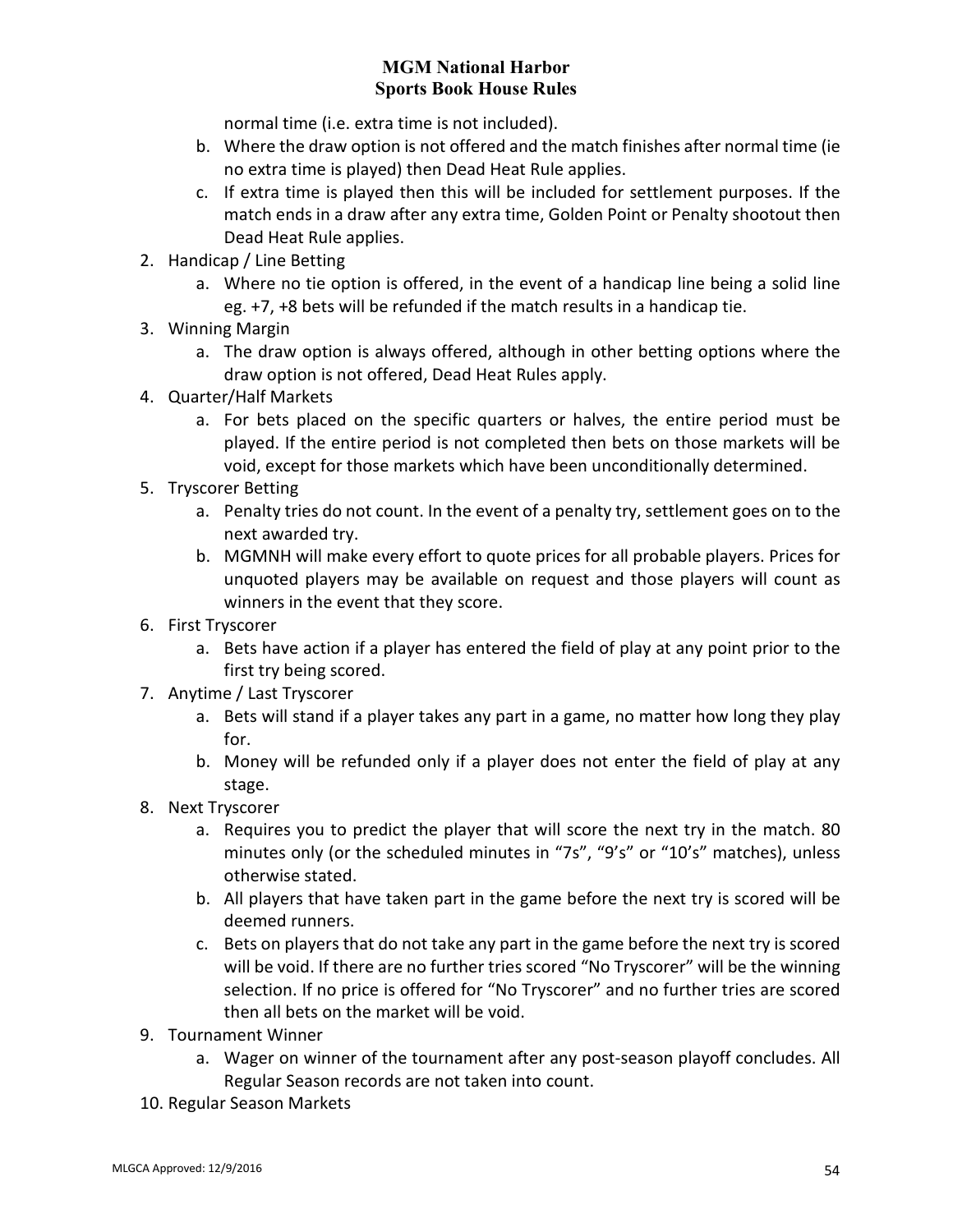- a. Wagers will be settled on outcomes after the end of the Regular Season. Any postseason matches will not count.
- 11. Top Tryscorer/Team Tryscorer/Top Points Scorer
	- a. Dead Heat Rules apply for season long markets.
	- b. If player takes no part for the whole season then bets will be void, else bets will stand.

### **SOCCER RULES**

### Date/Site Changes

Soccer games must be played on the scheduled date and location (location is a geographical area or city, but not restricted to a specific arena or venue) to be considered action unless otherwise noted in the specific sports rules or on printed media in the MGMNH. A club team playing a European competition is classed as playing at Home if the event is moved from the club's usual ground to a ground within their national boundaries (e.g., when Tottenham Hotspur played their Champions League home games at Wembley Stadium).

MGMNH will always try to identify matches played at a neutral venue. For matches played at a neutral venue (whether indicated or not), bets will stand regardless of which team is listed as the home team. If an official fixture lists different team details to our scheduled match, then bets will be void, e.g., Reserves/U21s/Development team. This does not apply to instances where we list a scheduled match without the term 'XI' in the team name or Club Friendlies where all bets stand regardless of the players used to complete regular play, whereby prices are subject to fluctuation. If there is a change of venue, all bets will be deemed void.

Specific extra time bets will stand regardless. This is defined as any scheduled period of play, normally 2 halves of 15 minutes, between the end of regular play and the end of the game. Hence, if any other time period is played these bets will be settled accordingly regardless of the periods played (e.g. 2 halves of 10 minutes).

# Minimum Length of Play

For wagering purposes, unless otherwise stipulated in individual Soccer sports wager rules, results are official after 90 minutes of play plus injury time.

Abandoned matches: Any scheduled match abandoned before the completion of regular play will be made void, except for all bets where the outcome has already been determined at the time of abandonment. If a match commences but for whatever reason, including any suspension of play, does not conclude on the same day (local time), all bets on that match will be deemed void except where settlement has already been determined. For example, where the first goal has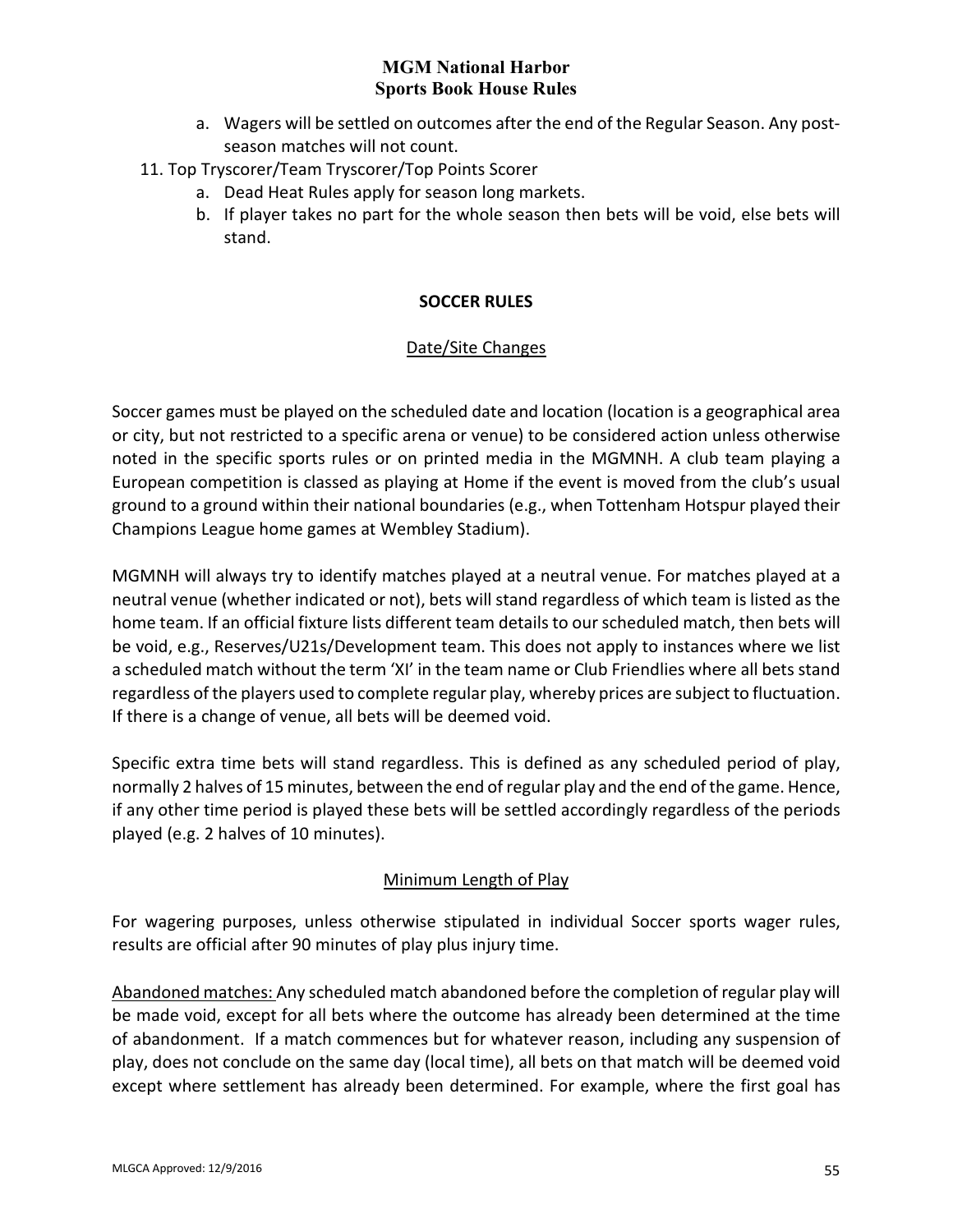been scored by a named player, the First Goalscorer and Time of First Goal markets, amongst others, will stand. Where the match is concluded on the same day that it commenced (local time), all bets will stand, regardless of any suspension of play.

Suspended matches: Bets on any scheduled match suspended before the completion of regular play will be refunded if the match is not restarted on the same day (local time) and played to completion, even if the governing body declares the result of the shortened match to stand for competition purposes. Bets on which the outcome has already been determined at the time of suspension will stand. For example, where the first goal has been scored by a named player, the First Goalscorer and Time of First Goal markets, amongst others, will stand. Where the match is concluded on the same day that it commenced (local time), all bets will stand, regardless of any suspension of play.

Example:

Real Madrid v Barcelona is 1-0 and is suspended due to a crowd disturbance after 47 minutes. Match does not continue on same day but is played to a conclusion (48-90) a week later. Any bets already determined are settled (e.g. First Goalscorer , Half-Time , First Goal etc.) All other bets are refunded.

Real Madrid v Barcelona is 1-0 and is suspended due to a crowd disturbance after 47 minutes. Match continues 2 hours later on same day and is played to a conclusion (48-90). All bets are settled as normal.

Postponed matches: For any cancelled or postponed match, any bets placed prior to the scheduled kick-off will be void. All bets stand on any match that is delayed prior to the scheduled kick-off time and takes place on the same day. Matches played in a tournament final, e.g., World Cup Finals, European Championship Finals, or Copa America Finals (but not qualifiers for these finals) will not be void if postponed and will stand for the new date they are played.

For any bet placed on a match that is played prior to the date or kick-off time originally stated, the bet stands if the bet was placed before the new time, if not, the bet will be deemed void.

# Pre-Match Soccer Wager Rules

Soccer wagers are accepted in the following manner:

- 1. 90-Minute Wager is on the outcome of a soccer match, determined based on the score at the end of 90 minutes of play PLUS any time the referee adds to compensate for injuries and other stoppages.
	- a. 90-Minute wagers do not include periods of extra time or penalty shootouts.
	- b. If a match takes place but is not completed as advertised (e.g., it is not a 90-minute match or is split into three periods, rather than two), all bets in the match will be refunded.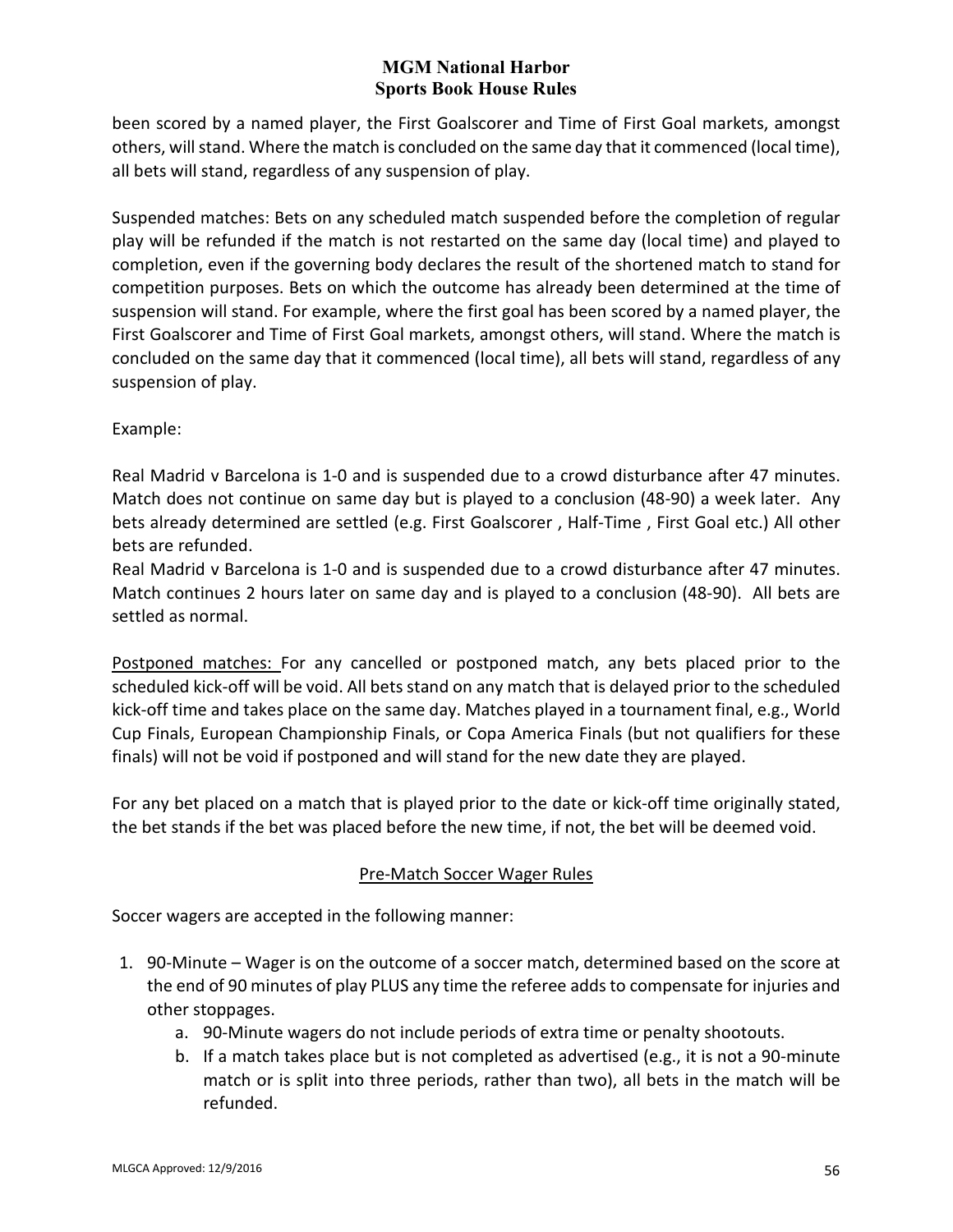- c. If any team starts a match with less than 11 players, all bets on that match will be refunded.
- d. If a match is postponed or cancelled, any bets placed prior to the scheduled start of the match will be refunded.
- 2. To Advance/To Lift the Trophy Wager on a team in a soccer match to advance to the next level or round of competition.
	- a. Wagers will be decided on the basis of the score at the referee's final whistle at the match's natural conclusion, whether the match is decided in regular time, extra time or in a penalty shootout.
- 3. Three Way A wager in which there are three (3) possible outcomes in a soccer match.
	- a. If the wagering offer on a match includes the draw as a third option and the match ends in a draw, wagers on the draw will be paid, while wagers on both teams will be lost.
	- b. Three Way wagers will be decided based on the score after 90 minutes of play and any time the referee adds to compensate for injuries and other stoppages.
- 4. First/Last Goal scorer A wager on which player will score first/last in a soccer match.
	- a. Wagers are refunded on player who does not take part in the match or who comes on as a substitute after the first goal has been scored.
	- b. Own goals do not count for first goal scorer bets and are ignored for settlement purposes.
	- c. For Last Goal scorer wagers and wagers for a player to score 2 and 3 or more goals, all players taking part at any point of the match are deemed to have played for the purposes of Last Goal scorer bets, irrespective of whether they were on the field at the time the last goal was scored.
- 5. Anytime Goalscorer
	- a. Wagers are accepted on regular play only. This market will be settled on all players who score a legal goal. If a player doesn't enter the field of play during the game at all, then this player is deemed a "non-runner" and all bets on this player are void. If the game is abandoned at any time, all bets remain valid if already determined, except bets on players who have not entered the field of play during the match.
- 6. Double Result A wager on the result at half-time and full-time (i.e. at the end of 45 minutes plus injury time and 90 minutes plus injury time).
	- a. Wagers will be refunded if the match is abandoned prior to the completion of 90 minutes play plus injury time.
- 7. Top Goal scorer/Top Team Goal scorer A wager on the player to be the top goal scorer in a tournament, league or cup.
	- a. Goals scored in penalty shoot-outs do not count.
	- b. Wagers placed on a player to be top Goal scorer in a given league are based on regular season games only and do not include play-offs.
	- c. All wagers are action in a tournament provided the player is named in the playing squad and has the opportunity to play in the named tournament.
	- d. If more than one player finishes on the same number of goals, then dead heat rules will apply.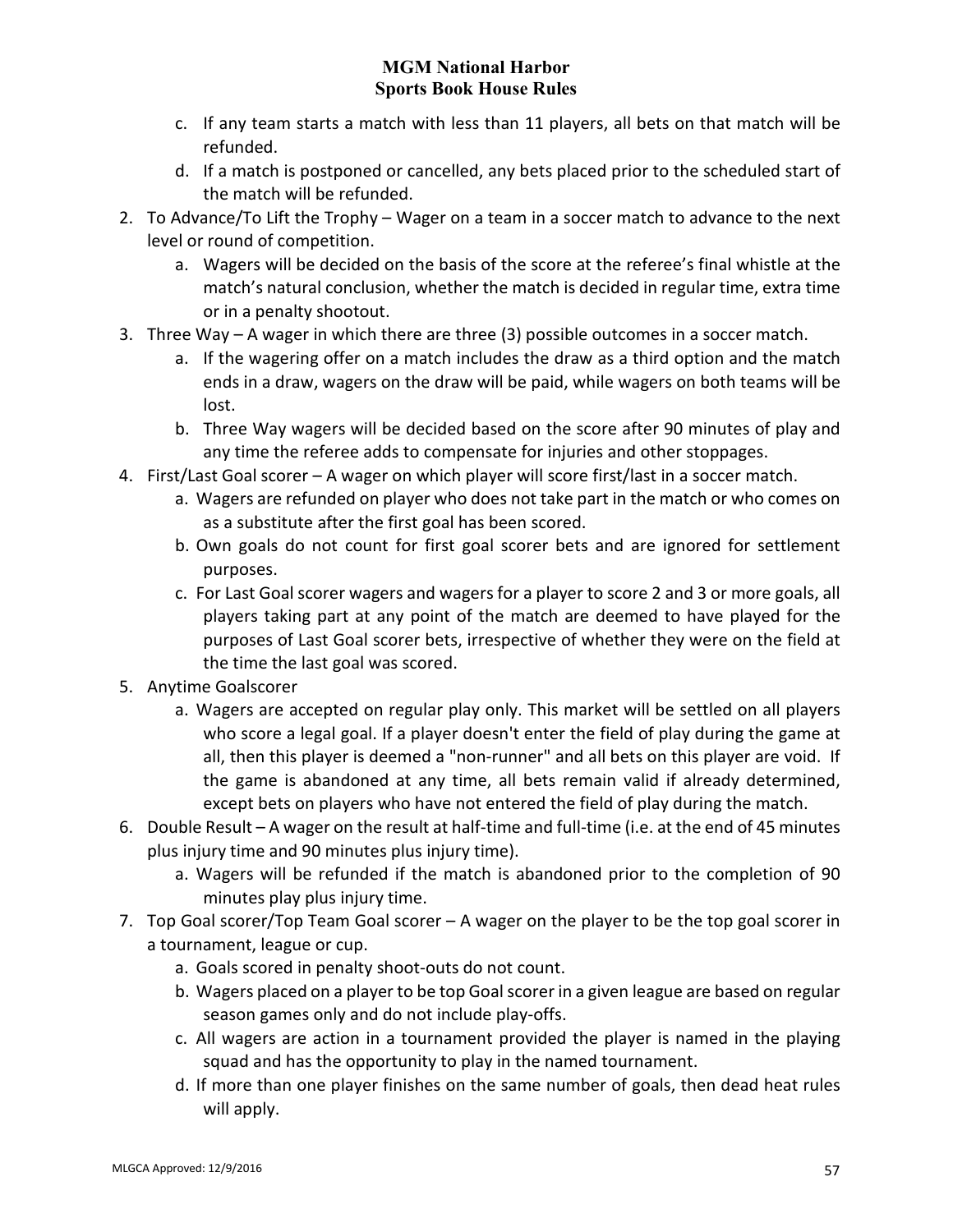- 8. Time of First Goal Wagers on the time of the first goal in a match.
	- a. The 1<sup>st</sup> minute of the game is considered to be from the 1<sup>st</sup> second to the 59<sup>th</sup> second. The 2<sup>nd</sup> minute is from 1 minute to 1 minute 59 seconds.
	- b. If a goal is scored in injury time of first half, the winning selection will be the 41-50 min bracket. If the goal is scored in injury time of the second half, the winning selection will be the 81-90-minute bracket.
- 9. Spread and Total Wagers are settled on outcome of the period the markets relate to.
	- a. If the outcome is exactly equal to the betting line, then bets will be void.
- 10. Total Goals Odd/Even Resulted on the score at the end of regulation.
	- a. No goals counts as even in this market.
- 11. Penalty Shootout Winner Wager on the outcome of the Penalty Shootout. Should a shootout not take place then bets will be void.
- 12. Correct Score Wager on the final score.
	- a. The match must be completed or bets will be void.
- 13. Double Chance Wager on whether either of the two named teams will be declared the winner for the named market.
- 14. Team to Score First Settled on the first score of the game.
	- a. Bets stand even if game is not completed.
	- b. Any periods of extra time do not count.
- 15. Team to Score Last Settled on the last team to score.
	- a. Game must be completed.
- 16. Highest Scoring Half Wager on which half will produce the most goals.
	- a. Dead heat rules apply if Tie is not an option.
	- b. Game must be completed for bets to stand.
- 17. Race to x Goals Winner being the team who reaches the specified goals tally first.
	- a. Should neither team reach the total, and a 'Neither' option is not offered, then bets on that market will be void.
- 18. Team to Qualify for Next Round
	- a. If a game offered within a specific round of a competition is postponed, 'Team To Qualify' bets still stand, irrespective of the length of the delay. If a team qualifies for the next round but no match is played (opposition withdraws/is disqualified), all bets on the To Qualify market will be void. When a price is quoted for a team to qualify for the next round of a given tournament over two legs, bets placed on that market will be settled immediately on completion of the second match based upon the events that occur during both matches. This will include normal time, injury/stoppage time added on by the match official at the end of normal time, extra time, away goals if applicable, and penalty shoot-outs; should the tie progress as such. Matches where one leg of the tie is no longer played at the venue advertised, bets will stand as long as the venue remains in the same country and is not switched to the opponent's ground/another country. Should this occur, all bets will be void. Matches originally set to be played in a Neutral country will stand if moved to another country. If a tie is reduced from 2 legs to 1 leg then all Team to qualify bets will be deemed void.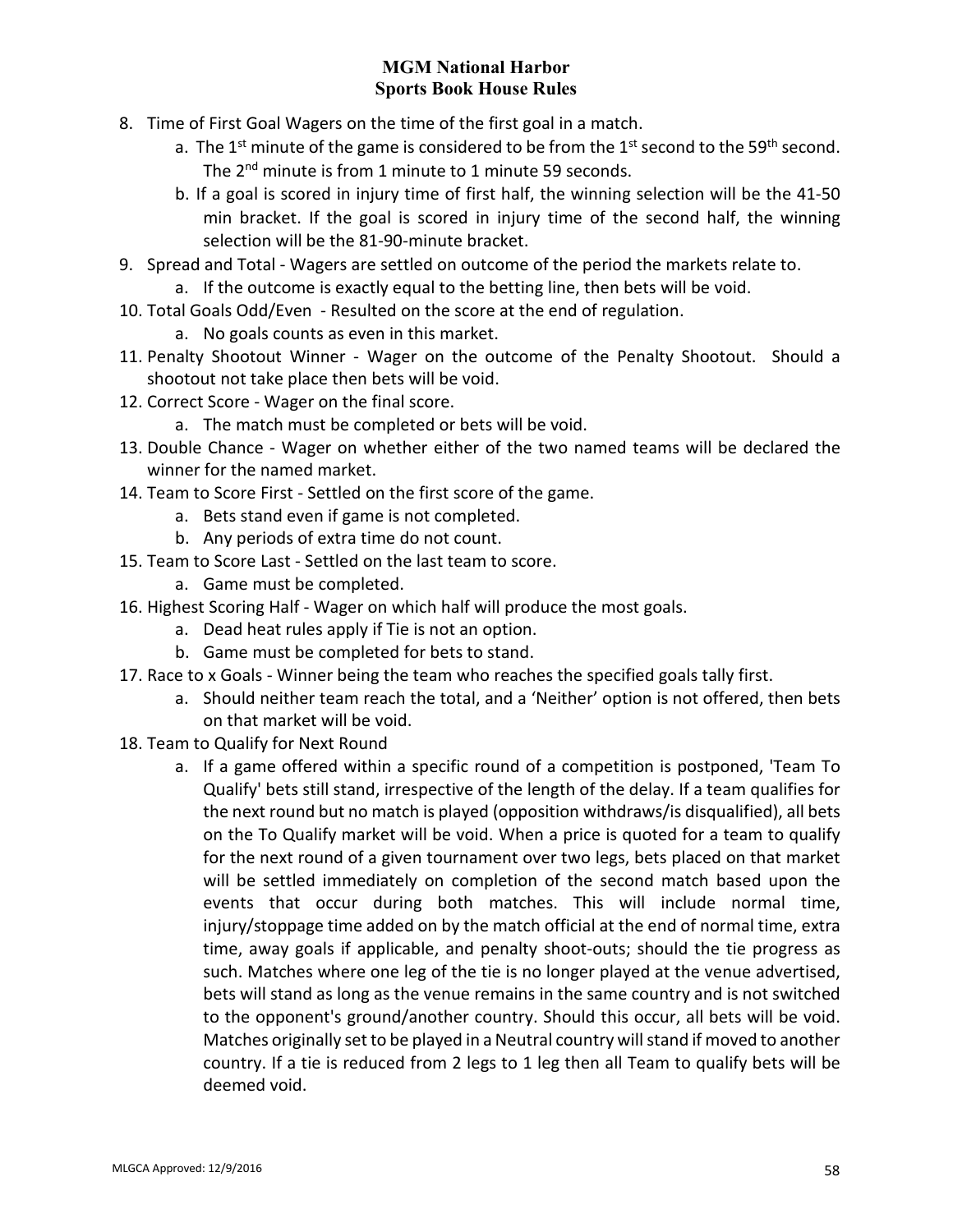### Soccer Propositions

Various unique wagers may be offered from time to time, called proposition bets. When wagering proposition bets, unless stated otherwise, extra time/overtime does not count for settlement of wagers.

### Soccer Futures

Soccer season long futures are unique wagers that will be offered from time-to-time.

### Soccer Division Winner Futures

For Divisional/League winner markets, wagers are settled on the final League positions at the end of the scheduled season, irrespective of what happens in any Divisional play-offs, with wagers on "Who Will Win a League" being settled on the team who lifts the trophy. Wagers will stand on any team that does not complete all of its games.

Season match wagers are settled on which of two teams will place highest in the league at the end of the season. If teams finish level on points, then the tie breaker used by the league (e.g., goal difference or head-to-head records) will decide the winner.

# Soccer Top Goal Scorer Futures

Wagers placed on a player to be the Top Goal scorer in a given league are based on regular season games only. Any goals scored in subsequent play-off games do not count for betting purposes. Once a player is named in the squad and has the opportunity to play in the league that season, wagers will stand.

Wagers placed on a player to be the top scorer in a given Tournament, or to be Top Team Goal scorer in a given tournament, will stand as long as the player is named in the squad and has the opportunity to play in the named tournament. If more than one player finishes on the same number of goals, then dead heat rules apply (any tournament top scorer award, for example "Golden Boot" is ignored for settlement purposes). Goals scored in Extra-Time will count, but goals scored within Penalty Shootouts will not count.

# Live (In-Play) Soccer Rules

All markets (except halftime, first half markets, overtime and penalty shootout) are considered for regular time only.

If a match is interrupted and continued within 48 hours after initial kick-off, all open bets will be settled with the final result. Otherwise, all undecided bets are considered cancelled.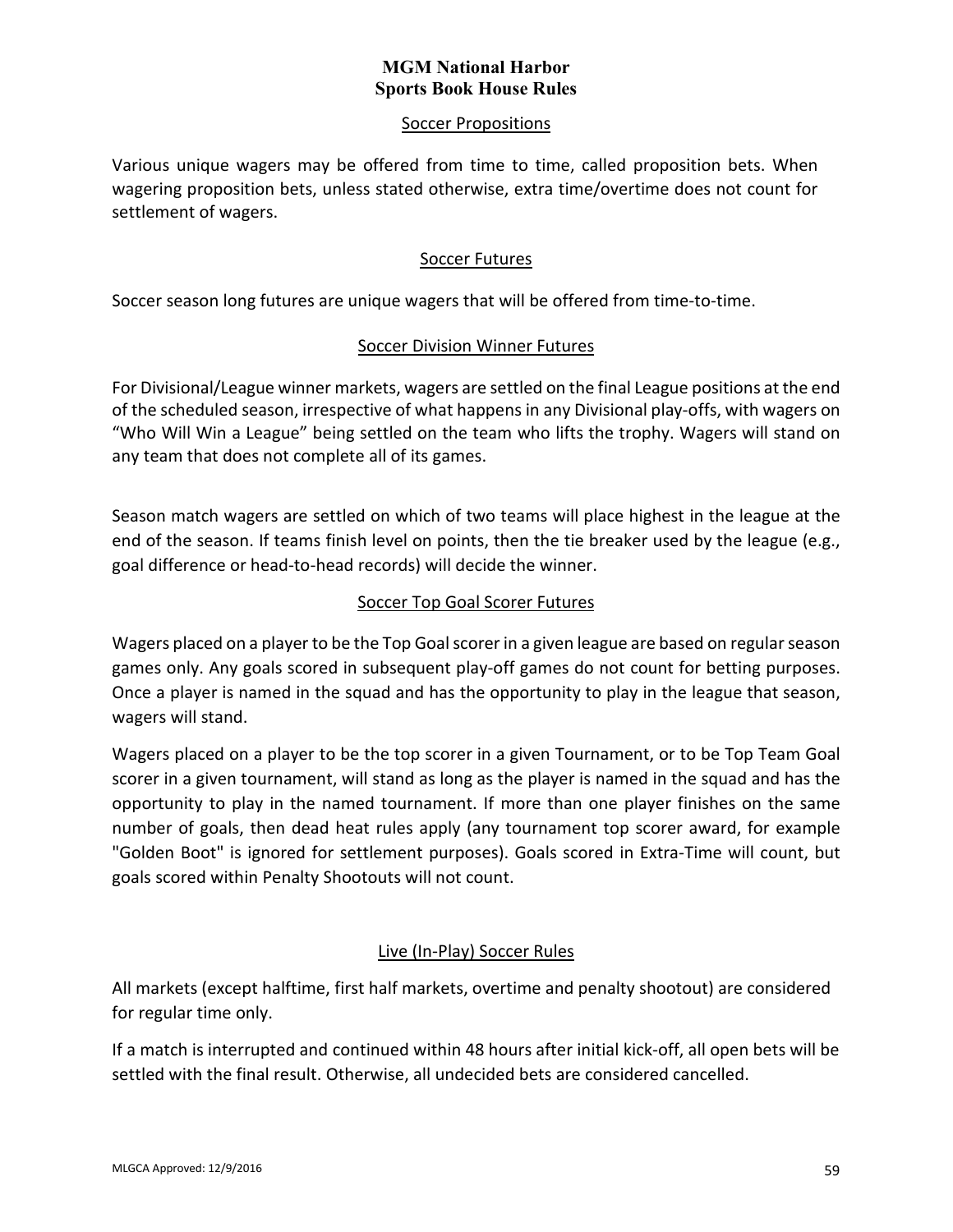Regular 90 minutes: markets are based on the result at the end of a scheduled 90 minutes play unless otherwise stated. This includes any added injury or stoppage time but does not include extra-time, time allocated for a penalty shootout or golden goal.

Corner kicks awarded but not taken are not considered.

### **Three Way- Outcome (Away, Home, Draw)**

- Reg Which team will win the match; Regulation only
- H1 Which team will win the first half
- H2 Which team will win the second half; Regulation only
- OT Which team will win the overtime; Does not include penalty shootout

### **Money Line-Winner (Away, Home)**

Reg – Regulation only; If match ends in a draw after regulation, all bets are considered cancelled

Pen – Which team will win penalty shootout; Only goals during penalty shootout are considered

### **Advance Next Round – Which Team Advances to Next Round (Away, Home)**

Game – Includes overtime and penalty shootout if applicable

### **Win Rest- New Game (Away, Home, Draw)**

Reg – Which team will score more goals in the remaining time; Not including overtime H1 – Which team will score more goals in the remaining time of the first half

# OT – Which team will score more goals in the remaining overtime period.

# **Next Goal- Which Team Scores Next Goal (Away, Home, No Goal Scored)**

Reg – Regulation Only

- H1 Only goals scored in first half are considered
- OT Only goals scored in overtime are considered
- Pen Only goals scored in the penalty shootout are considered

# **Next Goal When- When will Next Goal be Scored (Time Intervals)**

Reg – Settled on the time when the goal is scored; 15:01 counts as 16-30; 31-45 and 76-90 include any injury time; The time which is displayed on TV is considered, if not available the time when the ball crosses the goal line is considered and will be settled based on the time clock shown on TV.

# **Asian Handicap- Winner with Handicap in .25 Increments (Away, Home)**

Quarter handicaps split the bet between the two closest half intervals. For example, a \$1000 bet on a handicap of +.75 is the same as \$500 on +.5 and \$500 on +1. The bet is automatically split between the two. The player can win, tie, or lose, each half.

Reg – Only goals during regulation time are considered

H1 - Only goals during the first half are considered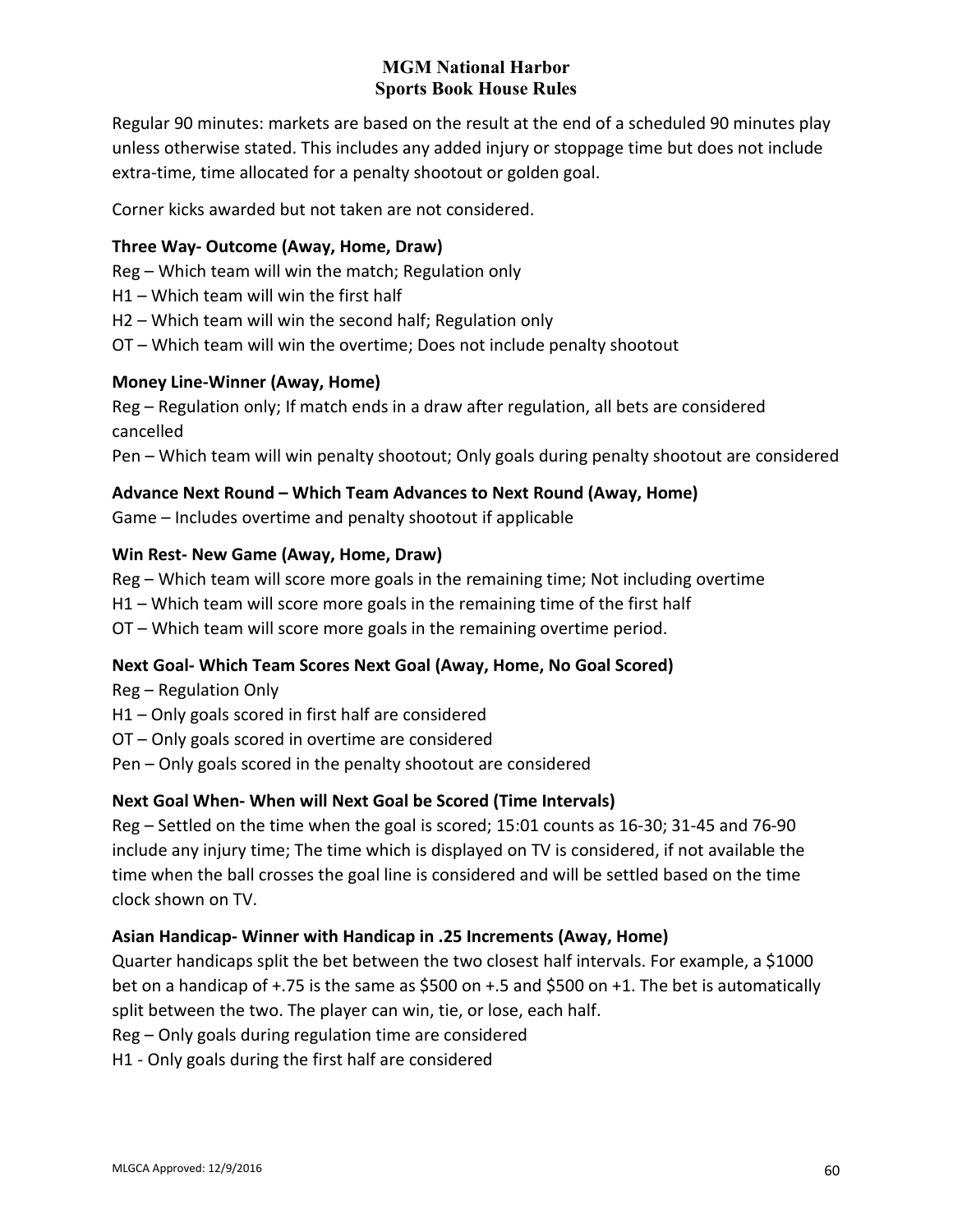# **Total- Total Goals Scored by both Teams in .5 Increments (Over, Under)**

Reg – Only goals during regulation time are considered

- H1 Only goals during the first half are considered
- H2 Only goals during the second half are considered
- OT Only goals during overtime are considered

## **Asian Total- Total Goals by both Teams in .25 Increments**

Quarter handicaps split the bet between the two closest half intervals. For example, a \$1000 bet on a handicap of +1.75 is the same as \$500 on +1.5 and \$500 on +2. The bet is automatically split between the two. The player can win, tie, or lose, each half. Reg – Only goals during regulation time are considered H1 – Only goals during the first half are considered

### **Away Total- Total Goals Scored by Away Team (Over, Under)**

Reg – Total goals scored by away team in the game Home Total- Total Goals Scored by Home Team (Over, Under) Reg – Total goals scored by home team in the game

# **Match and Total- Match and Total (Team and Total Parlay)**

Reg – No overtime Correct Score- Exact Final Score (Away Team Winning Score, Home Team Winning Score) Reg – No Overtime

# **Exact Goals- Exact Number of Goals Scored by Both Teams (0-1, 2, 3, 4, 5, 6+)**

Reg – Only goals scored in regulation are considered H1 – Only goals scored in the first half are considered

### **Away Goals- Exact Number of Goals Scored by Away Team (0, 1, 2, 3+)**

Reg – Only goals scored in regulation are considered H1 – Only goals scored in the first half are considered

**Home Goals- Exact Number of Goals Scored by Home Team (0, 1, 2, 3+)**

Reg – Only goals scored in regulation are considered

H1 – Only goals scored in the first half are considered

# **How Decided- How Will The Game be Decided (Away, Home in Reg/OT/PKS)**

Game – Either team can win in regulation, in overtime, or in a penalty shootout Both Score- Will both Teams Score (Yes, No) Reg – Regulation only

# **Odd Even- Final Combine Score will be (Odd, Even)**

Reg – Regulation only Corner Bet- Most Corners (Away, Home) Reg – Regulation only H1 – Only corner kicks in first half will be considered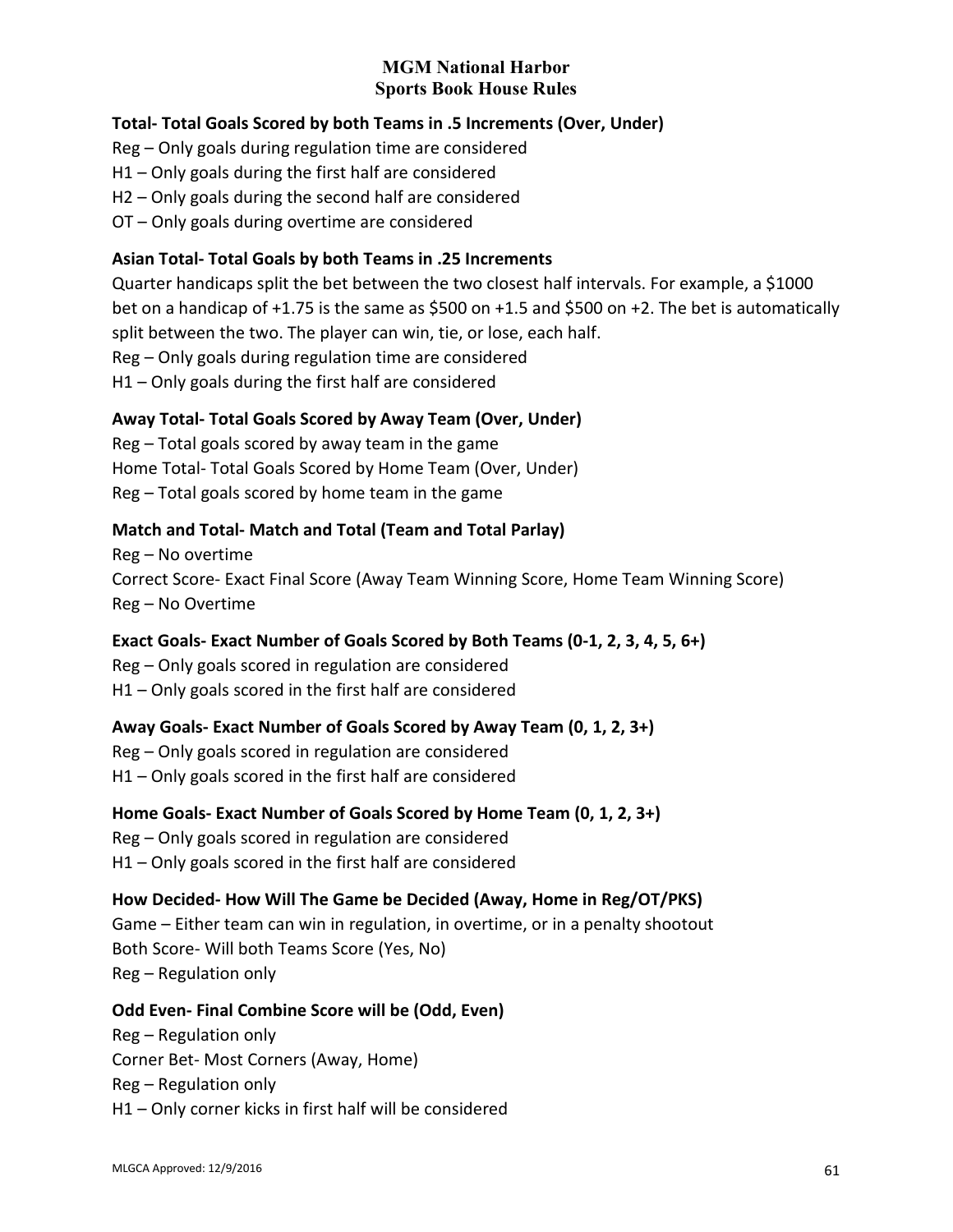### **Corner Handicap- Head to Head Handicap in .5 Increments (Away, Home)**

Reg – Regulation only H1 – Only corner kicks in first half will be considered

### **Total Corners- Combined Corner Kicks in .5 Increments (Away, Home)**

Reg – Regulation only H1 – Only corner kicks in first half will be considered

**Corners Away- Total Corner Kicks by Away Team in Fixed Intervals (0-2, 3-4, 5-6, 7+)** Reg – Regulation only

**Corner Home– Total Corner Kicks by Home Team in Fixed Intervals (0-2, 3-4, 5-6, 7+)** Reg – Regulation only

### **TENNIS RULES**

### Date/Site Changes

If a match is postponed your bet will stand providing the match is rescheduled to take place before the end of the tournament. For any match played outside of a tournament format, all bets are void if the match is not played on the scheduled date.

### Minimum Length of Play

At least one set of the match must be completed. In the event of a tennis match not taking place or if a player is given a walkover, bets on this match are void.

# Pre-Match Tennis Rules

Tennis wagers are accepted in the following manner:

- 1. Match A wager on one or more specified players(s) versus one or more other specified players(s) in a designated match.
	- a. If a player withdraws (retires) or is disqualified after the first set has been completed, the player progressing to the next round or who is awarded the match by the umpire will be considered the winner.
	- b. If the first set has not been completed, all match bets will be refunded.
	- c. If a match does not reach a natural conclusion, any markets (besides match betting) that are not unconditionally determined will be refunded. In the event of a change to playing surface, venue or change from indoor court to outdoor and vice versa, all bets stand.
- 2. Propositions Various unique wagers may be offered from time to time. Rules for these types of wagers can found in the specific sports rules section or on printed media in the MGMNH.
- 3. Set Betting: The full number of sets required to win the match must be completed.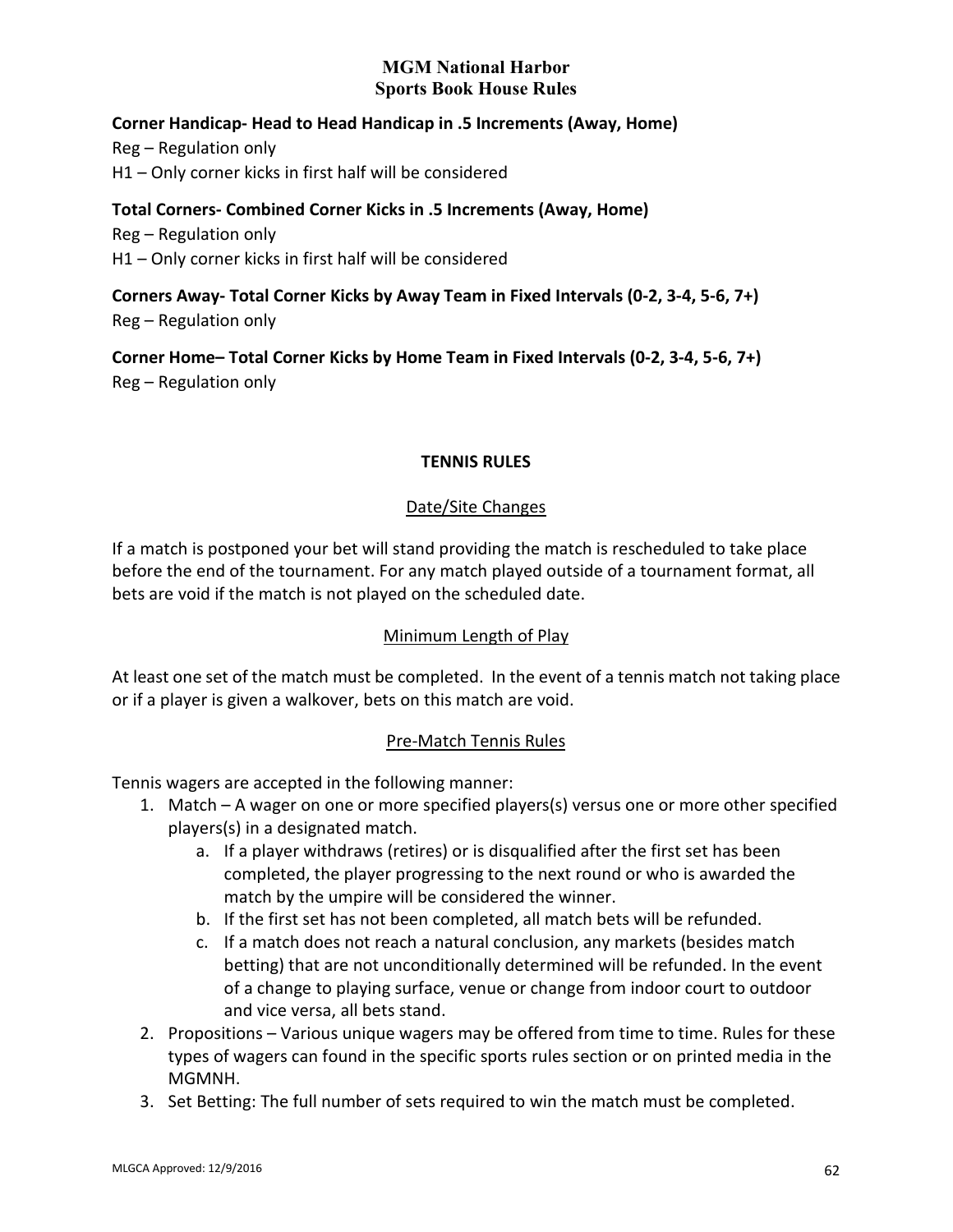- a. If a player is awarded the match prior to the full number of sets being completed, all set betting on that match will be void.
- b. If a match is decided by a Champions tie-break then this will be considered the third set.
- 4. Bet In Play, Game by Game betting
	- a. A game is defined as an ordinary game (not a tie break) which is completed on the same day that it commenced.
	- b. If a game is completed after an interruption for any reason that game shall be deemed to be complete for wagering purposes.
	- c. If a game is completed by the awarding of a penalty point by the umpire, the game shall be deemed to be complete. However, if a game is completed by the awarding of a penalty game by the umpire, the game shall be void, and all stakes shall be returned.
	- d. If a player retires from a match while a game is in progress, but before that game has been completed, that game shall be deemed to be incomplete and all stakes shall be returned. Bets on a game which subsequently becomes a tie break will be settled as void.
- 5. Current Set Betting
	- a. If a player retires from a match while a set is in progress, but before that set has been completed, that set shall be deemed to be incomplete and all stakes shall be returned.
- 6. Handicap betting This bet is based on the number of games each player wins in a given match. eg. a player given a 3.5 game start on the handicap who loses 7-6, 7-6, 7-6, would be the winner for handicap betting purposes.
	- a. If a player is awarded the match due to a withdrawal prior to the full number of sets being completed, all handicap bets on that match will be void unless, at the time of the withdrawal, the result of the handicap betting is already determined.
- 7. Total games Bets on the total number of games in a match will be over/under a particular number, e.g., 21.5 games.
	- a. In the event of a retirement, bets will be void unless at the time of the withdrawal the result of the total games is already determined. E.g., If a match is abandoned at 6-4 4- 4, bets on Over/Under 19.5 games or fewer in the match are settled as winners/losers respectively, since any conclusion to the match would have to have had at least 20 games.
- 8. To Win / Lose First Set and Win the Match
	- a. If either player withdraws from the match before the first set finishes, then bets will be void.
	- b. If the first set has been completed, then the match part of the bet will be determined by the player awarded the match.
- 9. Match Tiebreaks In some competitions, an extended tie-break (Match Tiebreak sometimes referred to as a "Super Tiebreak") is played in place of a final deciding set.
	- a. For settlement purposes, this Match Tiebreak will be considered as one set (for set-related markets) and one game (for game-related markets). For example, in a 'Best of three sets' match, if Team A won the first set 6-0, Team B won the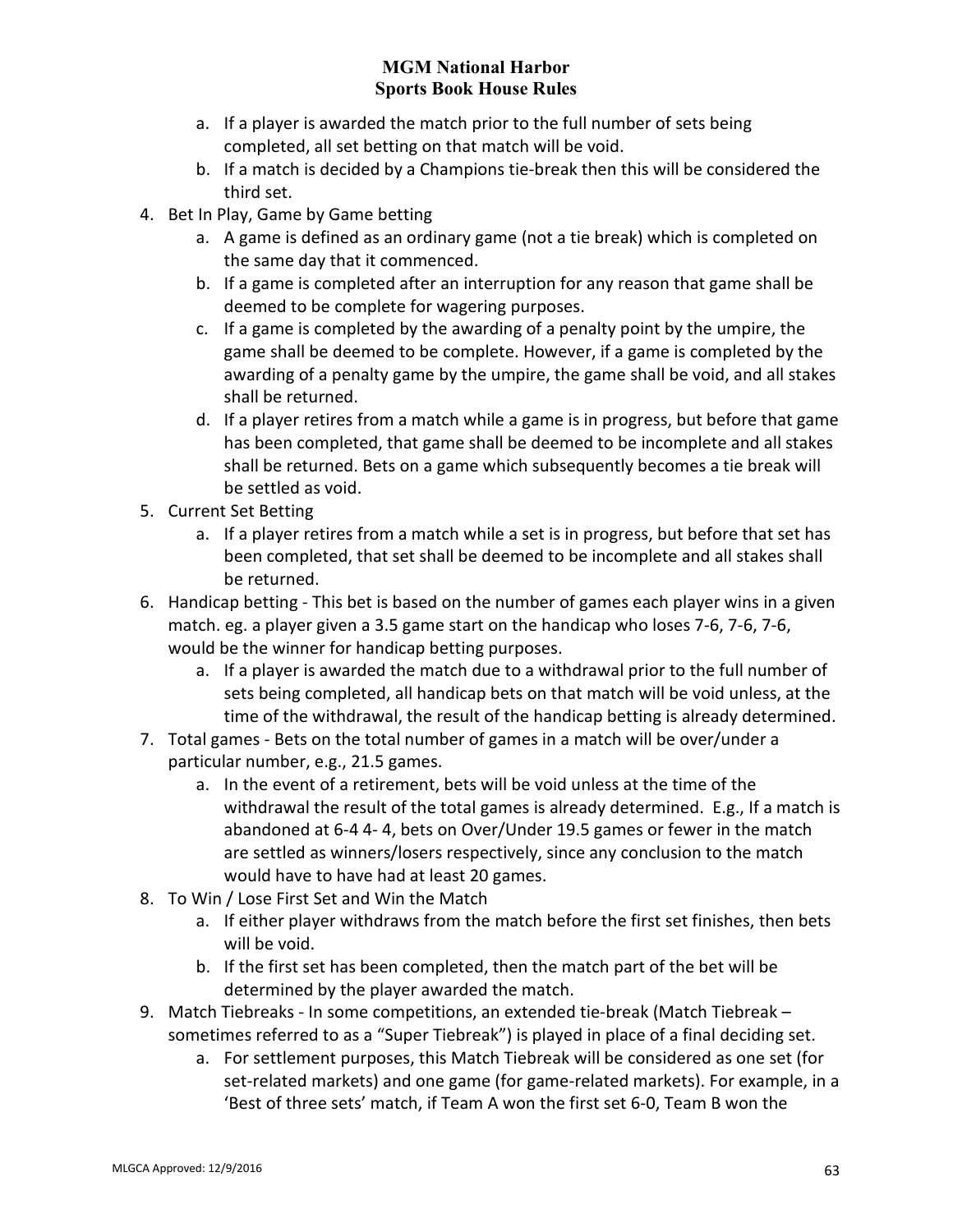second set 6-0 and then Team B went on to win the Match Tiebreak, then the market Set Betting would be settled as 2-1 in Team B's favor. The market Total Games would be settled against a total of 13 games.

- b. For tennis matches that use the Match Tiebreak (in place of a final set), in the event that the next game turns out to be a Match Tiebreak, bets on the following markets will all be settled as void.
- 10. Game/Point Related Markets
	- a. If the wrong player has been set as the server for any individual game (Current or Next Game) then all markets relating to the outcome of that specific game will be void, regardless of the result.
	- b. In the event of a game not being completed, all bets on the game will be void with the exception of Game to Deuce if the result has already been determined.
- 11. Lead after x points Who will have most points after the listed number of points have been played.
	- a. Draw will be an option and will be the winner if tied at that stage. Should Draw not be offered, and the score is tied, then bets will be void.
- 12. Race to x points Winner being the team/player who reaches the specified points tally first.
	- a. Should neither team reach the total, and a 'Neither' option is not offered, then bets on that market will be void.
- 13. Who will win nth point: Wager on who will win the named point.
	- a. Should the point not take place, bets will be void.
- 14. Tournament Winner Team/Player to win the named tournament.
	- a. Should a participant take no part in the competition then bets on them will be void.
	- b. Should they withdraw or be disqualified after the tournament begins, then bets on them will stand.
- 15. Quarter Winner Team/Player to win the Quarter of the Draw they are in.
	- a. Should a participant take no part in the competition then bets on them will be void.
	- b. Should they withdraw or be disqualified after the tournament begins, then bets on them will stand.
- 16. IPTL (International Premier Tennis League) Substitute Players
- 17. If during a set a player is substituted, ALL bets including "bet in play" will stand. If a set doesn't start with the players indicated, all bets on that set will be void.

# Live (In-Play) Tennis Rules

In case of a retirement or walk over of any player, all undecided bets are considered cancelled.

In case of a delay (rain, darkness…) all markets remain unsettled and the trading will be continued as soon as the match continues.

If penalty point(s) are awarded by the umpire, all bets on that game will stand.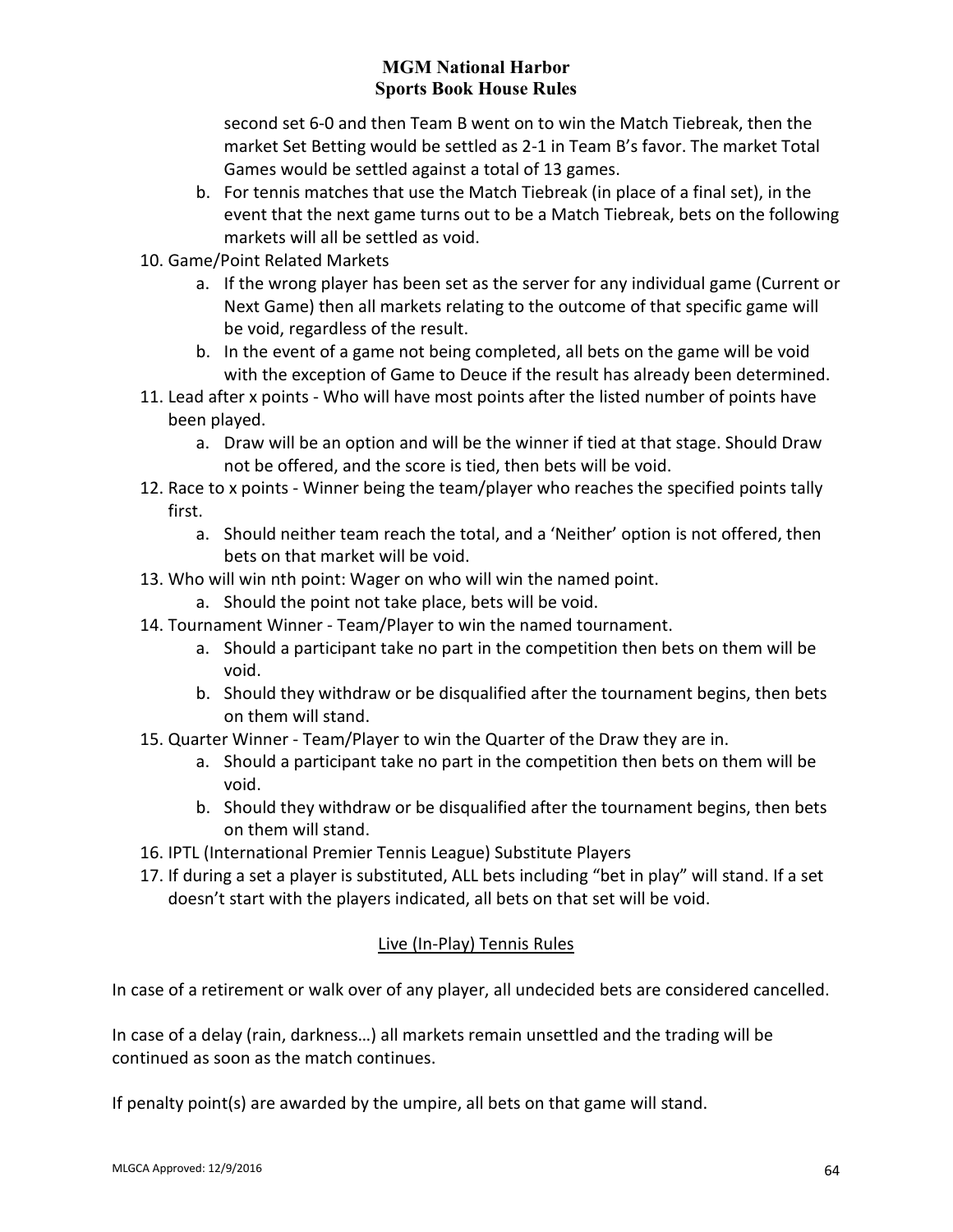In case of a match being finished before certain points/games were finished, all affected point/game related markets are considered cancelled.

If a match is decided by a match tie-break then it will be considered to be the third set.

Every tie-break or match tie-break counts as 1 game.

### **Money Line – Winner (Player1, Player2)**

Game – Which player will win the match. TSet – Which player will win the specific set. TGame – Which player will win the next game.

**Total – Total games played (Over, Under)** Game – Entire match. TSet – Specific set.

#### **Which player will win games X and Y of set N (Player1, Player2, Split)**

Game – Always for the next 2 games; offered only before the first of the 2 games is started.

**Number of Sets, Best of 3 – Exact number of sets played in match (2 Sets, 3 Sets)** Game – Best of 3 sets.

**Number of Sets, Best of 5 – Exact number of sets played in match (3 Sets, 4 Sets, 5 Sets)** Game – Best of 5 sets.

**Final results (Player1 Wins 2-0, 2-1; Player2 wins 2-0, 2-1)** Game – In sets, best of 3.

**Final results (Player1 Wins 3-0, 3-1, 3-2; Player2 wins 3-0, 3-1, 3-2)** Game – In sets, best of 5.

**Correct Score – Exact final score (Player1 Winning Score, Player2 Winning Score)** TSet – Specific score for the set. TGame – Specific score for a specific game by set.

### **Odd Even – Total number of games played**

Game – Games for the entire match are considered. TSet – Only games of specific set are considered.

### **ALL FUTURES RULES**

Future wagers are considered wagers for a specified team, person, etc. to win a specified future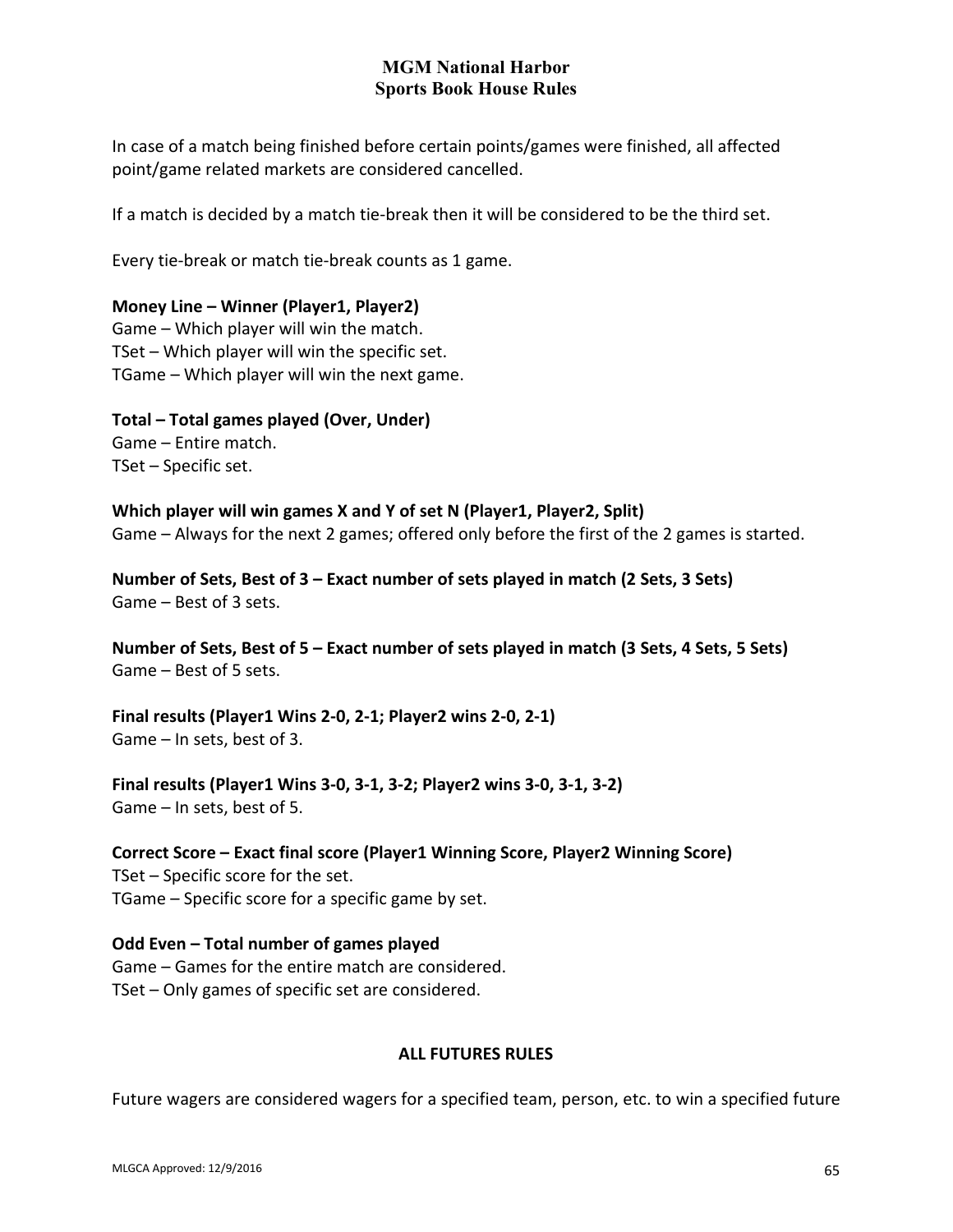event. Examples include, but are not limited to: Pro Football Championship, American League Cy Young, Daytona 500, etc.

- 1. On all future wagers involving a recognized sporting organization i.e. Pro Football Championship, World Series, etc. - the winner, as determined by the league commissioner, chairman, or other authoritative officer at the conclusion of set event will be declared the winner for wagering purposes.
- 2. Future wagers that are originally offered seven (7) days or less from the start of the specified event may allow refunds on specific non-starters.
- 3. Future wagers that are originally offered more than seven (7) days from the start of the specified event will have NO refund on specific non-starters (such said event may have specific rules).
- 4. All future wagers are action regardless of team name changes or relocation, suspension, sanctions, and/or exclusions to participate.

# **OFF-THE-BOARD PARLAY ODDS**

A parlay is a type of wager where multiple outcomes are selected. Each of the outcomes must win in order for the parlay to win. Any point spread tie reduces to the next lowest number of teams in the parlay. The odds for the number of teams placed in a parlay are based on the pay table below when the selections (point spreads and totals for football and basketball, games and segments) have a default line of -110. Listed below is the Sports Book pay table.

> All Football and Basketball Parlays (Point Spreads and Totals all -110)

| 2  | Teams | $+260$    |
|----|-------|-----------|
| 3  | Teams | +600      |
| 4  | Teams | $+1000$   |
| 5  | Teams | $+2000$   |
| 6  | Teams | $+4000$   |
| 7  | Teams | $+8000$   |
| 8  | Teams | $+15000$  |
| 9  | Teams | $+30000$  |
| 10 | Teams | +60000    |
| 11 | Teams | +110000   |
| 12 | Teams | $+200000$ |
| 13 | Teams | +350000   |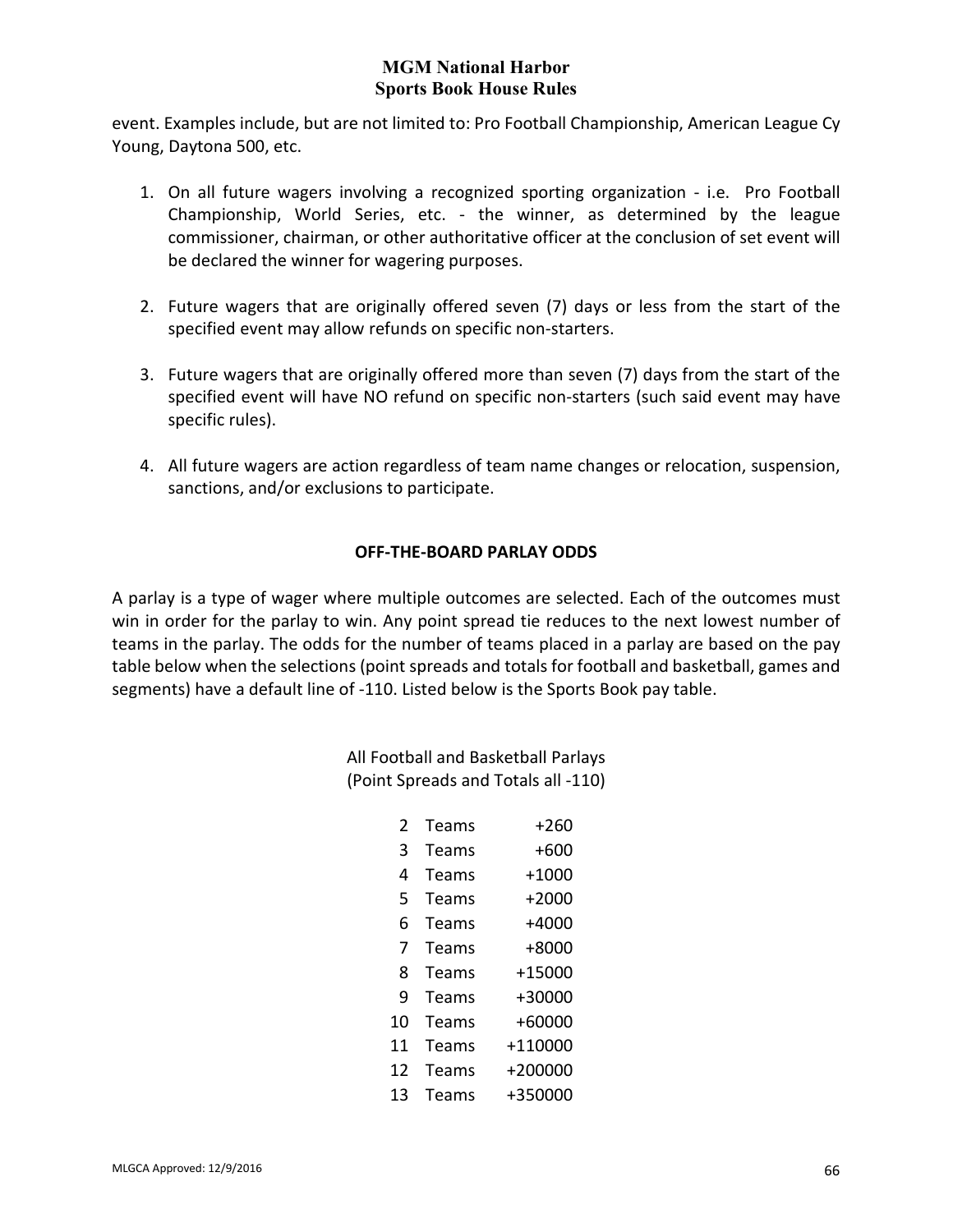| 14 Teams | $+600000$ |
|----------|-----------|
| 15 Teams | +1000000  |

#### PARLAY ODDS SELECTIONS

The legs in a Pay Table parlay all must meet the following requirements:

- 1. Football, basketball (excluding money lines) and their halves or quarters
- 2. Point spread or totals
- 3. Default odds that are set at -110.

Maximum payoff on off the board parlays is +1000000. Acceptance of all parlays is at the discretion of management.

Example 1: The 2-team parlay (See picture below) is a standard parlay paying 2.6 to 1 or +260. Using the Pay Table,  $$10.00 \times 3.6 = $36.00$  payout. Pay Table parlays are not calculated using "true odds" (-110 is not .9091 in this case). The Pay Table Multiplier section below explains the way that Pay Table odds are calculated.

| PARLAY (2 TEAMS)<br>1 PARLAY @ \$10.00     |                               |
|--------------------------------------------|-------------------------------|
| 24Jan PRO FOOTBALL<br>[302] COLTS          | $-7\frac{1}{2} - 110$         |
| 22Jan PRO BASKETBALL<br>[702] BOBCATS      | $-6 - 110$                    |
| <b>Ticket Cost:</b><br>To Win:<br>Collect: | \$10.00<br>\$26.00<br>\$36.00 |
| WRIT2<br>SR POS2                           | 22Jan10 11:02:40              |

### Pay Table Multiplier

This is the factor that, when used for each leg of a parlay, gives the Pay Table payout. For a 2 team parlay at default odds, the factor is a square root. For a 3-team parlay, it is a cube root, for a 4-team parlay, it is the  $4<sup>th</sup>$  root of the payout.

The return on a 2-team Pay Table parlay at 2.6 to 1 is 3.6 for one, as the payout. The square root of 3.6 is 1.8974. This is the Pay Table Multiplier for 2-team parlays. \$10 X 1.89736 X 1.89736 = 36.00.

Below is the pay table multiplier which is used as the method to calculate pay table parlays when the default odds are -110.The respective Pay Table Multiplier (shown below) by the True Odds Multiplier of the number (other than -110) minus the True Odds Differential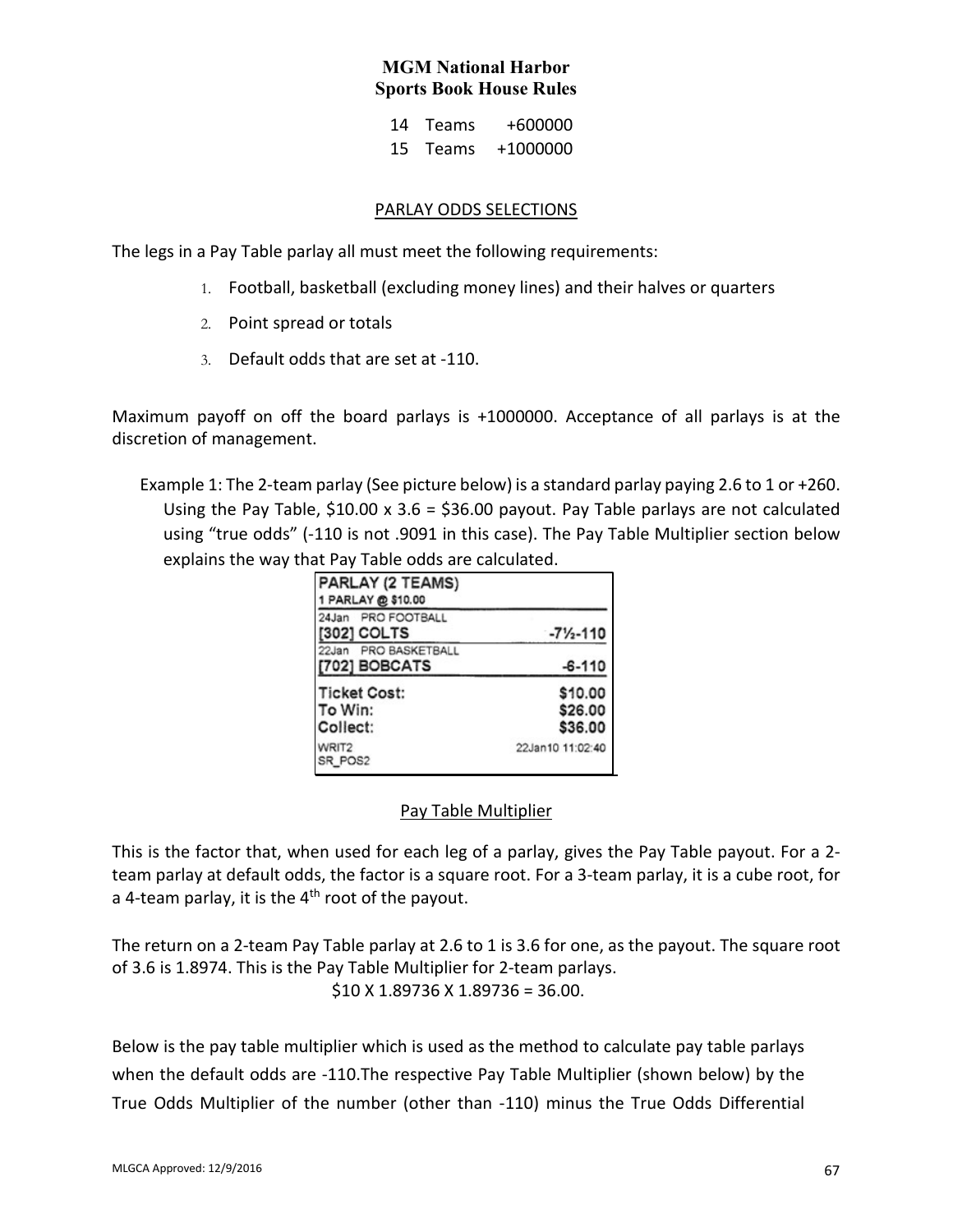(shown below).

| Teams | Pay Table<br><b>Multiplier</b> |
|-------|--------------------------------|
| 2     | 1.89736                        |
| 3     | 1.91293                        |
| 4     | 1.82116                        |
| 5     | 1.83841                        |
| 6     | 1.85693                        |
| 7     | 1.87344                        |
| 8     | 1.87228                        |
| 9     | 1.88536                        |
| 10    | 1.89621                        |
| 11    | 1.89027                        |
| 12    | 1.88409                        |
| 13    | 1.87339                        |
| 14    | 1.86154                        |
| 15    | 1.84786                        |

# Non-Pay Table Parlays

We use the term Non-Pay Table parlay when at least one leg does not meet requirements 1 and/or 2 of the Pay Table parlay default odds section above.

Sports like Boxing, Baseball, and Hockey use Non-Pay Table Odds. Football money line bets also use them. The True Odds Multiplier section below explains the way that Non-Pay Table odds are calculated.

Example 2: The 2-team parlay below uses the True Odds Multiplier because neither leg meets the Pay Table requirements, so  $$10 \times 1.9091 \times 1.9091$  (rounded) = \$36.45 payout.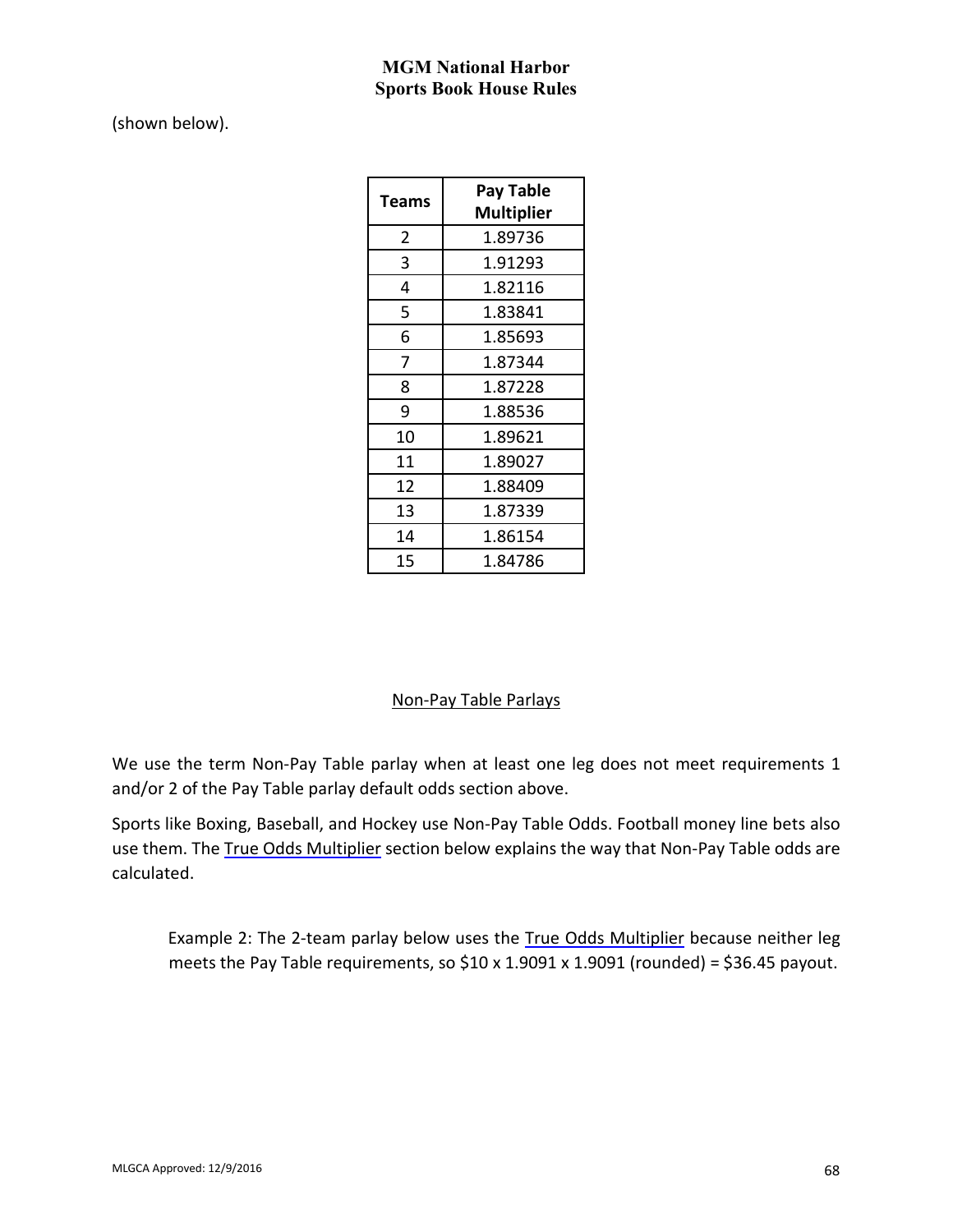| PARLAY (2 TEAMS)<br>1 PARLAY @ \$10.00           |                               |
|--------------------------------------------------|-------------------------------|
| 30Jan PRO HOCKEY<br>[2] CAPITALS<br>28Jan BOXING | $-110$                        |
| [3605] MAYWEATHER                                | $-110$                        |
| Ticket Cost:<br>To Win:<br>Collect:              | \$10.00<br>\$26.45<br>\$36.45 |
| WRIT2<br>SR POS2                                 | 22Jan10 16:26:24              |

Example 3: The 2-team parlay below uses the Pay Table Multiplier for 105 because it meets all other requirements for Pay Table Odds (see Pay Table Parlays above). Note: The root for the Pay Table Multiplier is based on only the number of legs that meet the requirement. It uses the True Odds Multiplier for 107 (-1/-120 = .8333) because that leg does not meet requirement 2. Although it is a Football game, it is a money line wager.

 $$10 \times 10091x \, 1.8333 = $5$  payout.

| PARLAY (2 TEAMS)<br>1 BET(S) @ \$10.00                |                      |
|-------------------------------------------------------|----------------------|
| Jan 08 NFL<br>NFL WILDCARD PLAYOFFS<br>[105] FALCONS  | $+3-110$             |
| Jan 08 NFL<br>NFL WILDCARD PLAYOFFS<br>[107] STEELERS | $-120$               |
| <b>Ticket Cost:</b>                                   | \$10.00              |
| To Win:                                               | \$25.00              |
| To Collect:                                           | \$35.00              |
| TIMW<br>BODINES T01                                   | Jan 05 2012 09:35:56 |

# Pay Table Non-Default Odds

We use the term Pay Table Non-Default Odds when all legs meet requirements 1 and 2 of a Pay Table parlay: 1) Football, basketball, and their halves or quarters 2) Point spread or totals, but at least one leg does not meet requirement 3 because it has odds that are not equal to the default odds.

Pay Table Non-Default parlays are not calculated using "true odds" (-120 is not .8333). The True Odds Differential section below explains the way that Pay Table Non-Default odds are calculated.

Example 4: The 2-team parlay below uses the Pay Table Multiplier for default odds for 302 (which meets all the requirements of a Pay Table parlay like Example 1 above). However, the other leg (304 Saints) has non-default odds -120, so a factor called the True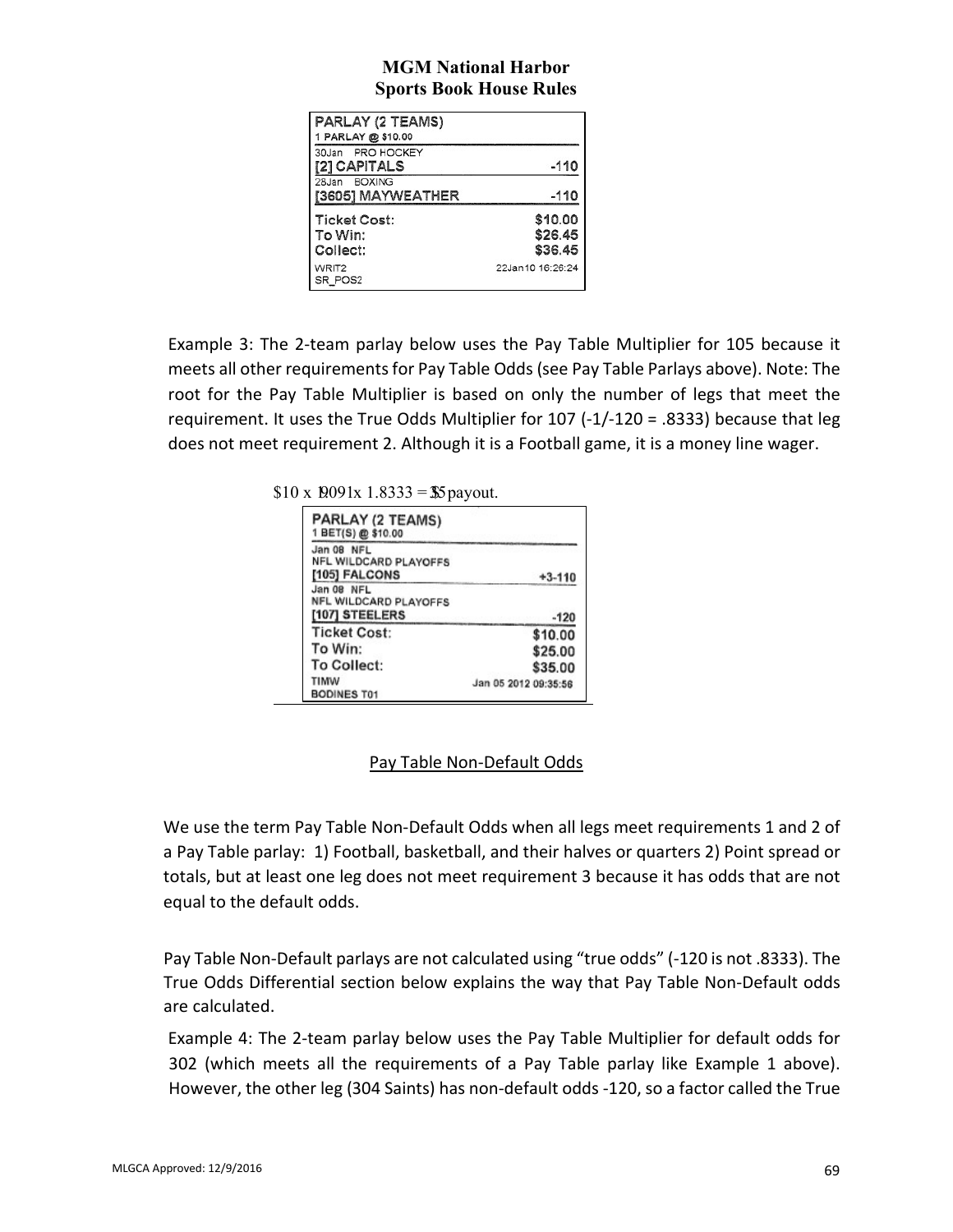Odds Differential is used to adjust the True Odds Multiplier of the -120 to derive the new Pay Table Multiplier for non-default odds -120.

 $$10 \times 1.8974 \times 1.8216 = $34.56$  (rounded to nearest nickel \$34.55)

| PARLAY (2 TEAMS)<br>1 PARLAY @ \$10.00     |                               |
|--------------------------------------------|-------------------------------|
| 24Jan PRO FOOTBALL<br>[302] COLTS          | $-7\frac{1}{2} - 110$         |
| 24Jan PRO FOOTBALL<br>[304] SAINTS         | $-3-120$                      |
| <b>Ticket Cost:</b><br>To Win:<br>Collect: | \$10.00<br>\$24.55<br>\$34.55 |
| WRIT2<br>RR POS2                           | 22Jan10 11:03:11              |

# True Odds Differential

The only time that the True Odds Differential is used is when a leg contains a Pay Table sport that has non-default odds for point spread or totals (Example 4 above has -3-120 instead of -3 -110).

*Calculating the True Odds Differential for a Non-Default Odds leg when default odds = -110*  (True Odds Multiplier of -110) - (Pay Table Multiplier of -110) = True Odds Differential 1.9091 - 1.8974 = .0117

*Calculation to find the Pay Table Multiplier for Non-Default odds -120 in Example 4*  True Odds Multiplier of -120 = 1.8333 – True Odds Differential = .0117

Pay Table Multiplier of -120 = 1.8216

The only exception for not using the true odds differential is when the pay table multiplier exceeds that of true odds (-110 or .9091).

### Calculations to find the True Odds Multiplier

*When the Leg is a Favorite* 

When laying odds (money line is less than 0):  $(-1) \times (100) /$  (money line)  $+1$ .

Example: True Odds Multiplier for Money line: -110:  $(-1)$  x  $((100) / (-110)) + 1 = 1.9091$ 

#### *When the Leg is an Underdog*

When taking odds (money line is greater than 0): (money line)/ (100) +1 Example:

True Odds Multiplier for Money line:  $+130 = ((+130) / (100)) + 1 = 2.3$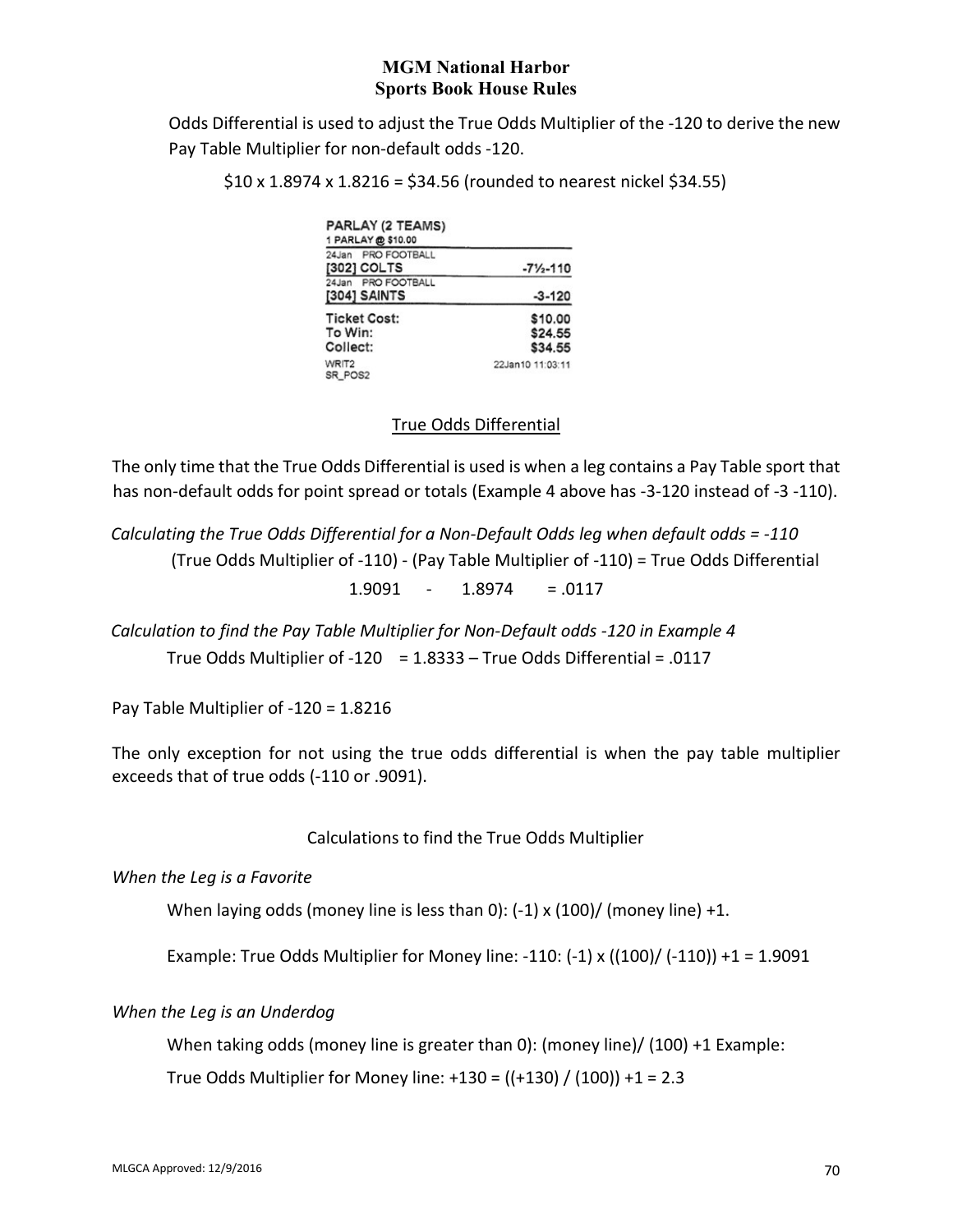## Off the Board Teaser Odds

A teaser is a wager where a patron can alter the point spread or total on a list of games (2-10 teams) in the players favor. The additional points that the player receives on each selection reduces the odds. Below are the pay table teaser odds and associated values, which may be altered.

Example: Two team 6-point pro football teaser for 120 dollars. Giants are +4 add 6 points, the teased line is now +10. Jets + 6 points add 6 points, the teased line is now +12. The payout is -120. In this case, you will risk 120 dollars to win 100 dollars.

In case of a wagering tie or no action on a two-team teaser, the wager is refunded. Otherwise, a tie or no action reduces teaser to next lowest number of plays.

|          | 6 Point  | 6.5 Point | 7 Point |
|----------|----------|-----------|---------|
| 2 Teams  | $-130$   | $-140$    | $-150$  |
| 3 Teams  | $+160$   | $+140$    | $+120$  |
| 4 Teams  | $+250$   | $+200$    | $+180$  |
| 5 Teams  | $+400$   | $+350$    | $+300$  |
| 6 Teams  | $+600$   | $+500$    | $+400$  |
| 7 Teams  | $+1000$  | $+900$    | $+700$  |
| 8 Teams  | $+1500$  | $+1200$   | $+1000$ |
| 9 Teams  | $+2000$  | $+1500$   | $+1200$ |
| 10 Teams | $+2500$  | $+2000$   | $+1500$ |
| 11 Teams | $+3500$  | $+2500$   | $+2000$ |
| 12 Teams | $+5000$  | +3500     | $+2500$ |
| 13 Teams | +7500    | +5000     | $+3500$ |
| 14 Teams | $+10000$ | +7500     | $+5000$ |
| 15 Teams | +15000   | $+10000$  | $+7500$ |

### Pro Football Teasers (Sides and Totals)

# College Football (Sides and Totals)

|         | 6.5 Point | 7 Point | 7.5 Point |
|---------|-----------|---------|-----------|
| 2 Teams | $-130$    | $-140$  | -150      |
| 3 Teams | $+160$    | $+140$  | $+120$    |
| 4 Teams | $+250$    | $+200$  | $+180$    |
| 5 Teams | +400      | $+350$  | +300      |